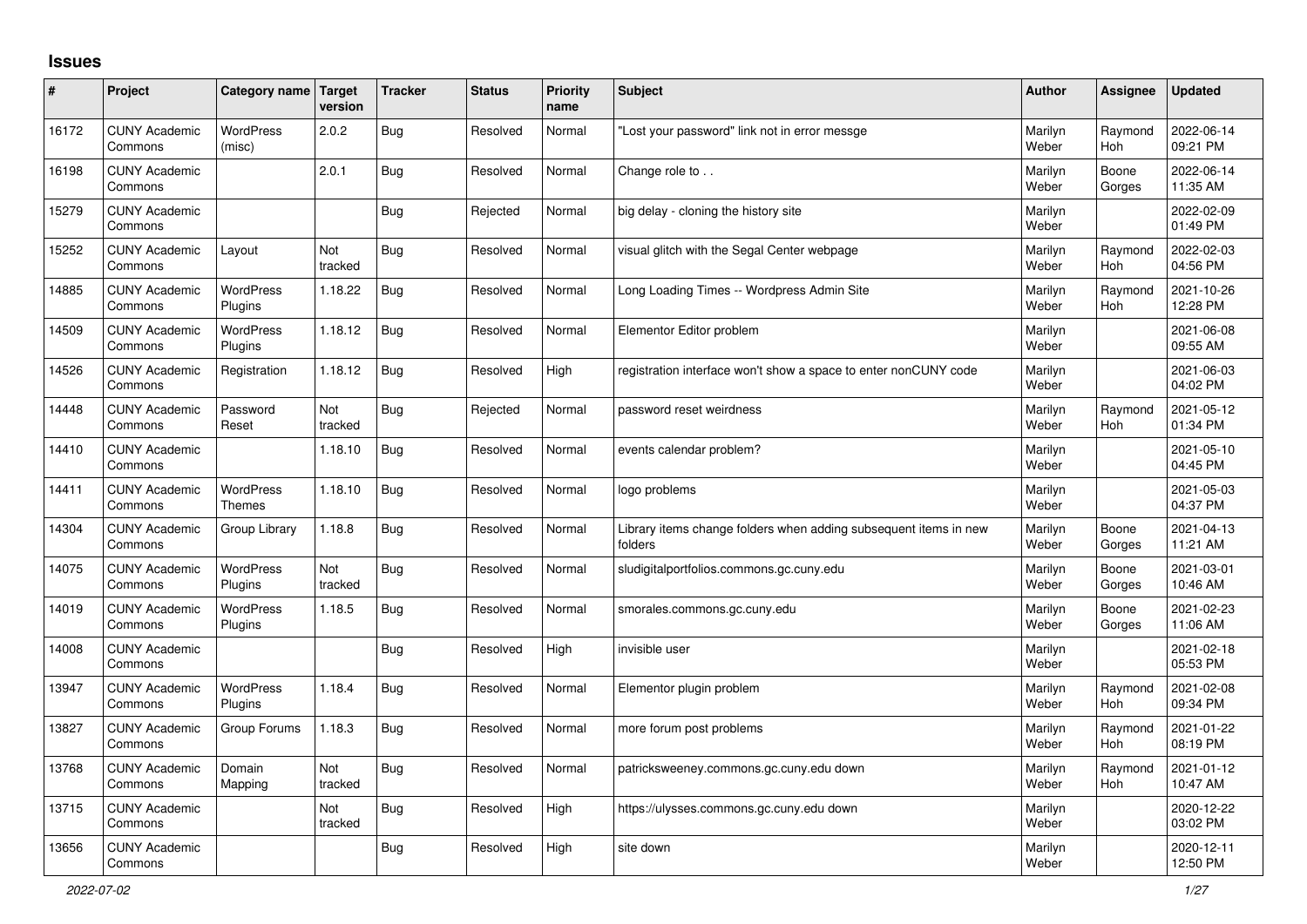| $\pmb{\#}$ | Project                         | Category name                     | <b>Target</b><br>version | <b>Tracker</b> | <b>Status</b>        | <b>Priority</b><br>name | <b>Subject</b>                                                                             | <b>Author</b>    | Assignee        | <b>Updated</b>         |
|------------|---------------------------------|-----------------------------------|--------------------------|----------------|----------------------|-------------------------|--------------------------------------------------------------------------------------------|------------------|-----------------|------------------------|
| 13675      | <b>CUNY Academic</b><br>Commons | Group Library                     | 1.18.1                   | <b>Bug</b>     | Resolved             | High                    | broken Library                                                                             | Marilyn<br>Weber |                 | 2020-12-09<br>05:02 PM |
| 13633      | <b>CUNY Academic</b><br>Commons |                                   | Not<br>tracked           | <b>Bug</b>     | Resolved             | High                    | PublicsLab site down                                                                       | Marilyn<br>Weber |                 | 2020-11-30<br>02:01 PM |
| 13378      | <b>CUNY Academic</b><br>Commons |                                   | 1.17.5                   | <b>Bug</b>     | Resolved             | Normal                  | problem on one of my sites                                                                 | Marilyn<br>Weber |                 | 2020-09-24<br>05:27 PM |
| 13341      | <b>CUNY Academic</b><br>Commons | Group Forums                      | 1.17.4                   | <b>Bug</b>     | Resolved             | Normal                  | Forum reply problems                                                                       | Marilyn<br>Weber | Raymond<br>Hoh  | 2020-09-22<br>12:08 PM |
| 13328      | <b>CUNY Academic</b><br>Commons | Group Forums                      | Not<br>tracked           | <b>Bug</b>     | Reporter<br>Feedback | Normal                  | cross-posting in two related groups                                                        | Marilyn<br>Weber | Raymond<br>Hoh  | 2020-09-15<br>10:39 PM |
| 13227      | <b>CUNY Academic</b><br>Commons | Group Library                     | 1.17.2                   | <b>Bug</b>     | Resolved             | High                    | folder not appearing in library                                                            | Marilyn<br>Weber |                 | 2020-08-21<br>04:22 PM |
| 13013      | <b>CUNY Academic</b><br>Commons |                                   | Not<br>tracked           | <b>Bug</b>     | Resolved             | Normal                  | an invite to Group Admins from Brian Foote?!                                               | Marilyn<br>Weber |                 | 2020-07-07<br>02:36 PM |
| 12584      | <b>CUNY Academic</b><br>Commons |                                   | Not<br>tracked           | <b>Bug</b>     | Resolved             | Urgent                  | No way to register                                                                         | Marilyn<br>Weber |                 | 2020-03-27<br>02:38 PM |
| 12363      | <b>CUNY Academic</b><br>Commons | WordPress<br>Plugins              | 1.16.5                   | <b>Bug</b>     | Resolved             | Urgent                  | more bbPress problems - now students unable to post either a new<br>thread or a comment    | Marilyn<br>Weber | Raymond<br>Hoh  | 2020-03-17<br>03:07 PM |
| 12487      | <b>CUNY Academic</b><br>Commons | Group Forums                      | 1.16.7                   | <b>Bug</b>     | Resolved             | Normal                  | group posting problems?                                                                    | Marilyn<br>Weber | Raymond<br>Hoh  | 2020-03-10<br>11:40 AM |
| 12483      | <b>CUNY Academic</b><br>Commons |                                   | 1.16.7                   | <b>Bug</b>     | Resolved             | High                    | post error                                                                                 | Marilyn<br>Weber |                 | 2020-02-28<br>02:44 PM |
| 12360      | <b>CUNY Academic</b><br>Commons | <b>WordPress</b><br><b>Themes</b> | Not<br>tracked           | <b>Bug</b>     | Reporter<br>Feedback | Normal                  | site just says "DANTE We are currently in maintenance mode, please<br>check back shortly." | Marilyn<br>Weber |                 | 2020-02-04<br>12:13 PM |
| 12354      | <b>CUNY Academic</b><br>Commons | <b>WordPress</b><br>Plugins       | 1.16.5                   | <b>Bug</b>     | Resolved             | Urgent                  | sites (including Net-Art) are reporting critical issues                                    | Marilyn<br>Weber | Raymond<br>Hoh  | 2020-02-02<br>03:16 PM |
| 11971      | <b>CUNY Academic</b><br>Commons | Email<br>Notifications            | Future<br>release        | <b>Bug</b>     | Reporter<br>Feedback | Low                     | Pictures obscured in emailed post notifications                                            | Marilyn<br>Weber | Raymond<br>Hoh  | 2019-11-21<br>01:14 PM |
| 12038      | <b>CUNY Academic</b><br>Commons |                                   | 1.15.13                  | <b>Bug</b>     | Resolved             | Normal                  | admin visibility problem at careerplan.commons.gc.cuny.edu                                 | Marilyn<br>Weber |                 | 2019-11-12<br>10:20 AM |
| 12006      | <b>CUNY Academic</b><br>Commons | Group<br>Invitations              | 1.15.13                  | <b>Bug</b>     | Resolved             | Immediate               | Invite system is broken.                                                                   | Marilyn<br>Weber | Boone<br>Gorges | 2019-10-23<br>10:16 AM |
| 11964      | <b>CUNY Academic</b><br>Commons | Layout                            | 1.15.12                  | <b>Bug</b>     | Resolved             | Normal                  | https://commons.gc.cuny.edu/create/ not displaying correctly in Edge                       | Marilyn<br>Weber | Raymond<br>Hoh  | 2019-10-22<br>11:54 AM |
| 11865      | <b>CUNY Academic</b><br>Commons | Onboarding                        | 1.15.10                  | Bug            | Resolved             | Normal                  | Site name not appearing in "Membership" lists of Invitation modal                          | Marilyn<br>Weber | Boone<br>Gorges | 2019-09-24<br>11:09 AM |
| 11634      | <b>CUNY Academic</b><br>Commons | <b>WordPress</b><br>(misc)        | Not<br>tracked           | <b>Bug</b>     | Rejected             | Normal                  | "Insert Read More Tag" working oddly                                                       | Marilyn<br>Weber | Raymond<br>Hoh  | 2019-07-15<br>11:48 PM |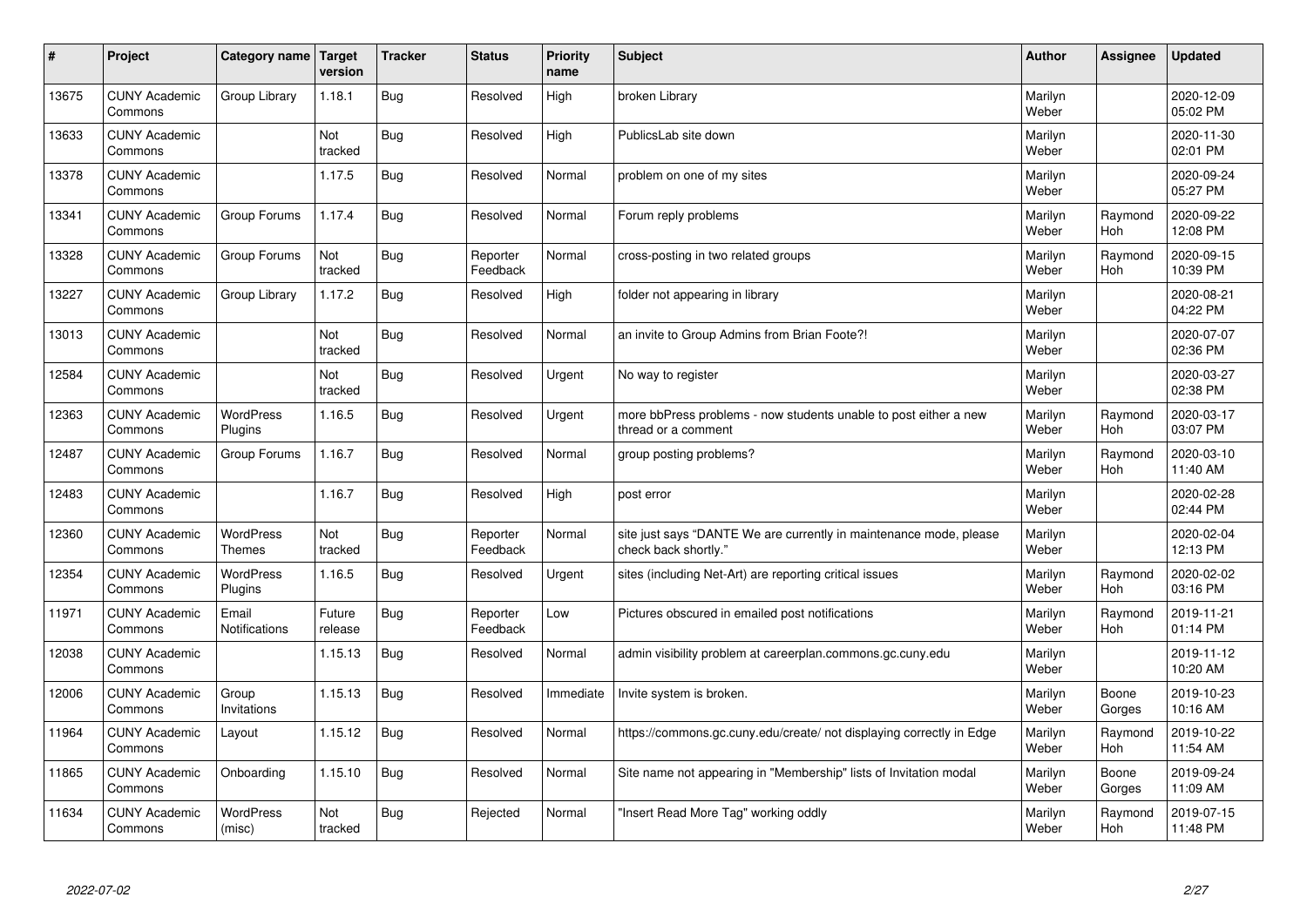| $\sharp$ | Project                         | Category name   Target     | version           | <b>Tracker</b> | <b>Status</b> | <b>Priority</b><br>name | <b>Subject</b>                                          | <b>Author</b>    | Assignee              | <b>Updated</b>         |
|----------|---------------------------------|----------------------------|-------------------|----------------|---------------|-------------------------|---------------------------------------------------------|------------------|-----------------------|------------------------|
| 11567    | <b>CUNY Academic</b><br>Commons | Group Files                | 1.15.4            | Bug            | Resolved      | Normal                  | Group files pagination doesn't work properly in folders | Marilyn<br>Weber | Boone<br>Gorges       | 2019-06-25<br>04:22 PM |
| 11453    | <b>CUNY Academic</b><br>Commons | <b>WordPress</b><br>(misc) | 1.15.2            | Bug            | Resolved      | Normal                  | 403 error on Firefox                                    | Marilyn<br>Weber | Raymond<br><b>Hoh</b> | 2019-05-28<br>11:46 AM |
| 11483    | <b>CUNY Academic</b><br>Commons |                            | 1.15.2            | Bug            | Resolved      | Normal                  | "Add New user" not working                              | Marilyn<br>Weber |                       | 2019-05-21<br>02:26 PM |
| 11088    | <b>CUNY Academic</b><br>Commons | Group Blogs                | Not<br>tracked    | Bug            | Resolved      | Normal                  | no notification for comments                            | Marilyn<br>Weber |                       | 2019-02-15<br>03:30 PM |
| 10810    | <b>CUNY Academic</b><br>Commons | <b>WordPress</b><br>(misc) | 1.14.2            | Bug            | Resolved      | Normal                  | Sites set as public are becoming private                | Marilyn<br>Weber |                       | 2018-12-11<br>10:15 AM |
| 10772    | <b>CUNY Academic</b><br>Commons | Groups (misc)              | 1.14.2            | Bug            | Resolved      | Normal                  | can't create groups                                     | Marilyn<br>Weber |                       | 2018-12-04<br>10:42 AM |
| 10537    | <b>CUNY Academic</b><br>Commons |                            | Not<br>tracked    | Bug            | Resolved      | Normal                  | jpegs not showing                                       | Marilyn<br>Weber |                       | 2018-10-23<br>10:51 AM |
| 10562    | <b>CUNY Academic</b><br>Commons |                            |                   | Bug            | Rejected      | Normal                  | Commons is down                                         | Marilyn<br>Weber |                       | 2018-10-23<br>10:49 AM |
| 10361    | <b>CUNY Academic</b><br>Commons | Group Forums               | 1.13.10           | Bug            | Resolved      | Normal                  | forum post pending oddity                               | Marilyn<br>Weber |                       | 2018-09-25<br>10:45 AM |
| 10260    | <b>CUNY Academic</b><br>Commons |                            |                   | Bug            | Rejected      | Normal                  | bad activation email                                    | Marilyn<br>Weber |                       | 2018-08-30<br>01:25 PM |
| 10176    | <b>CUNY Academic</b><br>Commons | Documentation              | Not<br>tracked    | Bug            | Resolved      | Normal                  | domain mapping requests                                 | Marilyn<br>Weber | scott voth            | 2018-08-29<br>05:30 PM |
| 10101    | <b>CUNY Academic</b><br>Commons |                            | 1.13.7            | <b>Bug</b>     | Resolved      | Normal                  | URL changes within Manage section of groups             | Marilyn<br>Weber |                       | 2018-08-03<br>01:54 PM |
| 10035    | <b>CUNY Academic</b><br>Commons |                            | Not<br>tracked    | Bug            | Resolved      | Normal                  | Reconnecting user to site                               | Marilyn<br>Weber |                       | 2018-07-23<br>11:55 AM |
| 9992     | <b>CUNY Academic</b><br>Commons |                            | 1.13.6            | Bug            | Resolved      | Normal                  | ACERT website down again                                | Marilyn<br>Weber |                       | 2018-07-10<br>12:15 PM |
| 9919     | <b>CUNY Academic</b><br>Commons |                            | Not<br>tracked    | Bug            | Resolved      | Normal                  | admin of https://sphcurriculum.commons.gc.cuny.edu      | Marilyn<br>Weber |                       | 2018-06-12<br>09:37 PM |
| 9835     | <b>CUNY Academic</b><br>Commons | Group Forums               | Future<br>release | Bug            | Assigned      | Normal                  | add a "like" function?                                  | Marilyn<br>Weber | Erik<br>Trainer       | 2018-06-05<br>01:49 PM |
| 9828     | <b>CUNY Academic</b><br>Commons | Domain<br>Mapping          | 1.13.3            | Bug            | Resolved      | High                    | redirecting problem                                     | Marilyn<br>Weber | Raymond<br><b>Hoh</b> | 2018-05-24<br>02:39 PM |
| 9768     | <b>CUNY Academic</b><br>Commons |                            | 1.13.2            | <b>Bug</b>     | Resolved      | High                    | search function on the Directory page                   | Marilyn<br>Weber | Boone<br>Gorges       | 2018-05-14<br>08:45 PM |
| 9470     | <b>CUNY Academic</b><br>Commons |                            |                   | Bug            | Resolved      | Normal                  | Users not appearing via "Add New"                       | Marilyn<br>Weber |                       | 2018-03-22<br>07:44 PM |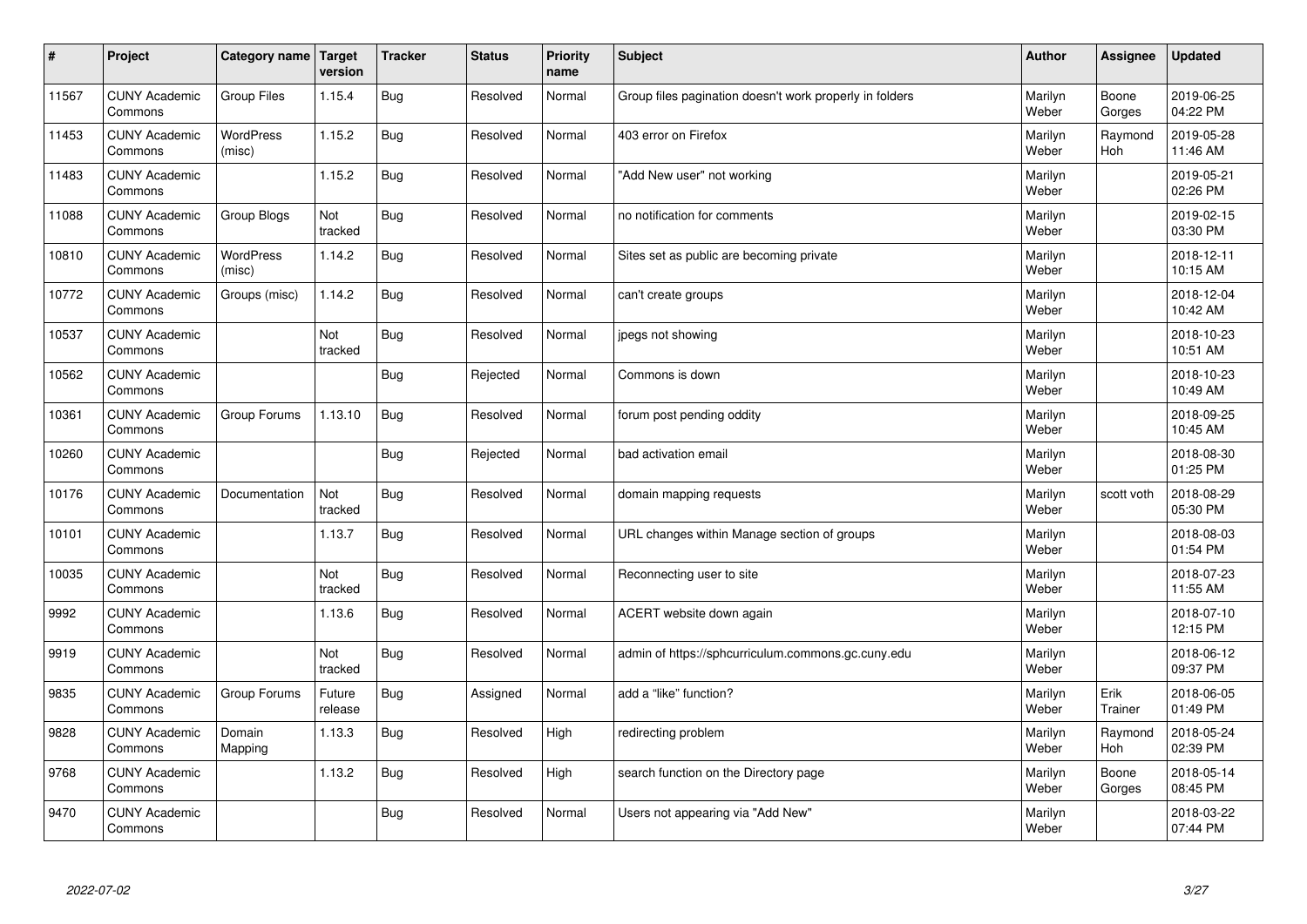| #    | Project                         | Category name   Target            | version        | <b>Tracker</b> | <b>Status</b> | <b>Priority</b><br>name | <b>Subject</b>                                       | <b>Author</b>    | <b>Assignee</b>       | <b>Updated</b>         |
|------|---------------------------------|-----------------------------------|----------------|----------------|---------------|-------------------------|------------------------------------------------------|------------------|-----------------------|------------------------|
| 9335 | <b>CUNY Academic</b><br>Commons | <b>WordPress</b><br><b>Themes</b> | 1.12.10        | Bug            | Resolved      | Normal                  | clone http://digitalscholarship.ccny.cuny.edu site?  | Marilyn<br>Weber | Boone<br>Gorges       | 2018-03-14<br>12:43 PM |
| 9340 | <b>CUNY Academic</b><br>Commons | <b>WordPress</b><br>Plugins       | 1.12.10        | Bug            | Resolved      | Normal                  | change the web preview?                              | Marilyn<br>Weber | Raymond<br>Hoh        | 2018-03-13<br>11:50 AM |
| 9330 | <b>CUNY Academic</b><br>Commons | <b>WordPress</b><br>Plugins       | 1.12.10        | Bug            | Resolved      | Normal                  | part 2 of problems with the Leaflet plug-in          | Marilyn<br>Weber |                       | 2018-03-04<br>05:58 PM |
| 9282 | <b>CUNY Academic</b><br>Commons | Group Forums                      | 1.12.9         | Bug            | Resolved      | Normal                  | 'Forum ID is missing" error?                         | Marilyn<br>Weber |                       | 2018-02-27<br>10:32 AM |
| 9276 | <b>CUNY Academic</b><br>Commons |                                   |                | Bug            | Resolved      | High                    | problem adding a member to a group - wrong username? | Marilyn<br>Weber |                       | 2018-02-25<br>12:47 PM |
| 9192 | <b>CUNY Academic</b><br>Commons | <b>WordPress</b><br>Plugins       | 1.12.8         | Bug            | Resolved      | Normal                  | problems with the Leaflet plug -in                   | Marilyn<br>Weber | Boone<br>Gorges       | 2018-02-13<br>11:07 AM |
| 9154 | <b>CUNY Academic</b><br>Commons | Events                            | 1.12.8         | Bug            | Resolved      | Normal                  | problem with group calendar                          | Marilyn<br>Weber | Raymond<br><b>Hoh</b> | 2018-02-13<br>10:49 AM |
| 9130 | <b>CUNY Academic</b><br>Commons | Homepage<br>Slides                | Not<br>tracked | Bug            | Resolved      | Normal                  | too many redirects                                   | Marilyn<br>Weber |                       | 2018-01-29<br>10:27 AM |
| 9062 | <b>CUNY Academic</b><br>Commons |                                   | Not<br>tracked | Bug            | Resolved      | Normal                  | re-add me as admin of https://commons.gc.cuny.edu/   | Marilyn<br>Weber |                       | 2018-01-08<br>12:03 PM |
| 8924 | <b>CUNY Academic</b><br>Commons | <b>WordPress</b><br>Plugins       | 1.12.4         | <b>Bug</b>     | Resolved      | Normal                  | auto-remove feature on http://pcp.gc.cuny.edu        | Marilyn<br>Weber | Matt Gold             | 2017-12-04<br>10:18 AM |
| 8937 | <b>CUNY Academic</b><br>Commons |                                   | Not<br>tracked | Bug            | Resolved      | Normal                  | videos gone                                          | Marilyn<br>Weber |                       | 2017-12-01<br>11:27 AM |
| 8917 | <b>CUNY Academic</b><br>Commons | <b>Group Files</b>                | 1.12.3         | Bug            | Resolved      | High                    | Files not downloading from Groups properly           | Marilyn<br>Weber | Boone<br>Gorges       | 2017-11-29<br>10:04 PM |
| 5684 | <b>CUNY Academic</b><br>Commons | <b>Group Files</b>                | Not<br>tracked | Bug            | Resolved      | Normal                  | Making Group files appear as Blog entries            | Marilyn<br>Weber | Boone<br>Gorges       | 2017-11-20<br>03:28 PM |
| 7328 | <b>CUNY Academic</b><br>Commons | WordPress<br>Plugins              | Not<br>tracked | Bug            | Resolved      | Normal                  | technical issue with the Events Manager plugin       | Marilyn<br>Weber | Raymond<br><b>Hoh</b> | 2017-11-15<br>06:19 PM |
| 5968 | <b>CUNY Academic</b><br>Commons | Membership                        | Not<br>tracked | Bug            | Resolved      | Normal                  | Deleting account without knowing password            | Marilyn<br>Weber | Matt Gold             | 2017-11-15<br>06:19 PM |
| 5319 | <b>CUNY Academic</b><br>Commons |                                   | Not<br>tracked | Bug            | Resolved      | Normal                  | <b>Broken URL</b>                                    | Marilyn<br>Weber | Marilyn<br>Weber      | 2017-11-15<br>05:46 PM |
| 5875 | <b>CUNY Academic</b><br>Commons | WordPress<br>Plugins              | Not<br>tracked | Bug            | Resolved      | Normal                  | Events Calendar garbled in IE                        | Marilyn<br>Weber | Marilyn<br>Weber      | 2017-11-15<br>05:45 PM |
| 7226 | <b>CUNY Academic</b><br>Commons | Registration                      | Not<br>tracked | Bug            | Abandoned     | Normal                  | Community college student cannot register?           | Marilyn<br>Weber |                       | 2017-11-15<br>01:55 PM |
| 6106 | <b>CUNY Academic</b><br>Commons | Server                            | Not<br>tracked | Bug            | Resolved      | Normal                  | 504 error                                            | Marilyn<br>Weber |                       | 2017-11-15<br>01:55 PM |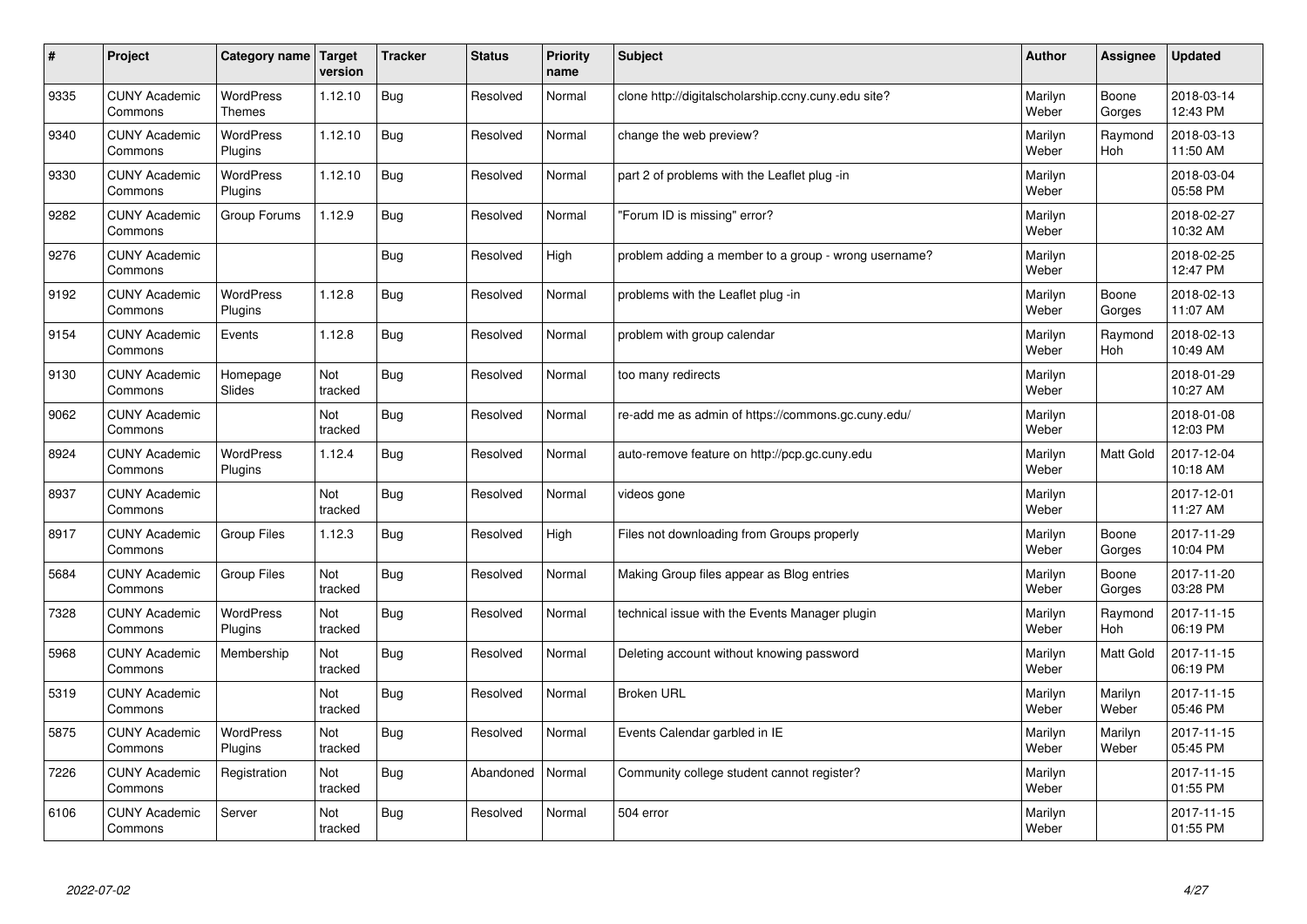| #    | Project                         | Category name   Target            | version        | <b>Tracker</b> | <b>Status</b> | Priority<br>name | <b>Subject</b>                                                                          | <b>Author</b>    | <b>Assignee</b>       | <b>Updated</b>         |
|------|---------------------------------|-----------------------------------|----------------|----------------|---------------|------------------|-----------------------------------------------------------------------------------------|------------------|-----------------------|------------------------|
| 7770 | <b>CUNY Academic</b><br>Commons | <b>WordPress</b><br>Plugins       | Not<br>tracked | <b>Bug</b>     | Abandoned     | Normal           | Timeline.js problem                                                                     | Marilyn<br>Weber |                       | 2017-11-15<br>01:43 PM |
| 8098 | <b>CUNY Academic</b><br>Commons | <b>Public Portfolio</b>           | Not<br>tracked | Bug            | Abandoned     | Normal           | Widget in profile not working                                                           | Marilyn<br>Weber |                       | 2017-11-15<br>01:28 PM |
| 8259 | <b>CUNY Academic</b><br>Commons |                                   | Not<br>tracked | Bug            | Resolved      | Normal           | missing dashboard                                                                       | Marilyn<br>Weber |                       | 2017-11-15<br>01:28 PM |
| 8661 | <b>CUNY Academic</b><br>Commons | Group Blogs                       | Not<br>tracked | Bug            | Resolved      | Normal           | new group, old site, can't link?                                                        | Marilyn<br>Weber |                       | 2017-11-15<br>01:26 PM |
| 5713 | <b>CUNY Academic</b><br>Commons | <b>WordPress</b><br>(misc)        | Not<br>tracked | <b>Bug</b>     | Abandoned     | High             | Site freezing                                                                           | Marilyn<br>Weber | Boone<br>Gorges       | 2017-11-15<br>10:58 AM |
| 6286 | <b>CUNY Academic</b><br>Commons | Groups (misc)                     | Not<br>tracked | Bug            | Resolved      | Immediate        | Groups pages not displaying at all!                                                     | Marilyn<br>Weber | Boone<br>Gorges       | 2017-11-15<br>10:57 AM |
| 8878 | <b>CUNY Academic</b><br>Commons | cuny.is                           | Not<br>tracked | Bug            | Resolved      | Urgent           | cuny is site link won't work                                                            | Marilyn<br>Weber | Boone<br>Gorges       | 2017-11-01<br>03:06 PM |
| 6860 | <b>CUNY Academic</b><br>Commons | User<br>Onboarding                | 1.12           | <b>Bug</b>     | Resolved      | Normal           | Invitation to join a group is appearing as an invitiation to join the site!             | Marilyn<br>Weber | Boone<br>Gorges       | 2017-10-30<br>10:03 AM |
| 8721 | <b>CUNY Academic</b><br>Commons | <b>WordPress</b><br>Plugins       | 1.11.13        | Bug            | Resolved      | Normal           | more problems with Events calendar                                                      | Marilyn<br>Weber |                       | 2017-09-21<br>10:35 AM |
| 8638 | <b>CUNY Academic</b><br>Commons | Group Blogs                       | 1.11.11        | <b>Bug</b>     | Resolved      | Normal           | members not syncing from group to site                                                  | Marilyn<br>Weber |                       | 2017-09-01<br>03:50 PM |
| 8620 | <b>CUNY Academic</b><br>Commons | ZenDesk                           | 1.11.11        | Bug            | Resolved      | High             | 'Send us a message" not working                                                         | Marilyn<br>Weber | Raymond<br><b>Hoh</b> | 2017-08-29<br>04:13 PM |
| 8552 | <b>CUNY Academic</b><br>Commons | <b>WordPress</b><br>Plugins       | 1.11.10        | <b>Bug</b>     | Resolved      | Normal           | Events Calendar problem                                                                 | Marilyn<br>Weber |                       | 2017-08-18<br>04:36 PM |
| 8125 | <b>CUNY Academic</b><br>Commons | <b>WordPress</b><br><b>Themes</b> | 1.10.19        | <b>Bug</b>     | Resolved      | High             | careerplan admin page failing to load with "currently unable to handle<br>this request" | Marilyn<br>Weber |                       | 2017-07-13<br>12:54 PM |
| 8200 | <b>CUNY Academic</b><br>Commons | Groups (misc)                     | Not<br>tracked | <b>Bug</b>     | Resolved      | Normal           | Announcements has disappeared                                                           | Marilyn<br>Weber | Boone<br>Gorges       | 2017-05-26<br>04:04 PM |
| 8131 | <b>CUNY Academic</b><br>Commons | <b>WordPress</b><br>Plugins       | 1.11           | Bug            | Resolved      | Normal           | Newsletters plug-in                                                                     | Marilyn<br>Weber | Boone<br>Gorges       | 2017-05-11<br>09:42 PM |
| 7376 | <b>CUNY Academic</b><br>Commons | Email<br><b>Notifications</b>     |                | Bug            | Rejected      | Normal           | automatic forwarding of blog posts not working                                          | Marilyn<br>Weber | Boone<br>Gorges       | 2017-05-01<br>10:36 PM |
| 7995 | <b>CUNY Academic</b><br>Commons | Domain<br>Mapping                 | Not<br>tracked | Bug            | Resolved      | Urgent           | http://on.socialpaper.gc.cuny.edu down?                                                 | Marilyn<br>Weber |                       | 2017-04-21<br>11:07 AM |
| 7994 | <b>CUNY Academic</b><br>Commons | WordPress<br>(misc)               | 1.10.17        | Bug            | Resolved      | Urgent           | Comments not appearing                                                                  | Marilyn<br>Weber |                       | 2017-04-20<br>11:16 AM |
| 7767 | <b>CUNY Academic</b><br>Commons |                                   | Not<br>tracked | Bug            | Resolved      | Normal           | Site loading problems                                                                   | Marilyn<br>Weber |                       | 2017-03-21<br>09:57 PM |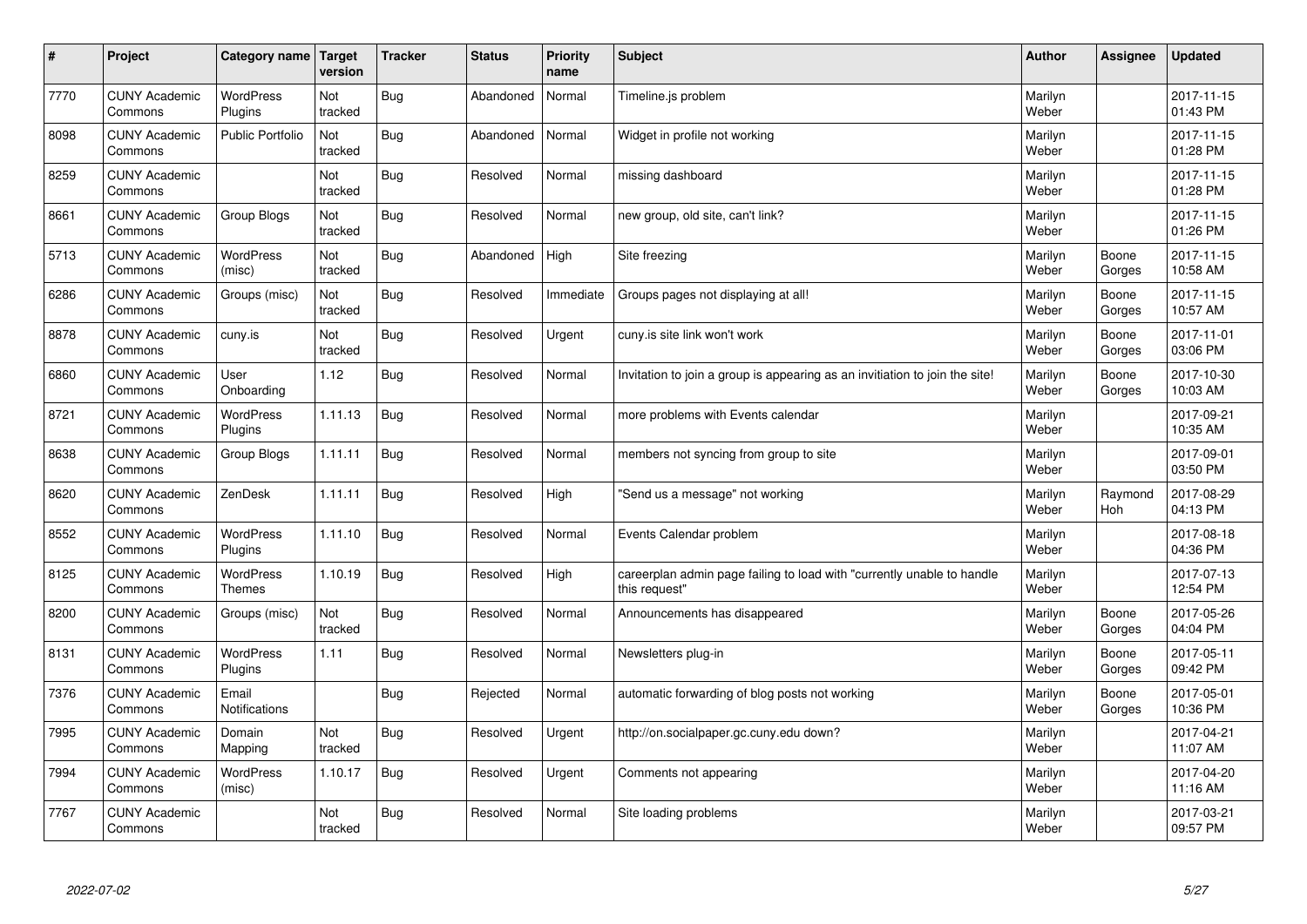| $\sharp$ | Project                         | Category name   Target      | version        | <b>Tracker</b> | <b>Status</b> | <b>Priority</b><br>name | <b>Subject</b>                                    | <b>Author</b>    | Assignee              | <b>Updated</b>         |
|----------|---------------------------------|-----------------------------|----------------|----------------|---------------|-------------------------|---------------------------------------------------|------------------|-----------------------|------------------------|
| 7803     | <b>CUNY Academic</b><br>Commons |                             |                | Bug            | Resolved      | Normal                  | user email change                                 | Marilyn<br>Weber |                       | 2017-03-16<br>11:58 AM |
| 7684     | <b>CUNY Academic</b><br>Commons | Reply By Email              | 1.10.12        | Bug            | Resolved      | High                    | trying to post too often error                    | Marilyn<br>Weber | Raymond<br><b>Hoh</b> | 2017-02-28<br>12:43 PM |
| 7349     | <b>CUNY Academic</b><br>Commons | Membership                  | Not<br>tracked | Bug            | Resolved      | Normal                  | <b>LACUNY</b> Institute website                   | Marilyn<br>Weber | Boone<br>Gorges       | 2017-01-11<br>04:26 PM |
| 7223     | <b>CUNY Academic</b><br>Commons | Membership                  | Not<br>tracked | Bug            | Resolved      | Normal                  | User with two profiles would like to merge them   | Marilyn<br>Weber | Boone<br>Gorges       | 2017-01-10<br>02:07 PM |
| 7337     | <b>CUNY Academic</b><br>Commons | Membership                  | Not<br>tracked | Bug            | Resolved      | Normal                  | User with new email                               | Marilyn<br>Weber |                       | 2017-01-06<br>11:05 AM |
| 7310     | <b>CUNY Academic</b><br>Commons |                             | 1.10.7         | <b>Bug</b>     | Resolved      | Normal                  | Friendship request mystery.                       | Marilyn<br>Weber | Boone<br>Gorges       | 2017-01-05<br>03:12 PM |
| 7100     | <b>CUNY Academic</b><br>Commons | <b>WordPress</b><br>Plugins | 1.10.5         | Bug            | Resolved      | High                    | Cincopa plugin problem                            | Marilyn<br>Weber | Boone<br>Gorges       | 2016-12-19<br>10:32 AM |
| 6101     | <b>CUNY Academic</b><br>Commons | Public Portfolio            |                | Bug            | Resolved      | High                    | Profile update problems                           | Marilyn<br>Weber | Boone<br>Gorges       | 2016-12-01<br>03:50 PM |
| 6893     | <b>CUNY Academic</b><br>Commons | Group Forums                |                | Bug            | Resolved      | Normal                  | Forum for CUNY Academic Commons Team is gone      | Marilyn<br>Weber | Boone<br>Gorges       | 2016-12-01<br>08:08 AM |
| 5448     | <b>CUNY Academic</b><br>Commons | Email<br>Notifications      | 1.10.2         | Bug            | Rejected      | Normal                  | garbled CAC activity digests                      | Marilyn<br>Weber | Raymond<br><b>Hoh</b> | 2016-11-20<br>02:38 AM |
| 6800     | <b>CUNY Academic</b><br>Commons |                             |                | <b>Bug</b>     | Rejected      | Immediate               | Is something going on?                            | Marilyn<br>Weber |                       | 2016-11-18<br>04:40 PM |
| 6626     | <b>CUNY Academic</b><br>Commons | Group Files                 | 1.10.1         | Bug            | Resolved      | Normal                  | Files from non-member showing up in private group | Marilyn<br>Weber | Boone<br>Gorges       | 2016-11-07<br>03:54 PM |
| 6599     | <b>CUNY Academic</b><br>Commons | ZenDesk                     | 1.10           | Bug            | Duplicate     | Urgent                  | Accept Friend button not working                  | Marilyn<br>Weber | Raymond<br>Hoh        | 2016-11-04<br>06:35 PM |
| 6602     | <b>CUNY Academic</b><br>Commons | ZenDesk                     | 1.10           | <b>Bug</b>     | Resolved      | High                    | Add Friend button not working                     | Marilyn<br>Weber | Raymond<br><b>Hoh</b> | 2016-11-04<br>12:14 PM |
| 6575     | <b>CUNY Academic</b><br>Commons | Groups (misc)               |                | <b>Bug</b>     | Rejected      | Normal                  | No papers link for the group "social paper"       | Marilyn<br>Weber |                       | 2016-11-02<br>10:39 PM |
| 6410     | <b>CUNY Academic</b><br>Commons |                             |                | Bug            | Duplicate     | Immediate               | Cannot log in - gives privacy error               | Marilyn<br>Weber | Boone<br>Gorges       | 2016-10-24<br>10:01 AM |
| 6338     | <b>CUNY Academic</b><br>Commons |                             |                | Bug            | Rejected      | Normal                  | Multiple email notifications for each blog post   | Marilyn<br>Weber | Boone<br>Gorges       | 2016-10-18<br>08:45 PM |
| 6313     | <b>CUNY Academic</b><br>Commons | Groups (misc)               |                | <b>Bug</b>     | Duplicate     | Normal                  | group member no longer in group, can't rejoin.    | Marilyn<br>Weber |                       | 2016-10-14<br>09:27 PM |
| 6025     | <b>CUNY Academic</b><br>Commons | Search                      | Not<br>tracked | Bug            | Resolved      | Normal                  | Search function not working                       | Marilyn<br>Weber | Boone<br>Gorges       | 2016-10-12<br>09:41 AM |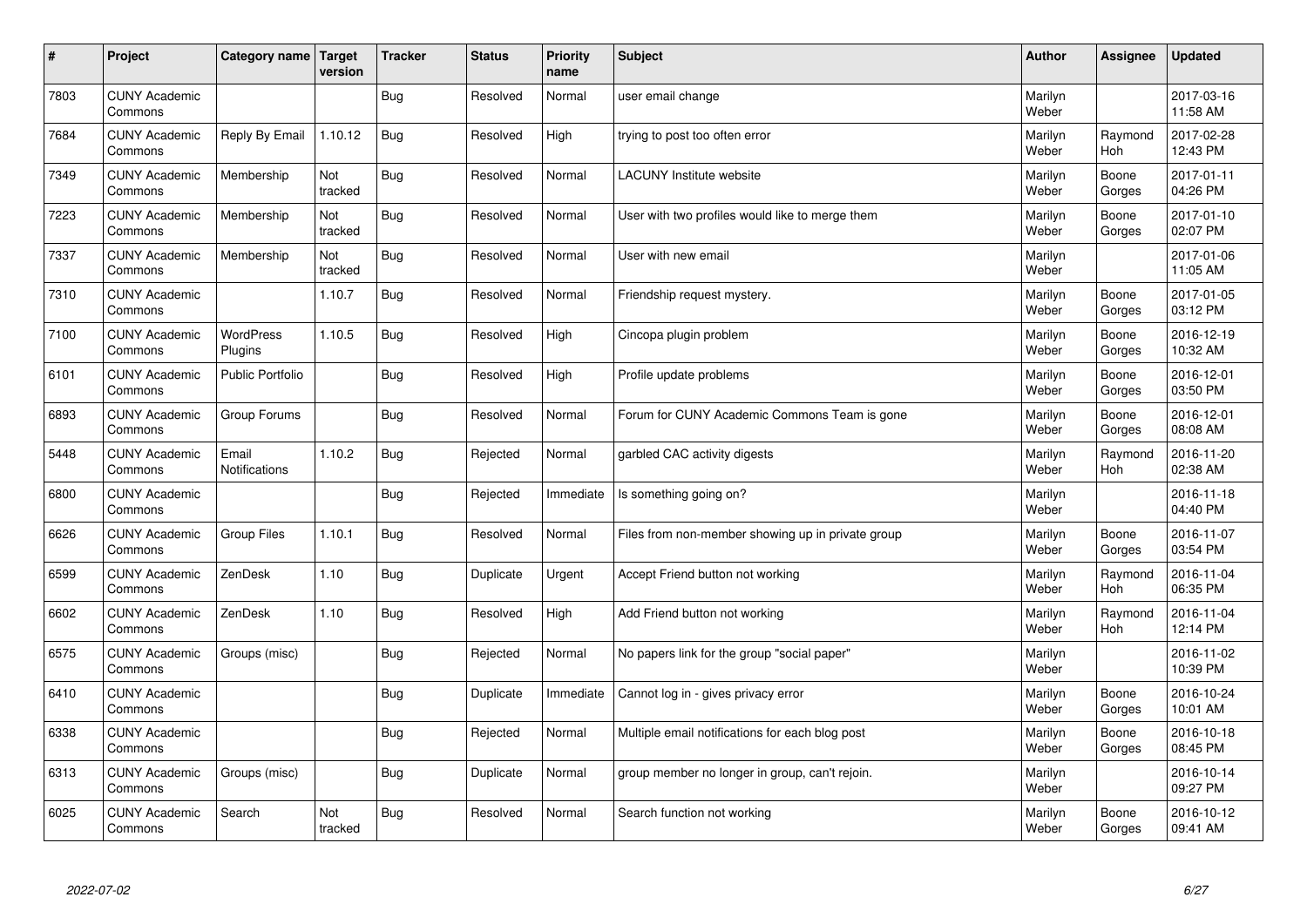| $\sharp$ | Project                         | Category name   Target  | version           | <b>Tracker</b> | <b>Status</b> | <b>Priority</b><br>name | <b>Subject</b>                                                  | <b>Author</b>    | Assignee              | <b>Updated</b>         |
|----------|---------------------------------|-------------------------|-------------------|----------------|---------------|-------------------------|-----------------------------------------------------------------|------------------|-----------------------|------------------------|
| 6107     | <b>CUNY Academic</b><br>Commons |                         |                   | Bug            | Resolved      | High                    | site redirect?                                                  | Marilyn<br>Weber | Boone<br>Gorges       | 2016-09-29<br>03:45 PM |
| 6091     | <b>CUNY Academic</b><br>Commons | Group<br>Invitations    | Not<br>tracked    | Bug            | Resolved      | Normal                  | User cannot re-join a group                                     | Marilyn<br>Weber | Boone<br>Gorges       | 2016-09-28<br>01:47 PM |
| 6039     | <b>CUNY Academic</b><br>Commons | Membership              | 1.9.28            | Bug            | Resolved      | High                    | User cannot change her email                                    | Marilyn<br>Weber |                       | 2016-09-19<br>03:03 PM |
| 5969     | <b>CUNY Academic</b><br>Commons | Registration            | 1.9.27            | <b>Bug</b>     | Resolved      | Normal                  | Queens students unable to join                                  | Marilyn<br>Weber | Boone<br>Gorges       | 2016-09-04<br>09:41 PM |
| 5872     | <b>CUNY Academic</b><br>Commons | Server                  | Not<br>tracked    | <b>Bug</b>     | Resolved      | Immediate               | Whole Commons is down                                           | Marilyn<br>Weber | Boone<br>Gorges       | 2016-08-12<br>12:04 AM |
| 5834     | <b>CUNY Academic</b><br>Commons |                         |                   | <b>Bug</b>     | Resolved      | Normal                  | My access to cdev                                               | Marilyn<br>Weber | Boone<br>Gorges       | 2016-07-25<br>03:12 PM |
| 5667     | <b>CUNY Academic</b><br>Commons | <b>Public Portfolio</b> | 1.9.18            | Bug            | Resolved      | Normal                  | publication section on my public portfolio won't update         | Marilyn<br>Weber | Boone<br>Gorges       | 2016-06-12<br>10:19 AM |
| 5436     | <b>CUNY Academic</b><br>Commons |                         | Not<br>tracked    | Bug            | Resolved      | Normal                  | Trying to change email settings for                             | Marilyn<br>Weber | Boone<br>Gorges       | 2016-04-21<br>10:12 PM |
| 5435     | <b>CUNY Academic</b><br>Commons |                         | Not<br>tracked    | Bug            | Resolved      | Urgent                  | Can't see the dashboard                                         | Marilyn<br>Weber |                       | 2016-04-12<br>11:33 AM |
| 5346     | <b>CUNY Academic</b><br>Commons | Toolbar                 | 1.9.11            | Bug            | Resolved      | Normal                  | possible dynamic HTML code bug?                                 | Marilyn<br>Weber | Boone<br>Gorges       | 2016-03-22<br>10:53 AM |
| 3138     | <b>CUNY Academic</b><br>Commons | Documentation           | Not<br>tracked    | Bug            | Resolved      | Normal                  | Codex documentation                                             | Marilyn<br>Weber | scott voth            | 2016-03-04<br>08:49 AM |
| 5282     | <b>CUNY Academic</b><br>Commons | Social Paper            | Future<br>release | Bug            | New           | Normal                  | Replying via email directs to paper but not individual comment. | Marilyn<br>Weber | Raymond<br><b>Hoh</b> | 2016-03-02<br>01:48 PM |
| 5184     | <b>CUNY Academic</b><br>Commons | Social Paper            |                   | Bug            | Rejected      | Normal                  | Problem linking SP to a group                                   | Marilyn<br>Weber | Boone<br>Gorges       | 2016-02-21<br>12:27 PM |
| 5176     | <b>CUNY Academic</b><br>Commons | Public Portfolio        | 1.9.6             | <b>Bug</b>     | Resolved      | Normal                  | Widgets in Profile not saving                                   | Marilyn<br>Weber | Boone<br>Gorges       | 2016-02-01<br>11:07 AM |
| 5177     | <b>CUNY Academic</b><br>Commons | Toolbar                 | 1.9.6             | Bug            | Resolved      | Normal                  | No "My Papers" tab                                              | Marilyn<br>Weber | Raymond<br><b>Hoh</b> | 2016-01-29<br>08:37 AM |
| 4577     | <b>CUNY Academic</b><br>Commons | Registration            | Not<br>tracked    | <b>Bug</b>     | Resolved      | Normal                  | New users are not getting their email verification              | Marilyn<br>Weber | Boone<br>Gorges       | 2016-01-26<br>03:30 PM |
| 5059     | <b>CUNY Academic</b><br>Commons |                         | Not<br>tracked    | Bug            | Resolved      | Normal                  | Instagram embed?                                                | Marilyn<br>Weber |                       | 2016-01-26<br>12:05 AM |
| 4831     | <b>CUNY Academic</b><br>Commons | Public Portfolio        | 1.9.4             | Bug            | Resolved      | Normal                  | User cannot update profile                                      | Marilyn<br>Weber | Boone<br>Gorges       | 2016-01-11<br>10:46 PM |
| 4881     | <b>CUNY Academic</b><br>Commons | ZenDesk                 | Not<br>tracked    | Bug            | Resolved      | Normal                  | ZenDesk emails not being sent                                   | Marilyn<br>Weber |                       | 2015-12-07<br>01:34 AM |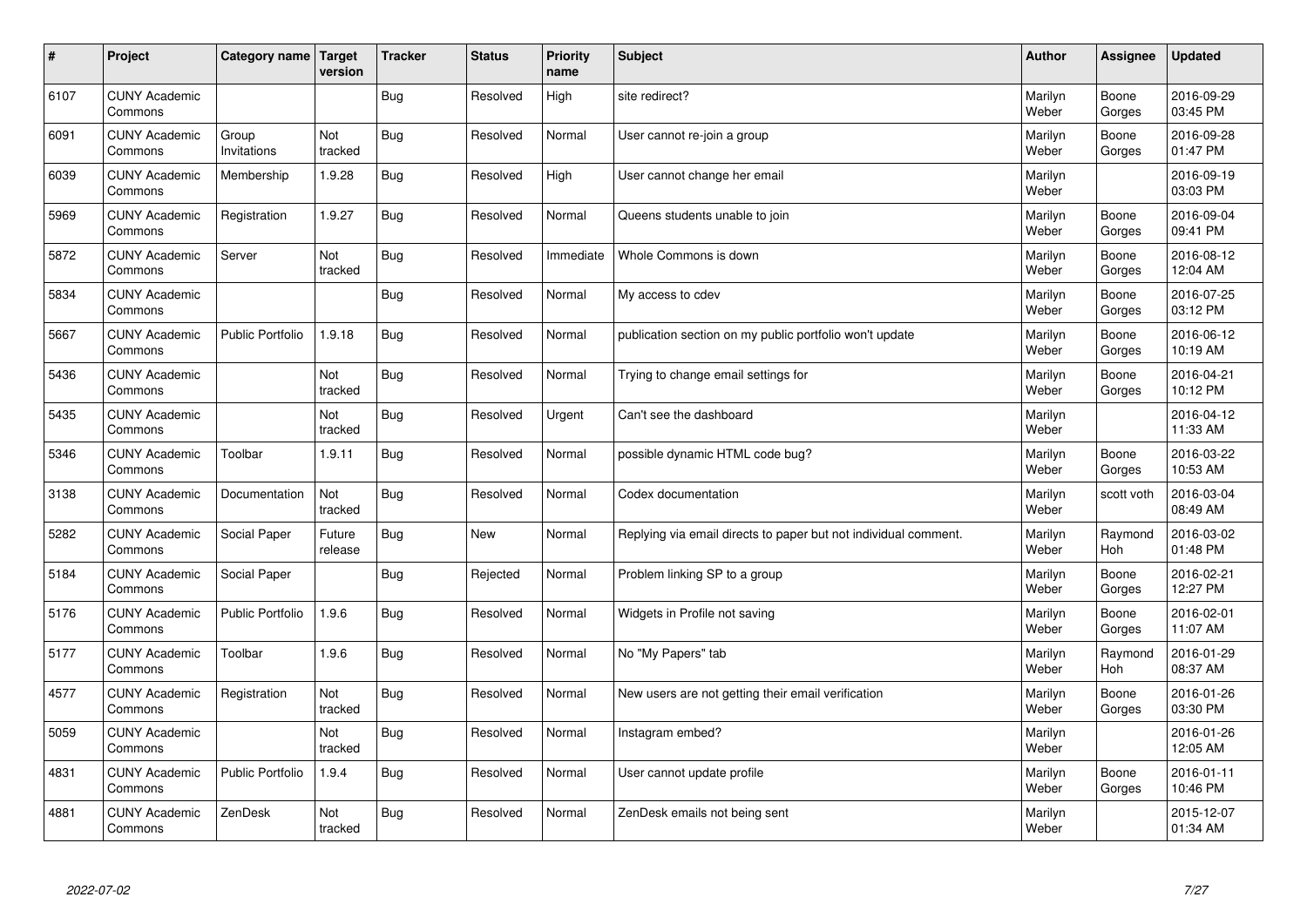| $\sharp$ | Project                         | Category name                | Target<br>version | <b>Tracker</b> | <b>Status</b> | <b>Priority</b><br>name | <b>Subject</b>                                        | <b>Author</b>    | Assignee              | <b>Updated</b>         |
|----------|---------------------------------|------------------------------|-------------------|----------------|---------------|-------------------------|-------------------------------------------------------|------------------|-----------------------|------------------------|
| 4657     | <b>CUNY Academic</b><br>Commons | Group Forums                 | 1.8.18            | Bug            | Resolved      | High                    | Submit button disappears in new post mode in forum    | Marilyn<br>Weber | Raymond<br><b>Hoh</b> | 2015-12-01<br>11:15 PM |
| 4962     | <b>CUNY Academic</b><br>Commons | Events                       | 1.8.18            | Bug            | Resolved      | High                    | Problems with text entry field in the Events Calendar | Marilyn<br>Weber | Raymond<br>Hoh        | 2015-12-01<br>06:57 PM |
| 4918     | <b>CUNY Academic</b><br>Commons | ZenDesk                      | Not<br>tracked    | Bug            | Resolved      | High                    | Re-directing Help Requests                            | Marilyn<br>Weber | Raymond<br><b>Hoh</b> | 2015-11-23<br>11:15 AM |
| 4834     | <b>CUNY Academic</b><br>Commons | <b>Blogs</b><br>(BuddyPress) |                   | Bug            | Resolved      | Normal                  | Admin invite problem                                  | Marilyn<br>Weber | Boone<br>Gorges       | 2015-11-13<br>12:25 PM |
| 4734     | <b>CUNY Academic</b><br>Commons | <b>BuddyPress</b><br>Docs    | 1.8.13            | Bug            | Resolved      | High                    | Problems with "Create New Doc"                        | Marilyn<br>Weber | Boone<br>Gorges       | 2015-10-09<br>07:53 AM |
| 4649     | <b>CUNY Academic</b><br>Commons | Registration                 | Not<br>tracked    | Bug            | Resolved      | Urgent                  | Submit button has disappeared                         | Marilyn<br>Weber | Boone<br>Gorges       | 2015-09-22<br>11:47 AM |
| 4542     | <b>CUNY Academic</b><br>Commons | WordPress<br>Plugins         | 1.8.10            | Bug            | Resolved      | Normal                  | Emailing group users problem                          | Marilyn<br>Weber | Boone<br>Gorges       | 2015-09-11<br>11:16 AM |
| 4496     | <b>CUNY Academic</b><br>Commons | cuny.is                      | 1.8.9             | Bug            | Resolved      | Normal                  | Quick links broken?                                   | Marilyn<br>Weber | Boone<br>Gorges       | 2015-08-28<br>10:39 AM |
| 4012     | <b>CUNY Academic</b><br>Commons |                              | 1.7.20            | Bug            | Resolved      | Normal                  | Two users reporting same Forbidden 403 error message. | Marilyn<br>Weber |                       | 2015-05-01<br>08:13 PM |
| 4013     | <b>CUNY Academic</b><br>Commons |                              |                   | Bug            | Duplicate     | Normal                  | Math question?                                        | Marilyn<br>Weber |                       | 2015-04-22<br>04:05 PM |
| 3533     | <b>CUNY Academic</b><br>Commons | Group<br>Invitations         | 1.7.8             | <b>Bug</b>     | Resolved      | Low                     | Trying to invite member to a new group                | Marilyn<br>Weber | Boone<br>Gorges       | 2015-04-01<br>09:13 PM |
| 3674     | <b>CUNY Academic</b><br>Commons |                              |                   | <b>Bug</b>     | Rejected      | Normal                  | CBox pagination issue with the Wiki                   | Marilyn<br>Weber |                       | 2014-11-20<br>05:03 PM |
| 3673     | <b>CUNY Academic</b><br>Commons |                              |                   | Bug            | Rejected      | Normal                  | CBox pagination issue with the Wiki                   | Marilyn<br>Weber |                       | 2014-11-20<br>04:08 PM |
| 3417     | <b>CUNY Academic</b><br>Commons | <b>BuddyPress</b><br>(misc)  | Not<br>tracked    | Bug            | Rejected      | High                    | copying two commons groups                            | Marilyn<br>Weber | Marilyn<br>Weber      | 2014-11-05<br>09:56 AM |
| 3620     | <b>CUNY Academic</b><br>Commons | Groups (misc)                | Not<br>tracked    | <b>Bug</b>     | Resolved      | Normal                  | admins of The Group for Group Admins                  | Marilyn<br>Weber |                       | 2014-11-03<br>08:38 AM |
| 3593     | <b>CUNY Academic</b><br>Commons | Registration                 | 1.7.2             | Bug            | Resolved      | High                    | registration problems                                 | Marilyn<br>Weber | Boone<br>Gorges       | 2014-11-01<br>02:57 PM |
| 3530     | <b>CUNY Academic</b><br>Commons | Server                       | Not<br>tracked    | Bug            | Resolved      | High                    | Commons running very slowly/ "connection lost"        | Marilyn<br>Weber | Matt Gold             | 2014-10-08<br>09:34 AM |
| 3197     | <b>CUNY Academic</b><br>Commons | Groups (misc)                | 1.6.4             | <b>Bug</b>     | Resolved      | Normal                  | trying to set up a hidden group blog with no RSS feed | Marilyn<br>Weber | Boone<br>Gorges       | 2014-05-21<br>09:39 PM |
| 3093     | <b>CUNY Academic</b><br>Commons | <b>WordPress</b><br>Plugins  |                   | Bug            | Rejected      | Normal                  | <b>Custom Google Maps</b>                             | Marilyn<br>Weber | Boone<br>Gorges       | 2014-05-02<br>10:52 AM |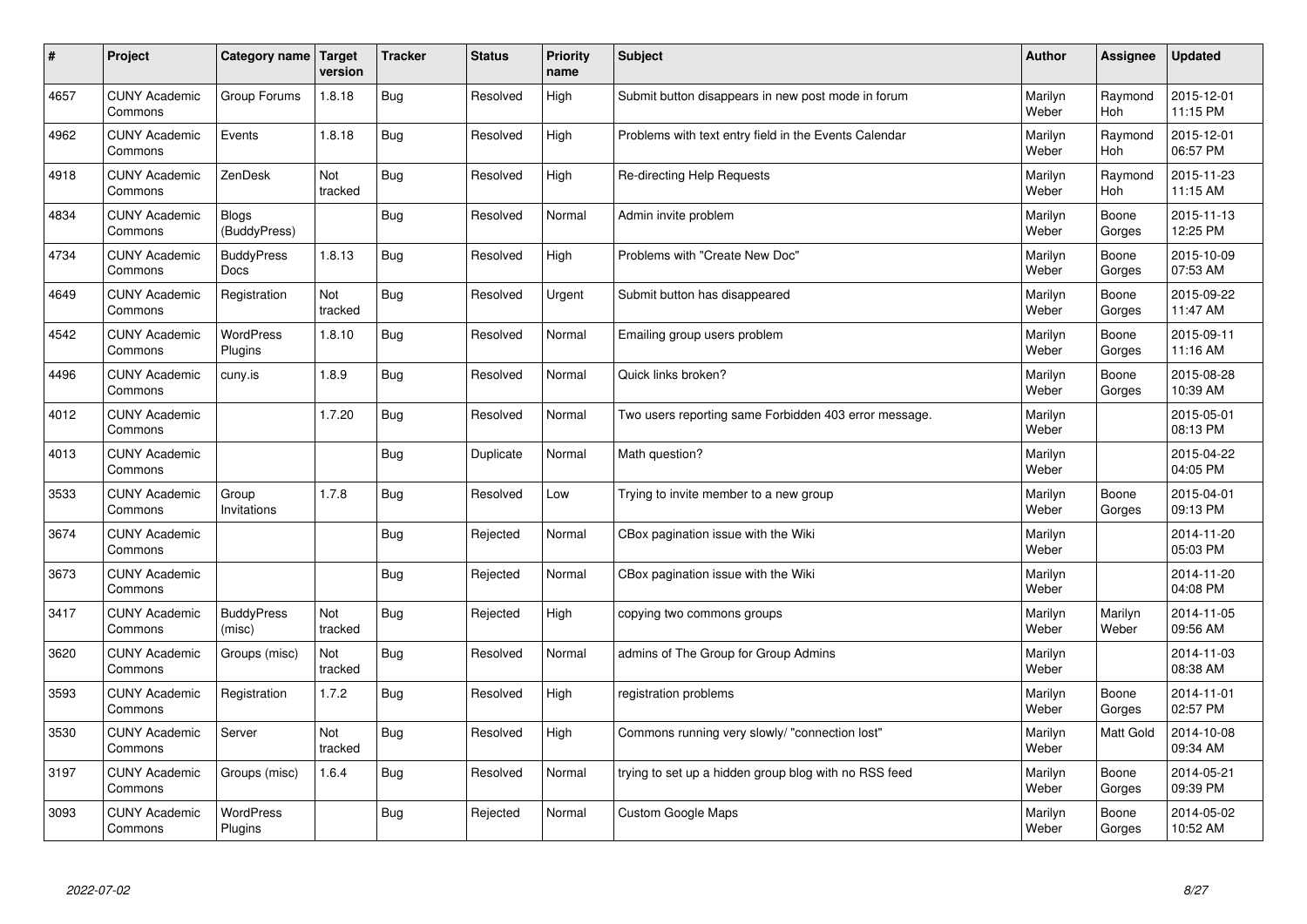| $\sharp$ | Project                         | Category name   Target            | version           | <b>Tracker</b> | <b>Status</b> | <b>Priority</b><br>name | <b>Subject</b>                                                | <b>Author</b>    | Assignee            | <b>Updated</b>         |
|----------|---------------------------------|-----------------------------------|-------------------|----------------|---------------|-------------------------|---------------------------------------------------------------|------------------|---------------------|------------------------|
| 3136     | <b>CUNY Academic</b><br>Commons | <b>WordPress</b><br>Plugins       |                   | Bug            | Rejected      | Normal                  | The Easy Rotator                                              | Marilyn<br>Weber | Boone<br>Gorges     | 2014-04-01<br>10:26 PM |
| 3116     | <b>CUNY Academic</b><br>Commons | WordPress<br>(Permissions)        |                   | Bug            | Resolved      | Normal                  | Updating the FAQ page                                         | Marilyn<br>Weber | Boone<br>Gorges     | 2014-04-01<br>10:12 PM |
| 3071     | <b>CUNY Academic</b><br>Commons | <b>WordPress</b><br><b>Themes</b> | 1.5.22            | Bug            | Resolved      | Normal                  | Twenty Fourteen theme differences                             | Marilyn<br>Weber | Boone<br>Gorges     | 2014-04-01<br>08:18 PM |
| 3121     | <b>CUNY Academic</b><br>Commons | <b>WordPress</b><br><b>Themes</b> | 1.5.21            | Bug            | Resolved      | High                    | Add Academica theme?                                          | Marilyn<br>Weber | Boone<br>Gorges     | 2014-03-24<br>11:04 AM |
| 2994     | <b>CUNY Academic</b><br>Commons | <b>BuddyPress</b><br>(misc)       | 1.5.16            | Bug            | Resolved      | High                    | "My forums" link gives "page not found" error                 | Marilyn<br>Weber | Boone<br>Gorges     | 2014-01-29<br>03:44 PM |
| 2777     | <b>CUNY Academic</b><br>Commons | WordPress<br>(misc)               | Not<br>tracked    | Bug            | Resolved      | Normal                  | Hero slide access                                             | Marilyn<br>Weber | Boone<br>Gorges     | 2013-09-07<br>12:26 PM |
| 15545    | <b>CUNY Academic</b><br>Commons | WordPress<br>Plugins              | 1.19.5            | Feature        | Resolved      | Normal                  | 'ZI Hide Featured Image" plugin request                       | Marilyn<br>Weber | Boone<br>Gorges     | 2022-03-09<br>10:09 AM |
| 13912    | <b>CUNY Academic</b><br>Commons |                                   | Not<br>tracked    | Feature        | Hold          | Low                     | posting "missed schedule"                                     | Marilyn<br>Weber |                     | 2021-02-23<br>10:46 AM |
| 5050     | <b>CUNY Academic</b><br>Commons | Social Paper                      | Future<br>release | Feature        | <b>New</b>    | Low                     | Making comments visible in SP editing mode (SP suggestion #1) | Marilyn<br>Weber | Samantha<br>Raddatz | 2019-09-17<br>11:10 PM |
| 5992     | <b>CUNY Academic</b><br>Commons | Email<br><b>Notifications</b>     | Future<br>release | Feature        | <b>New</b>    | Normal                  | Changing the From line of autogenerated blog emails           | Marilyn<br>Weber |                     | 2018-09-27<br>05:19 PM |
| 9224     | <b>CUNY Academic</b><br>Commons | Group Files                       | 1.13              | Feature        | Resolved      | Normal                  | attachments to forum posts clutter up Files area              | Marilyn<br>Weber | Boone<br>Gorges     | 2018-03-22<br>03:34 PM |
| 7608     | <b>CUNY Academic</b><br>Commons | Registration                      | Not<br>tracked    | Feature        | Resolved      | Normal                  | create an account                                             | Marilyn<br>Weber |                     | 2017-02-15<br>10:45 PM |
| 7607     | <b>CUNY Academic</b><br>Commons | WordPress<br>(misc)               | Not<br>tracked    | Feature        | Resolved      | Normal                  | mp4 files                                                     | Marilyn<br>Weber |                     | 2017-02-15<br>07:37 PM |
| 5199     | <b>CUNY Academic</b><br>Commons | Social Paper                      | Future<br>release | Feature        | <b>New</b>    | Normal                  | add tables to the SP editor                                   | Marilyn<br>Weber |                     | 2016-10-24<br>11:27 AM |
| 6118     | <b>CUNY Academic</b><br>Commons | cuny.is                           |                   | Feature        | Resolved      | Normal                  | Cuny.Is request from Javier Otero Peña                        | Marilyn<br>Weber | Sarah<br>Morgano    | 2016-10-04<br>07:02 PM |
| 5799     | <b>CUNY Academic</b><br>Commons | <b>Blogs</b><br>(BuddyPress)      | Not<br>tracked    | Feature        | Resolved      | Normal                  | removing one's own access to sites?                           | Marilyn<br>Weber | Boone<br>Gorges     | 2016-07-26<br>01:55 PM |
| 5657     | <b>CUNY Academic</b><br>Commons | WordPress<br>Plugins              | 1.9.18            | Feature        | Resolved      | Normal                  | Plugin Request - Instagram Feed WD                            | Marilyn<br>Weber | Boone<br>Gorges     | 2016-06-08<br>12:36 PM |
| 5630     | <b>CUNY Academic</b><br>Commons | WordPress<br><b>Themes</b>        | 1.9.17            | Feature        | Resolved      | Normal                  | Bavota magazine Pro theme                                     | Marilyn<br>Weber | Boone<br>Gorges     | 2016-06-02<br>12:09 AM |
| 5621     | <b>CUNY Academic</b><br>Commons | <b>WordPress</b><br>Plugins       | 1.9.17            | Feature        | Resolved      | Normal                  | Taxonomy plugin request                                       | Marilyn<br>Weber | Boone<br>Gorges     | 2016-06-01<br>11:28 PM |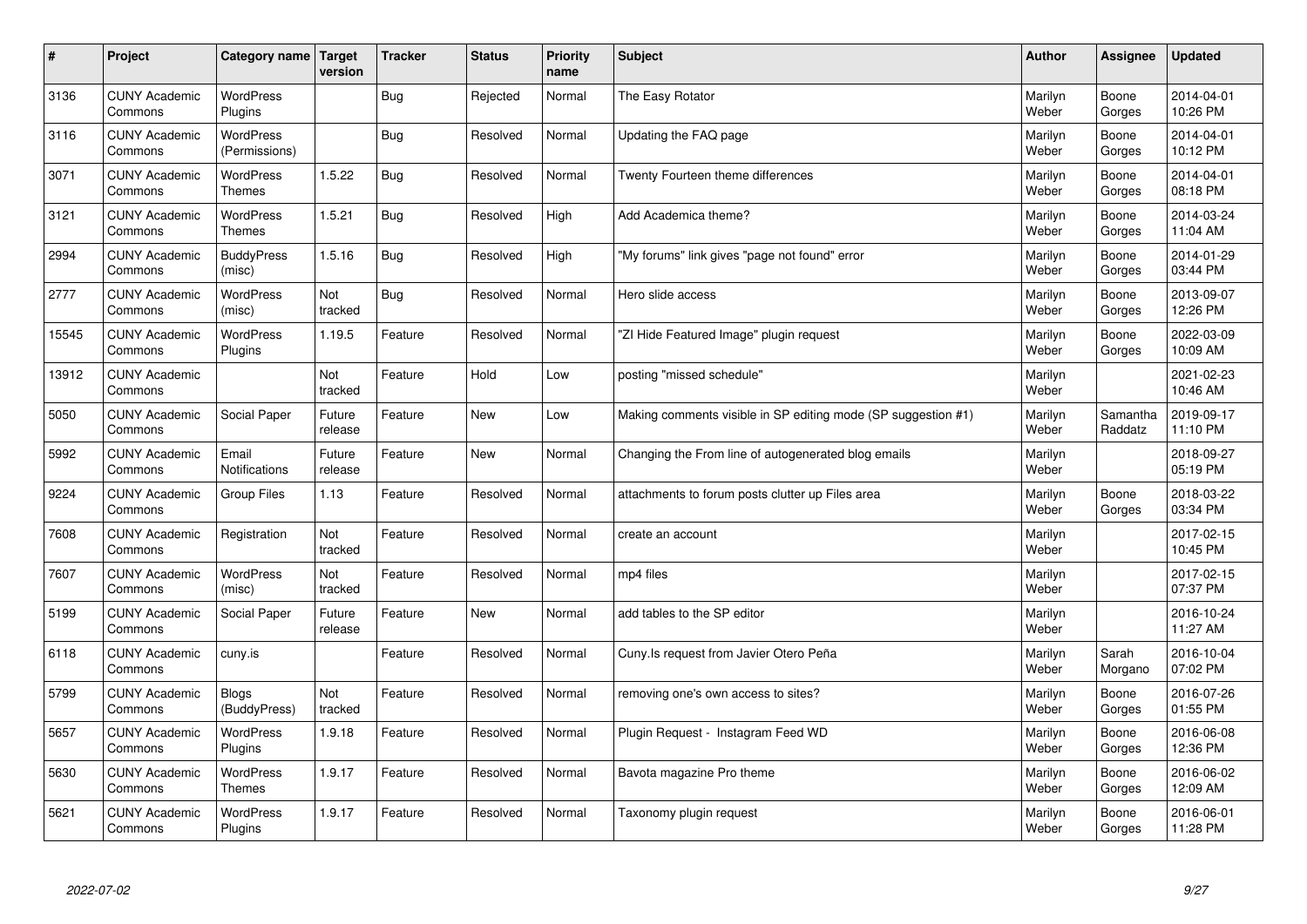| $\vert$ # | <b>Project</b>                  | Category name Target              | version           | <b>Tracker</b> | <b>Status</b>        | <b>Priority</b><br>name | <b>Subject</b>                                                                                                                                  | <b>Author</b>    | Assignee            | <b>Updated</b>         |
|-----------|---------------------------------|-----------------------------------|-------------------|----------------|----------------------|-------------------------|-------------------------------------------------------------------------------------------------------------------------------------------------|------------------|---------------------|------------------------|
| 5345      | <b>CUNY Academic</b><br>Commons | Social Paper                      | 1.9.17            | Feature        | Rejected             | Normal                  | Plus symbol problem in SP                                                                                                                       | Marilyn<br>Weber | Christian<br>Wach   | 2016-05-27<br>04:26 AM |
| 5522      | <b>CUNY Academic</b><br>Commons | <b>WordPress</b><br>Plugins       | 1.9.15            | Feature        | Resolved             | Normal                  | plugin request                                                                                                                                  | Marilyn<br>Weber | Boone<br>Gorges     | 2016-05-09<br>10:36 AM |
| 5053      | <b>CUNY Academic</b><br>Commons | Social Paper                      | Future<br>release | Feature        | <b>New</b>           | Low                     | Scrollable menu to add readers (SP suggestion #4)                                                                                               | Marilyn<br>Weber | Samantha<br>Raddatz | 2016-04-21<br>05:21 PM |
| 5397      | <b>CUNY Academic</b><br>Commons | Social Paper                      | Future<br>release | Feature        | <b>New</b>           | Normal                  | frustrating to have to enable/disable in SP                                                                                                     | Marilyn<br>Weber | Samantha<br>Raddatz | 2016-04-20<br>03:39 PM |
| 5302      | <b>CUNY Academic</b><br>Commons | <b>WordPress</b><br>Plugins       | 1.9.10            | Feature        | Resolved             | Normal                  | request for WP Gallery Custom Links plug-in                                                                                                     | Marilyn<br>Weber | Boone<br>Gorges     | 2016-03-11<br>09:20 PM |
| 4965      | <b>CUNY Academic</b><br>Commons | <b>WordPress</b><br><b>Themes</b> | Not<br>tracked    | Feature        | Resolved             | Normal                  | Theme requested                                                                                                                                 | Marilyn<br>Weber | Boone<br>Gorges     | 2016-02-24<br>09:46 PM |
| 5205      | <b>CUNY Academic</b><br>Commons | Social Paper                      | Future<br>release | Feature        | <b>New</b>           | Normal                  | Social Paper folders                                                                                                                            | Marilyn<br>Weber |                     | 2016-02-11<br>10:24 PM |
| 5058      | <b>CUNY Academic</b><br>Commons | Social Paper                      | Future<br>release | Feature        | New                  | Low                     | Can there be a clearer signal that even when comments have already<br>been made you add comments by clicking on the side? (SP suggestion<br>#5) | Marilyn<br>Weber | Samantha<br>Raddatz | 2016-02-11<br>10:24 PM |
| 5052      | <b>CUNY Academic</b><br>Commons | Social Paper                      | Future<br>release | Feature        | <b>New</b>           | Low                     | Sentence by sentence or line by line comments (SP suggestion #3)                                                                                | Marilyn<br>Weber | Boone<br>Gorges     | 2016-02-11<br>10:24 PM |
| 5051      | <b>CUNY Academic</b><br>Commons | Social Paper                      |                   | Feature        | Rejected             | Low                     | Visual cues for comments (SP suggestion #2)                                                                                                     | Marilyn<br>Weber | Samantha<br>Raddatz | 2016-02-10<br>10:01 AM |
| 4997      | <b>CUNY Academic</b><br>Commons | WordPress<br>Plugins              | 1.9.4             | Feature        | Resolved             | Normal                  | ability to embed maps from StoryMapJS?                                                                                                          | Marilyn<br>Weber | Boone<br>Gorges     | 2016-01-07<br>12:34 PM |
| 5072      | <b>CUNY Academic</b><br>Commons |                                   |                   | Feature        | Duplicate            | Normal                  | redirect shortcode handler                                                                                                                      | Marilyn<br>Weber | Boone<br>Gorges     | 2016-01-07<br>12:34 PM |
| 5036      | <b>CUNY Academic</b><br>Commons | <b>WordPress</b><br>Plugins       | 1.9.1.1           | Feature        | Resolved             | Normal                  | Embeds request                                                                                                                                  | Marilyn<br>Weber | Boone<br>Gorges     | 2015-12-18<br>10:12 PM |
| 4340      | <b>CUNY Academic</b><br>Commons | WordPress -<br>Media              | 1.8.14            | Feature        | Resolved             | Normal                  | embedding a video                                                                                                                               | Marilyn<br>Weber | Daniel<br>Jones     | 2015-10-20<br>12:01 AM |
| 3466      | <b>CUNY Academic</b><br>Commons | Membership                        | 1.6.16            | Feature        | Resolved             | Normal                  | restricting undergrad registration                                                                                                              | Marilyn<br>Weber | Boone<br>Gorges     | 2014-09-18<br>12:02 AM |
| 15169     | <b>CUNY Academic</b><br>Commons |                                   | 2.0.3             | Support        | Reporter<br>Feedback | Normal                  | new Prelude website zipfiles for custom theme and other files.                                                                                  | Marilyn<br>Weber |                     | 2022-06-29<br>11:32 AM |
| 15655     | <b>CUNY Academic</b><br>Commons |                                   | 2.0.3             | Support        | Reporter<br>Feedback | Normal                  | Event Aggregator plugin?                                                                                                                        | Marilyn<br>Weber |                     | 2022-06-29<br>11:32 AM |
| 16291     | <b>CUNY Academic</b><br>Commons | Site cloning                      | 2.0.2             | Support        | Resolved             | Normal                  | Images coming up blank in Media Library                                                                                                         | Marilyn<br>Weber | Raymond<br>Hoh      | 2022-06-29<br>11:31 AM |
| 15978     | <b>CUNY Academic</b><br>Commons | WordPress -<br>Media              | 2.0.2             | Support        | Resolved             | Normal                  | .tex files?                                                                                                                                     | Marilyn<br>Weber | Raymond<br>Hoh      | 2022-06-28<br>09:09 PM |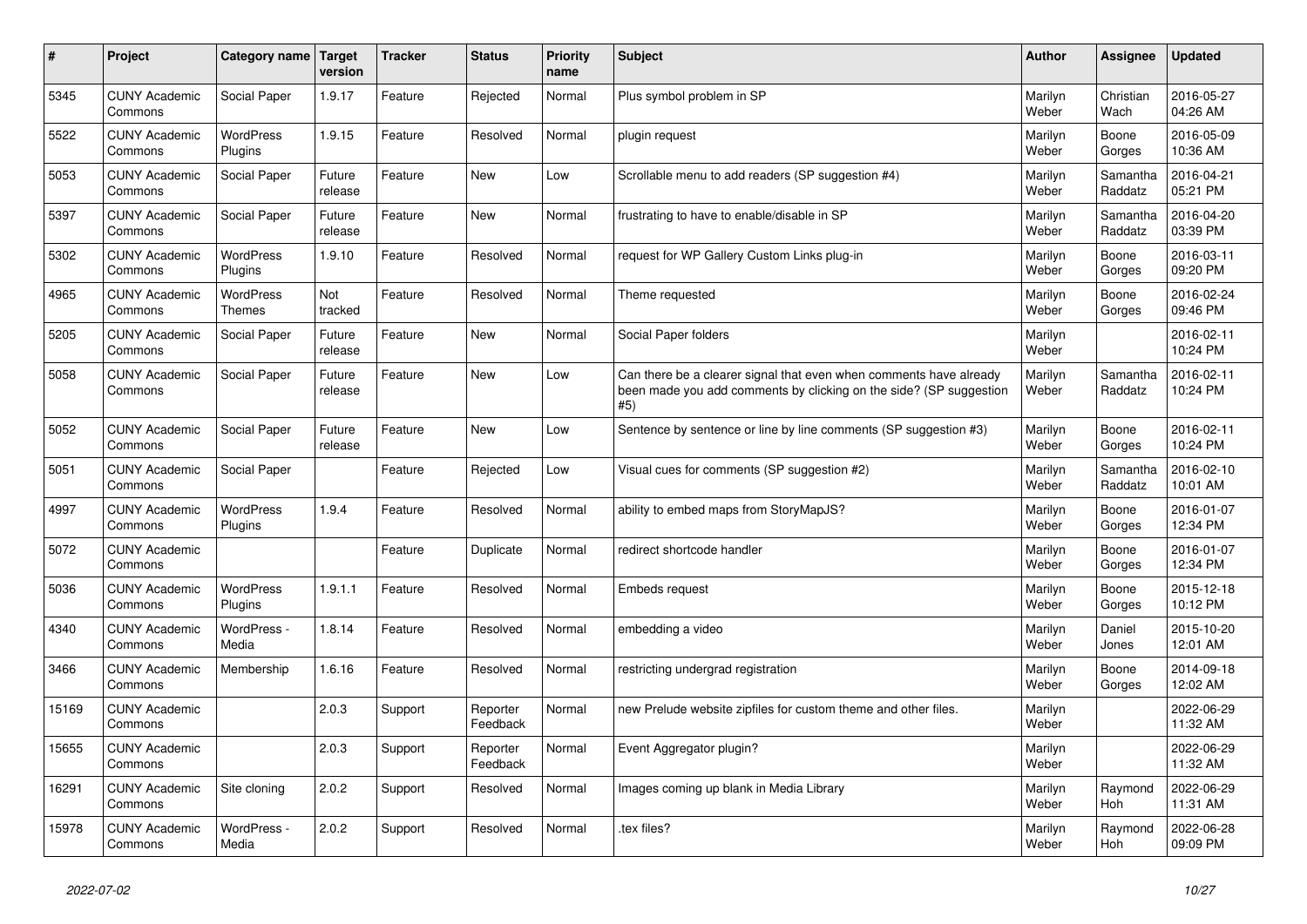| $\vert$ # | Project                         | Category name   Target       | version        | <b>Tracker</b> | <b>Status</b>        | <b>Priority</b><br>name | <b>Subject</b>                                                                          | <b>Author</b>    | Assignee              | <b>Updated</b>         |
|-----------|---------------------------------|------------------------------|----------------|----------------|----------------------|-------------------------|-----------------------------------------------------------------------------------------|------------------|-----------------------|------------------------|
| 16110     | <b>CUNY Academic</b><br>Commons |                              |                | Support        | Reporter<br>Feedback | Normal                  | remove Creative Commons license from pages?                                             | Marilyn<br>Weber | Raymond<br><b>Hoh</b> | 2022-05-17<br>06:11 PM |
| 16099     | <b>CUNY Academic</b><br>Commons |                              |                | Support        | Reporter<br>Feedback | Normal                  | request for Newsletter Glue                                                             | Marilyn<br>Weber |                       | 2022-05-13<br>12:14 PM |
| 14891     | <b>CUNY Academic</b><br>Commons |                              | Not<br>tracked | Support        | Resolved             | Normal                  | changing site template after creation?                                                  | Marilyn<br>Weber |                       | 2022-04-27<br>04:58 PM |
| 14850     | <b>CUNY Academic</b><br>Commons |                              |                | Support        | Abandoned            | Normal                  | brooklyn waterfront site "connection not secure"                                        | Marilyn<br>Weber |                       | 2022-04-27<br>04:56 PM |
| 14711     | <b>CUNY Academic</b><br>Commons |                              |                | Support        | Rejected             | Normal                  | Custom Facebook Feed plugin problem                                                     | Marilyn<br>Weber |                       | 2022-04-27<br>04:29 PM |
| 15685     | <b>CUNY Academic</b><br>Commons |                              |                | Support        | <b>New</b>           | High                    | problem with chrome?                                                                    | Marilyn<br>Weber |                       | 2022-04-25<br>03:40 PM |
| 15816     | <b>CUNY Academic</b><br>Commons |                              | Not<br>tracked | Support        | <b>New</b>           | Normal                  | slow loading at SPS                                                                     | Marilyn<br>Weber |                       | 2022-04-05<br>01:26 PM |
| 15654     | <b>CUNY Academic</b><br>Commons | <b>WordPress</b><br>Plugins  | 1.19.6         | Support        | Resolved             | Normal                  | Numerous Copies of Events showing up                                                    | Marilyn<br>Weber | Boone<br>Gorges       | 2022-03-22<br>11:30 AM |
| 15686     | <b>CUNY Academic</b><br>Commons | ZenDesk                      | Not<br>tracked | Support        | Resolved             | Low                     | ZenDesk introducing "triggers"                                                          | Marilyn<br>Weber |                       | 2022-03-22<br>09:37 AM |
| 15610     | <b>CUNY Academic</b><br>Commons | WordPress<br>Plugins         | Not<br>tracked | Support        | Rejected             | Normal                  | Loops & Logic plugin                                                                    | Marilyn<br>Weber | Raymond<br>Hoh        | 2022-03-19<br>11:16 AM |
| 15565     | <b>CUNY Academic</b><br>Commons |                              |                | Support        | <b>New</b>           | Normal                  | Events - send updates to an email listserv                                              | Marilyn<br>Weber |                       | 2022-03-10<br>01:06 PM |
| 15370     | <b>CUNY Academic</b><br>Commons |                              |                | Support        | Reporter<br>Feedback | Normal                  | All-in-One Event Calendar?                                                              | Marilyn<br>Weber |                       | 2022-02-17<br>11:03 AM |
| 15269     | <b>CUNY Academic</b><br>Commons | Redmine                      | Not<br>tracked | Support        | Resolved             | Normal                  | Segal Theater sites                                                                     | Marilyn<br>Weber |                       | 2022-02-07<br>04:11 PM |
| 15266     | <b>CUNY Academic</b><br>Commons |                              |                | Support        | Resolved             | Normal                  | Just an appreciation                                                                    | Marilyn<br>Weber |                       | 2022-02-07<br>10:42 AM |
| 15260     | <b>CUNY Academic</b><br>Commons |                              |                | Support        | Reporter<br>Feedback | Normal                  | Diacritical markings   European Stages                                                  | Marilyn<br>Weber |                       | 2022-02-04<br>08:16 AM |
| 15211     | <b>CUNY Academic</b><br>Commons | <b>Blogs</b><br>(BuddyPress) | 1.19.2         | Support        | Resolved             | Normal                  | No good error reporting for already-used domain name when creating a<br>site in Firefox | Marilyn<br>Weber | Boone<br>Gorges       | 2022-01-25<br>11:33 AM |
| 15120     | <b>CUNY Academic</b><br>Commons |                              |                | Support        | Resolved             | Normal                  | embed Zoom recordings in a post?                                                        | Marilyn<br>Weber |                       | 2021-12-29<br>08:15 AM |
| 14889     | <b>CUNY Academic</b><br>Commons | Events                       | 1.19.0         | Support        | Resolved             | Normal                  | events in group - can they be edited by all admins?                                     | Marilyn<br>Weber | Raymond<br>Hoh        | 2021-12-13<br>03:31 PM |
| 15045     | <b>CUNY Academic</b><br>Commons |                              |                | Support        | <b>New</b>           | Normal                  | no result for KCeL in the search box on the commons                                     | Marilyn<br>Weber |                       | 2021-12-10<br>11:29 AM |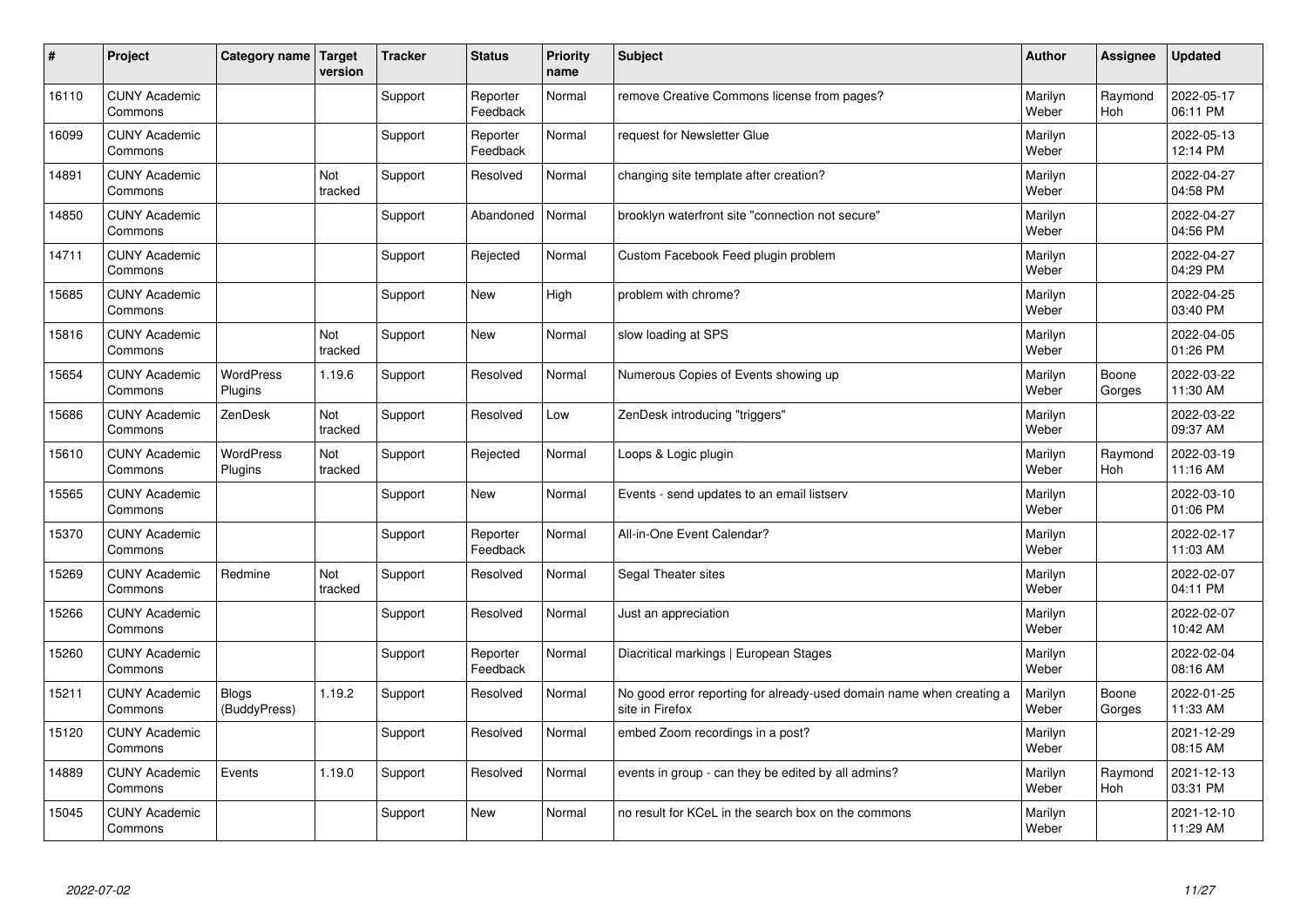| #     | Project                         | Category name   Target            | version        | <b>Tracker</b> | <b>Status</b>        | <b>Priority</b><br>name | <b>Subject</b>                                                  | <b>Author</b>    | <b>Assignee</b> | <b>Updated</b>         |
|-------|---------------------------------|-----------------------------------|----------------|----------------|----------------------|-------------------------|-----------------------------------------------------------------|------------------|-----------------|------------------------|
| 14973 | <b>CUNY Academic</b><br>Commons |                                   |                | Support        | Resolved             | Normal                  | <b>Mail Poet</b>                                                | Marilyn<br>Weber |                 | 2021-12-06<br>10:20 AM |
| 15022 | <b>CUNY Academic</b><br>Commons |                                   |                | Support        | Rejected             | High                    | ArabStages                                                      | Marilyn<br>Weber |                 | 2021-12-06<br>10:16 AM |
| 15025 | <b>CUNY Academic</b><br>Commons |                                   |                | Support        | Duplicate            | Normal                  | emails for all the papers on the commons that have been changed | Marilyn<br>Weber |                 | 2021-12-02<br>11:57 AM |
| 14972 | <b>CUNY Academic</b><br>Commons |                                   |                | Support        | Rejected             | Normal                  | Mailchimp plugin                                                | Marilyn<br>Weber |                 | 2021-11-17<br>02:13 PM |
| 14911 | <b>CUNY Academic</b><br>Commons | <b>WordPress</b><br><b>Themes</b> | Not<br>tracked | Support        | <b>New</b>           | Normal                  | Twentytwentyone theme                                           | Marilyn<br>Weber |                 | 2021-10-28<br>10:37 AM |
| 14900 | <b>CUNY Academic</b><br>Commons |                                   | Not<br>tracked | Support        | Reporter<br>Feedback | Normal                  | previous theme?                                                 | Marilyn<br>Weber |                 | 2021-10-25<br>10:31 AM |
| 14813 | <b>CUNY Academic</b><br>Commons |                                   | Not<br>tracked | Support        | Resolved             | Normal                  | raise the file size limit                                       | Marilyn<br>Weber |                 | 2021-09-30<br>12:02 PM |
| 14812 | <b>CUNY Academic</b><br>Commons |                                   | Not<br>tracked | Support        | Resolved             | Normal                  | Custom Sidebars and Wordpress 5.6                               | Marilyn<br>Weber |                 | 2021-09-30<br>10:43 AM |
| 14799 | <b>CUNY Academic</b><br>Commons |                                   | 1.18.19        | Support        | Resolved             | High                    | install the official Classic Widgets?                           | Marilyn<br>Weber |                 | 2021-09-22<br>02:17 PM |
| 14784 | <b>CUNY Academic</b><br>Commons |                                   |                | Support        | Reporter<br>Feedback | Normal                  | User report of logo problem when using Customizer theme         | Marilyn<br>Weber |                 | 2021-09-17<br>10:25 AM |
| 14389 | <b>CUNY Academic</b><br>Commons |                                   |                | Support        | Abandoned            | Normal                  | WebflowIO?                                                      | Marilyn<br>Weber |                 | 2021-09-14<br>10:45 AM |
| 14148 | <b>CUNY Academic</b><br>Commons |                                   |                | Support        | Abandoned            | Normal                  | post notification problem                                       | Marilyn<br>Weber |                 | 2021-09-14<br>10:43 AM |
| 13596 | <b>CUNY Academic</b><br>Commons |                                   |                | Support        | Abandoned            | Normal                  | invited as Author but show as Contributor                       | Marilyn<br>Weber |                 | 2021-09-14<br>10:41 AM |
| 13584 | <b>CUNY Academic</b><br>Commons |                                   |                | Support        | Abandoned            | Normal                  | Graphy theme question                                           | Marilyn<br>Weber |                 | 2021-09-14<br>10:41 AM |
| 14734 | <b>CUNY Academic</b><br>Commons | <b>WordPress</b><br>Themes        | 1.18.18        | Support        | Resolved             | Normal                  | missing section of Sujatha Fernandes' site                      | Marilyn<br>Weber | Raymond<br>Hoh  | 2021-09-06<br>04:15 PM |
| 14718 | <b>CUNY Academic</b><br>Commons |                                   | Not<br>tracked | Support        | Resolved             | Normal                  | User wants to recover deleted account                           | Marilyn<br>Weber |                 | 2021-08-30<br>02:46 PM |
| 14625 | <b>CUNY Academic</b><br>Commons |                                   | Not<br>tracked | Support        | Rejected             | Normal                  | image won't appear in slideshow.                                | Marilyn<br>Weber |                 | 2021-07-27<br>10:33 AM |
| 14606 | <b>CUNY Academic</b><br>Commons | <b>WordPress</b><br>(misc)        | Not<br>tracked | Support        | Rejected             | Normal                  | calendar wrong month                                            | Marilyn<br>Weber |                 | 2021-07-23<br>12:11 PM |
| 14594 | <b>CUNY Academic</b><br>Commons |                                   | Not<br>tracked | Support        | Resolved             | Normal                  | Administration email verification?                              | Marilyn<br>Weber |                 | 2021-07-12<br>11:40 AM |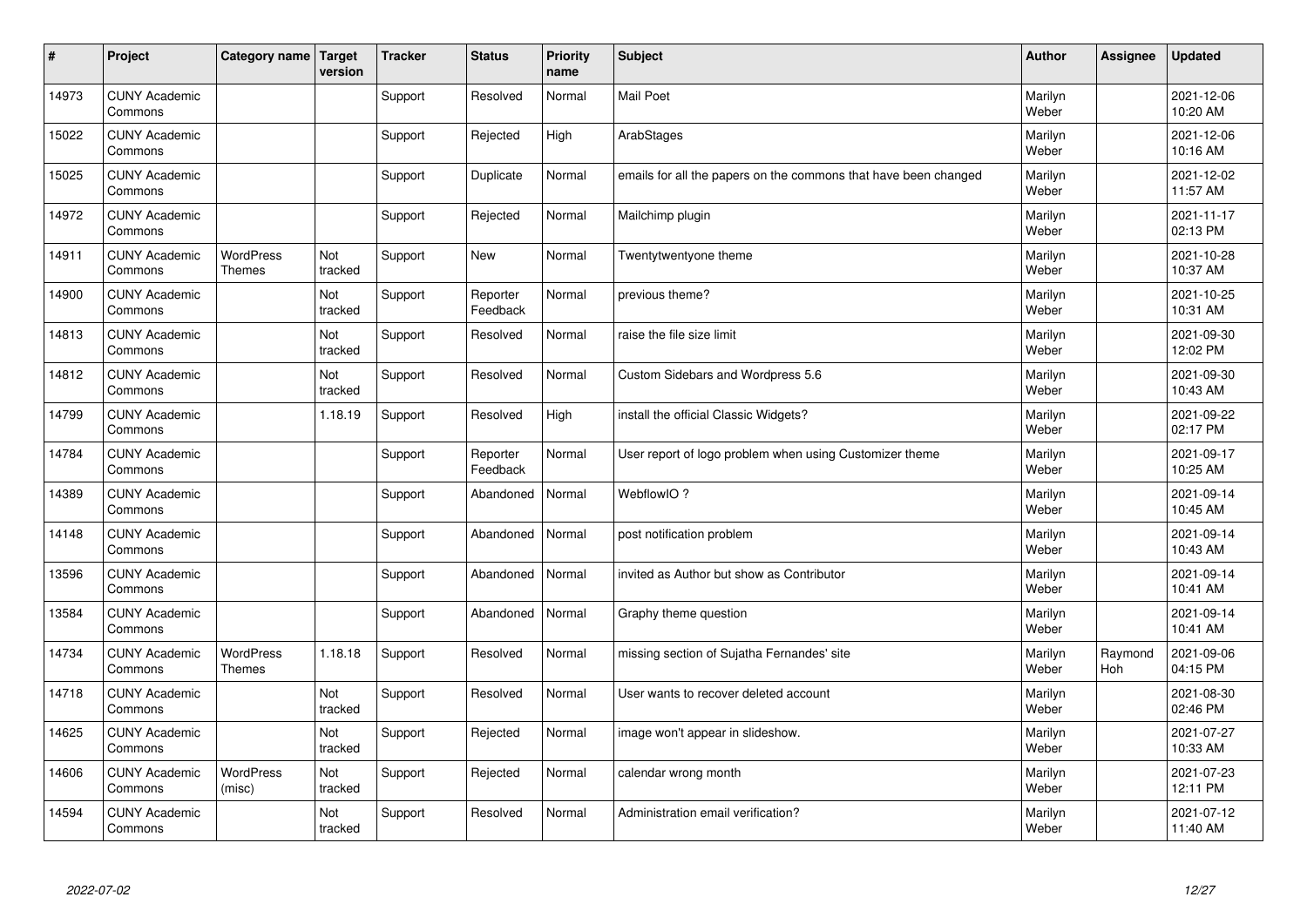| #     | Project                         | Category name   Target      | version        | <b>Tracker</b> | <b>Status</b>        | Priority<br>name | <b>Subject</b>                               | <b>Author</b>    | <b>Assignee</b>       | <b>Updated</b>         |
|-------|---------------------------------|-----------------------------|----------------|----------------|----------------------|------------------|----------------------------------------------|------------------|-----------------------|------------------------|
| 14534 | <b>CUNY Academic</b><br>Commons | <b>WordPress</b><br>Plugins | 1.18.12        | Support        | Resolved             | Normal           | Share This Image plugin?                     | Marilyn<br>Weber |                       | 2021-06-08<br>11:50 AM |
| 14265 | <b>CUNY Academic</b><br>Commons | WordPress<br>Plugins        | 1.18.10        | Support        | Resolved             | Normal           | separate the tag cloud in the blog sidebar   | Marilyn<br>Weber | Boone<br>Gorges       | 2021-05-12<br>05:19 PM |
| 14378 | <b>CUNY Academic</b><br>Commons |                             | Not<br>tracked | Support        | Resolved             | Normal           | PPTX files unfetchable                       | Marilyn<br>Weber |                       | 2021-05-11<br>11:25 AM |
| 14398 | <b>CUNY Academic</b><br>Commons |                             | Not<br>tracked | Support        | Reporter<br>Feedback | Normal           | Events plug-in notification problem          | Marilyn<br>Weber |                       | 2021-05-11<br>11:21 AM |
| 14404 | <b>CUNY Academic</b><br>Commons |                             | Not<br>tracked | Support        | Resolved             | Normal           | blocked IP of user?                          | Marilyn<br>Weber |                       | 2021-05-10<br>01:00 PM |
| 14369 | <b>CUNY Academic</b><br>Commons | WordPress -<br>Media        | Not<br>tracked | Support        | Resolved             | Normal           | renewed problem with ppsx files              | Marilyn<br>Weber |                       | 2021-04-27<br>12:44 PM |
| 14360 | <b>CUNY Academic</b><br>Commons |                             |                | Support        | Rejected             | Normal           | danielgerouldarchives.org?                   | Marilyn<br>Weber |                       | 2021-04-27<br>10:42 AM |
| 14344 | <b>CUNY Academic</b><br>Commons | Domain<br>Mapping           | Not<br>tracked | Support        | Resolved             | Normal           | arabstages.org site down                     | Marilyn<br>Weber | Raymond<br>Hoh        | 2021-04-19<br>01:42 PM |
| 14270 | <b>CUNY Academic</b><br>Commons | WordPress<br><b>Themes</b>  | 1.18.8         | Support        | Resolved             | Normal           | grid theme?                                  | Marilyn<br>Weber |                       | 2021-04-13<br>11:20 AM |
| 14246 | <b>CUNY Academic</b><br>Commons |                             | 1.18.8         | Support        | Resolved             | Normal           | 'Weekly jQuery Migrate Status Update"        | Marilyn<br>Weber |                       | 2021-04-13<br>11:08 AM |
| 14129 | <b>CUNY Academic</b><br>Commons | Onboarding                  | 1.18.6         | Support        | Resolved             | Normal           | can only see some invites sent               | Marilyn<br>Weber | Raymond<br>Hoh        | 2021-04-09<br>09:00 AM |
| 14242 | <b>CUNY Academic</b><br>Commons |                             |                | Support        | Resolved             | Normal           | LAILAC site missing content                  | Marilyn<br>Weber |                       | 2021-03-27<br>08:40 AM |
| 14077 | <b>CUNY Academic</b><br>Commons | <b>WordPress</b><br>Plugins | 1.18.7         | Support        | Resolved             | Normal           | Elementor Pro plugin for the slider          | Marilyn<br>Weber | Raymond<br><b>Hoh</b> | 2021-03-23<br>11:43 AM |
| 14012 | <b>CUNY Academic</b><br>Commons | WordPress<br>Plugins        | 1.18.5         | Support        | Resolved             | Normal           | Open External Links in a New Window plugin?  | Marilyn<br>Weber | Boone<br>Gorges       | 2021-03-02<br>02:07 PM |
| 14074 | <b>CUNY Academic</b><br>Commons | WordPress<br>(misc)         | Not<br>tracked | Support        | Reporter<br>Feedback | Normal           | page password protection problem             | Marilyn<br>Weber |                       | 2021-03-02<br>11:03 AM |
| 13916 | <b>CUNY Academic</b><br>Commons |                             |                | Support        | Rejected             | Normal           | <b>Custom Sidebars</b>                       | Marilyn<br>Weber |                       | 2021-02-23<br>10:45 AM |
| 14016 | <b>CUNY Academic</b><br>Commons |                             |                | Support        | Rejected             | Normal           | PDFs not downloading                         | Marilyn<br>Weber |                       | 2021-02-22<br>11:00 AM |
| 13975 | <b>CUNY Academic</b><br>Commons | Social Paper                | Not<br>tracked | Support        | Reporter<br>Feedback | Normal           | can't approve comments on Social Paper paper | Marilyn<br>Weber |                       | 2021-02-12<br>09:33 AM |
| 13935 | <b>CUNY Academic</b><br>Commons | <b>WordPress</b><br>Plugins | 1.18.4         | Support        | Resolved             | Low              | Add Users sidebar widget not working         | Marilyn<br>Weber |                       | 2021-02-09<br>11:05 AM |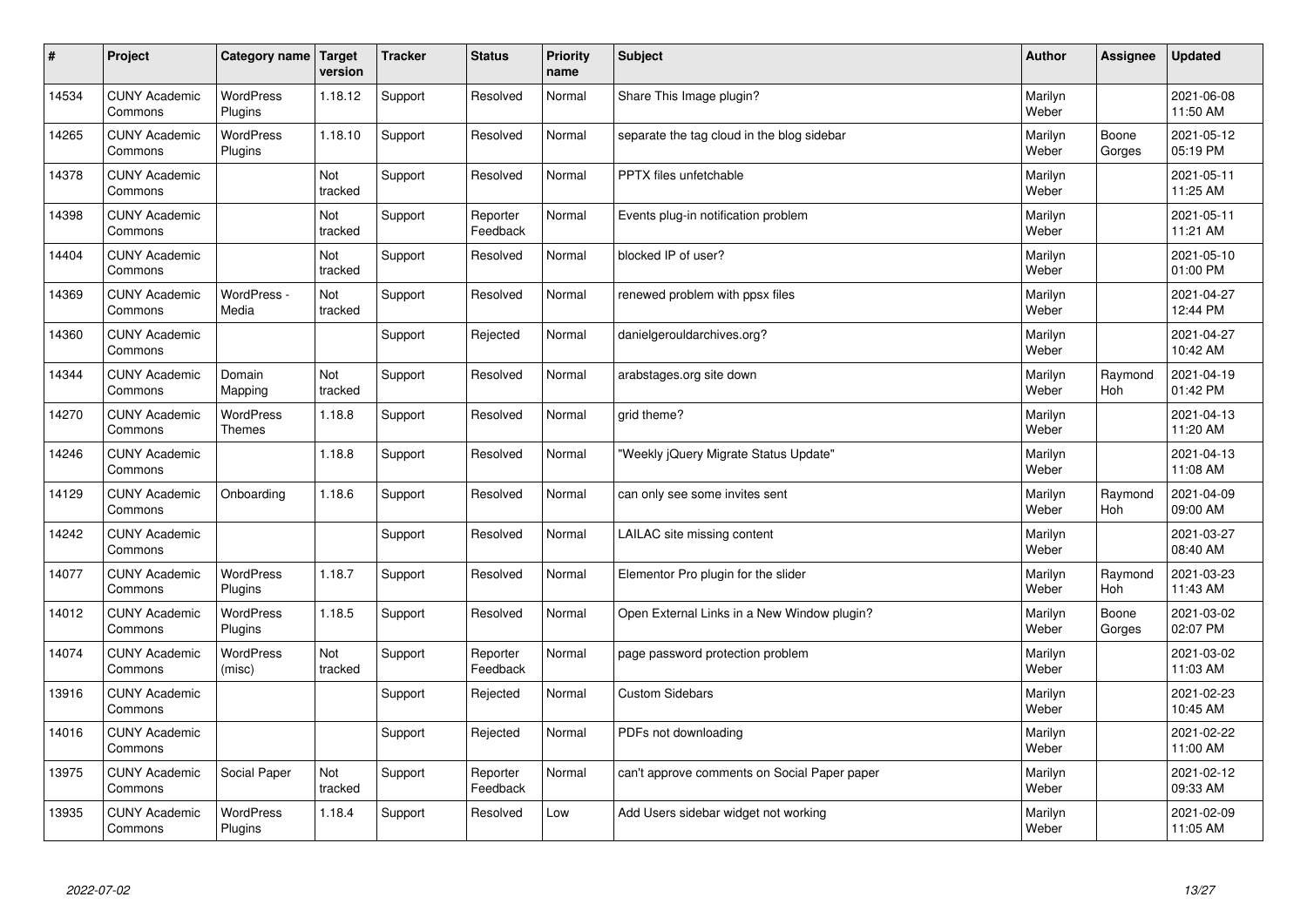| $\sharp$ | Project                         | Category name   Target            | version        | <b>Tracker</b> | <b>Status</b> | <b>Priority</b><br>name | <b>Subject</b>                                                                        | <b>Author</b>    | <b>Assignee</b>       | <b>Updated</b>         |
|----------|---------------------------------|-----------------------------------|----------------|----------------|---------------|-------------------------|---------------------------------------------------------------------------------------|------------------|-----------------------|------------------------|
| 13944    | <b>CUNY Academic</b><br>Commons | <b>WordPress</b><br>Plugins       | 1.18.4         | Support        | Resolved      | Normal                  | 3D FlipBook request                                                                   | Marilyn<br>Weber |                       | 2021-02-09<br>11:05 AM |
| 13958    | <b>CUNY Academic</b><br>Commons |                                   | 1.18.4         | Support        | Resolved      | Normal                  | calendar widget problem                                                               | Marilyn<br>Weber |                       | 2021-02-09<br>11:05 AM |
| 13929    | <b>CUNY Academic</b><br>Commons |                                   | 1.18.4         | Support        | Resolved      | Normal                  | update error message                                                                  | Marilyn<br>Weber | Boone<br>Gorges       | 2021-02-09<br>11:05 AM |
| 13918    | <b>CUNY Academic</b><br>Commons |                                   | Not<br>tracked | Support        | Rejected      | Normal                  | MailPoet Newsletters Premium plugin                                                   | Marilyn<br>Weber |                       | 2021-02-09<br>11:01 AM |
| 13878    | <b>CUNY Academic</b><br>Commons | Group cloning                     | 1.18.4         | Support        | Resolved      | High                    | When creating Group + Site and choosing 'Clone existing', cannot<br>advance to step 2 | Marilyn<br>Weber | Jeremy<br>Felt        | 2021-02-02<br>11:02 AM |
| 11976    | <b>CUNY Academic</b><br>Commons | <b>WordPress</b><br><b>Themes</b> | Not<br>tracked | Support        | Resolved      | Normal                  | ColorMag request                                                                      | Marilyn<br>Weber |                       | 2021-02-01<br>10:25 AM |
| 13741    | <b>CUNY Academic</b><br>Commons | <b>WordPress</b><br>Plugins       | 1.18.3         | Support        | Resolved      | Normal                  | Ensemble Video Plugin                                                                 | Marilyn<br>Weber |                       | 2021-01-26<br>04:43 PM |
| 13841    | <b>CUNY Academic</b><br>Commons | WordPress<br>Plugins              | 1.18.3         | Support        | Resolved      | Normal                  | Folders plugin request                                                                | Marilyn<br>Weber | Boone<br>Gorges       | 2021-01-26<br>04:43 PM |
| 13826    | <b>CUNY Academic</b><br>Commons |                                   |                | Support        | Resolved      | Normal                  | January 14th                                                                          | Marilyn<br>Weber |                       | 2021-01-26<br>04:26 PM |
| 13846    | <b>CUNY Academic</b><br>Commons | WordPress<br>Plugins              | 1.18.3         | Support        | Resolved      | Normal                  | Yoast SEO plugin problem                                                              | Marilyn<br>Weber |                       | 2021-01-19<br>05:34 PM |
| 13783    | <b>CUNY Academic</b><br>Commons |                                   | 1.18.2         | Support        | Resolved      | Normal                  | new CUNY OneSearch url                                                                | Marilyn<br>Weber |                       | 2021-01-14<br>04:53 PM |
| 13641    | <b>CUNY Academic</b><br>Commons |                                   | 1.18.2         | Support        | Resolved      | Normal                  | follow up to migration request                                                        | Marilyn<br>Weber | Boone<br>Gorges       | 2021-01-12<br>10:59 AM |
| 13738    | <b>CUNY Academic</b><br>Commons |                                   | 1.18.1         | Support        | Resolved      | Normal                  | theme requests from a non-CUY person                                                  | Marilyn<br>Weber |                       | 2020-12-23<br>11:34 AM |
| 12999    | <b>CUNY Academic</b><br>Commons |                                   | 1.18.1         | Support        | Resolved      | Normal                  | request for Dentist theme                                                             | Marilyn<br>Weber | Boone<br>Gorges       | 2020-12-22<br>03:31 PM |
| 13699    | <b>CUNY Academic</b><br>Commons |                                   | Not<br>tracked | Support        | Resolved      | Normal                  | Martin Segal Center site down                                                         | Marilyn<br>Weber | Raymond<br><b>Hoh</b> | 2020-12-22<br>03:03 PM |
| 13710    | <b>CUNY Academic</b><br>Commons |                                   | Not<br>tracked | Support        | Resolved      | Normal                  | small change to Hosting Partner Handbook                                              | Marilyn<br>Weber |                       | 2020-12-16<br>04:29 PM |
| 13637    | <b>CUNY Academic</b><br>Commons |                                   |                | Support        | Abandoned     | Normal                  | All-in-One Migration plugin request                                                   | Marilyn<br>Weber |                       | 2020-12-08<br>10:46 AM |
| 13512    | <b>CUNY Academic</b><br>Commons | <b>WordPress</b><br><b>Themes</b> | 1.17.7         | Support        | Resolved      | Normal                  | theme update                                                                          | Marilyn<br>Weber |                       | 2020-11-16<br>04:46 PM |
| 13541    | <b>CUNY Academic</b><br>Commons |                                   | Not<br>tracked | Support        | Resolved      | Normal                  | add a page template to OER site.                                                      | Marilyn<br>Weber |                       | 2020-11-11<br>11:12 AM |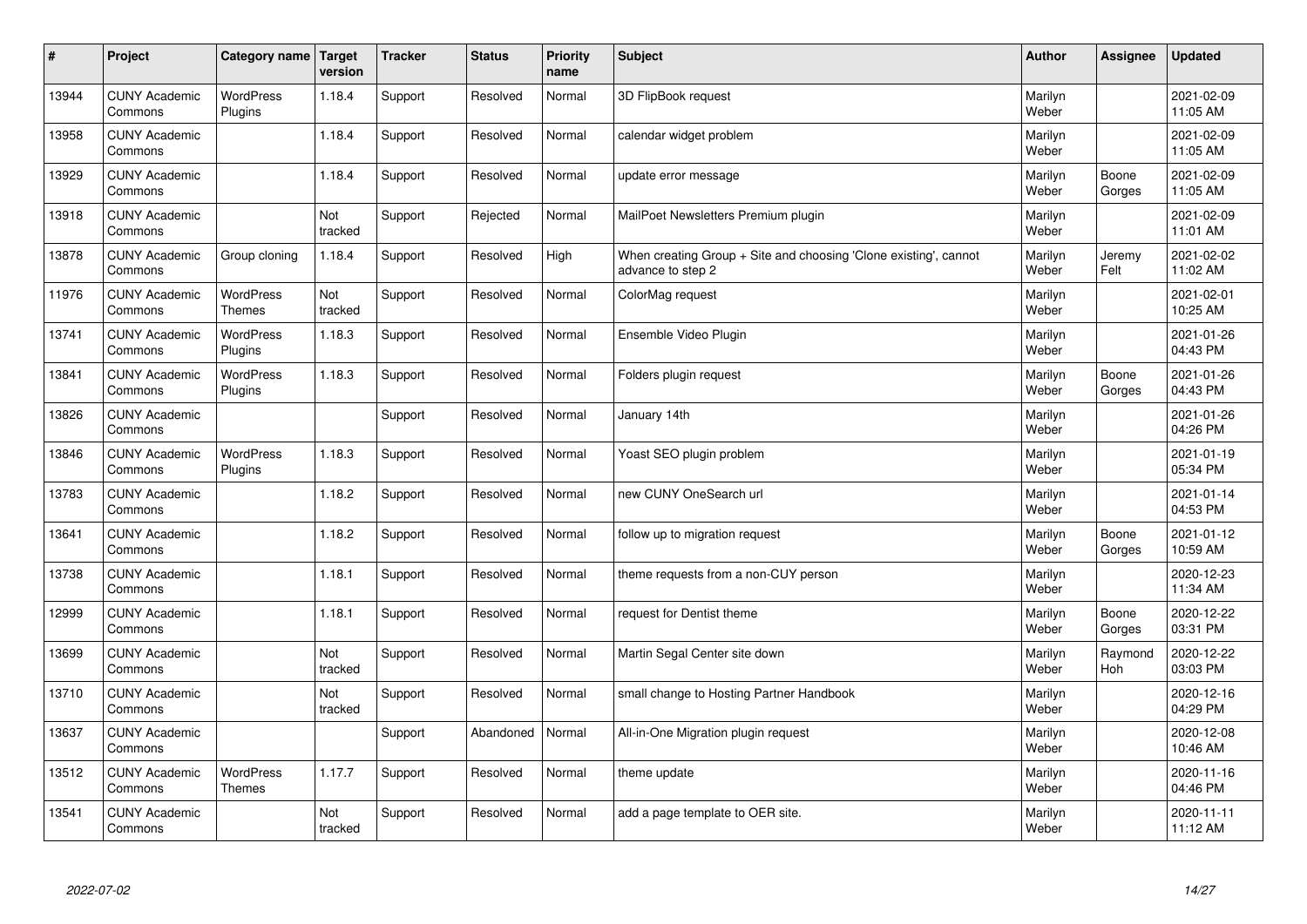| $\sharp$ | Project                         | Category name                     | Target<br>version | <b>Tracker</b> | <b>Status</b>        | <b>Priority</b><br>name | <b>Subject</b>                                                                 | <b>Author</b>    | Assignee              | Updated                |
|----------|---------------------------------|-----------------------------------|-------------------|----------------|----------------------|-------------------------|--------------------------------------------------------------------------------|------------------|-----------------------|------------------------|
| 13521    | <b>CUNY Academic</b><br>Commons | Onboarding                        | 1.17.7            | Support        | Resolved             | Normal                  | sent invitations page                                                          | Marilyn<br>Weber | Raymond<br><b>Hoh</b> | 2020-11-10<br>10:31 AM |
| 11908    | <b>CUNY Academic</b><br>Commons | Spam/Spam<br>Prevention           | 1.17.7            | Support        | Resolved             | Normal                  | overeager spam filter                                                          | Marilyn<br>Weber | Raymond<br>Hoh        | 2020-11-05<br>04:36 PM |
| 13288    | <b>CUNY Academic</b><br>Commons |                                   |                   | Support        | Abandoned            | Normal                  | log in problems on iPhone 6                                                    | Marilyn<br>Weber |                       | 2020-10-27<br>10:26 AM |
| 13441    | <b>CUNY Academic</b><br>Commons |                                   | 1.17.5            | Support        | Resolved             | Normal                  | ongoing user problems with daily digests                                       | Marilyn<br>Weber |                       | 2020-10-13<br>10:02 AM |
| 13201    | <b>CUNY Academic</b><br>Commons |                                   |                   | Support        | Rejected             | Low                     | PDF embedder                                                                   | Marilyn<br>Weber |                       | 2020-09-29<br>11:37 AM |
| 13169    | <b>CUNY Academic</b><br>Commons |                                   | 1.17.4            | Support        | Rejected             | Normal                  | footer logo image has no alt-text                                              | Marilyn<br>Weber |                       | 2020-09-22<br>10:18 AM |
| 13238    | <b>CUNY Academic</b><br>Commons | WordPress -<br>Media              | 1.17.3            | Support        | Resolved             | Normal                  | allow ppsx file?                                                               | Marilyn<br>Weber | Raymond<br>Hoh        | 2020-09-10<br>11:46 AM |
| 13286    | <b>CUNY Academic</b><br>Commons |                                   | Not<br>tracked    | Support        | <b>New</b>           | Normal                  | problem connecting with WordPress app                                          | Marilyn<br>Weber | Raymond<br>Hoh        | 2020-09-08<br>11:16 AM |
| 13295    | <b>CUNY Academic</b><br>Commons |                                   | Not<br>tracked    | Support        | Resolved             | Normal                  | can't find new user                                                            | Marilyn<br>Weber |                       | 2020-09-08<br>10:18 AM |
| 13255    | <b>CUNY Academic</b><br>Commons |                                   | Not<br>tracked    | Support        | Reporter<br>Feedback | Normal                  | Accessibility problems                                                         | Marilyn<br>Weber |                       | 2020-09-01<br>05:48 PM |
| 13159    | <b>CUNY Academic</b><br>Commons | Group Library                     | Not<br>tracked    | Support        | Resolved             | Normal                  | changing folder names?                                                         | Marilyn<br>Weber | Boone<br>Gorges       | 2020-08-27<br>08:59 AM |
| 13184    | <b>CUNY Academic</b><br>Commons | <b>WordPress</b><br>Plugins       | 1.17.2            | Support        | Resolved             | Normal                  | google translate plugin                                                        | Marilyn<br>Weber |                       | 2020-08-25<br>11:36 AM |
| 13185    | <b>CUNY Academic</b><br>Commons | <b>WordPress</b><br><b>Themes</b> | 1.17.2            | Support        | Resolved             | Normal                  | Less theme?                                                                    | Marilyn<br>Weber |                       | 2020-08-25<br>11:26 AM |
| 13160    | <b>CUNY Academic</b><br>Commons |                                   |                   | Support        | Rejected             | Normal                  | site not working on iphone                                                     | Marilyn<br>Weber |                       | 2020-08-25<br>10:58 AM |
| 13012    | <b>CUNY Academic</b><br>Commons | <b>WordPress</b><br>(misc)        |                   | Support        | Rejected             | Normal                  | icon image associated with the teaching template's Creative Commons<br>License | Marilyn<br>Weber | Raymond<br>Hoh        | 2020-08-25<br>10:56 AM |
| 13121    | <b>CUNY Academic</b><br>Commons |                                   |                   | Support        | Rejected             | Normal                  | embed a DropBox Paper file                                                     | Marilyn<br>Weber |                       | 2020-08-25<br>10:56 AM |
| 13217    | <b>CUNY Academic</b><br>Commons |                                   |                   | Support        | Rejected             | Normal                  | upload recordings of our past webinars?                                        | Marilyn<br>Weber |                       | 2020-08-25<br>07:56 AM |
| 13134    | <b>CUNY Academic</b><br>Commons | Site cloning                      | 1.17.1            | Support        | Resolved             | Normal                  | New site (a clone) point to old dashboard                                      | Marilyn<br>Weber |                       | 2020-08-12<br>03:22 PM |
| 13173    | <b>CUNY Academic</b><br>Commons | Group Library                     | 1.17.1            | Support        | Resolved             | High                    | all uploads to the library are silent                                          | Marilyn<br>Weber |                       | 2020-08-10<br>04:12 PM |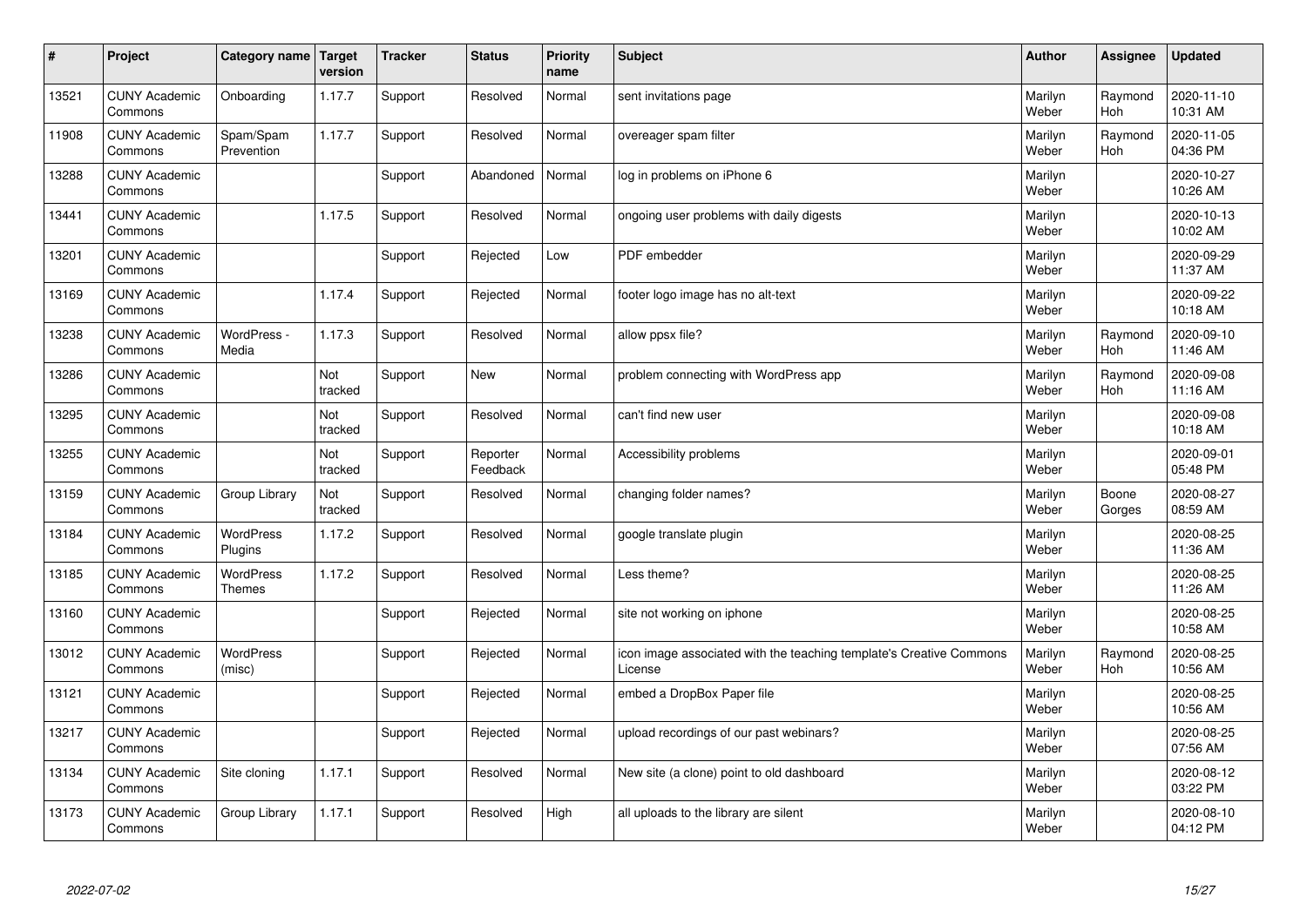| #     | Project                         | Category name               | Target<br>version | <b>Tracker</b> | <b>Status</b>        | <b>Priority</b><br>name | <b>Subject</b>                                                       | <b>Author</b>    | Assignee         | <b>Updated</b>         |
|-------|---------------------------------|-----------------------------|-------------------|----------------|----------------------|-------------------------|----------------------------------------------------------------------|------------------|------------------|------------------------|
| 13138 | <b>CUNY Academic</b><br>Commons | Group Library               | Not<br>tracked    | Support        | Resolved             | Normal                  | moving Library contents for Steve Brier                              | Marilyn<br>Weber |                  | 2020-08-03<br>04:00 PM |
| 13116 | <b>CUNY Academic</b><br>Commons | ZenDesk                     | 1.17.1            | Support        | Resolved             | Normal                  | support/send us a message link obscured                              | Marilyn<br>Weber | Raymond<br>Hoh   | 2020-07-29<br>09:33 PM |
| 13085 | <b>CUNY Academic</b><br>Commons | Domain<br>Mapping           | Not<br>tracked    | Support        | Resolved             | Normal                  | domain mapping request                                               | Marilyn<br>Weber | <b>Matt Gold</b> | 2020-07-28<br>03:33 PM |
| 13091 | <b>CUNY Academic</b><br>Commons |                             | 1.17.0            | Support        | Resolved             | Normal                  | problem with latex (math equations)                                  | Marilyn<br>Weber |                  | 2020-07-28<br>11:09 AM |
| 13065 | <b>CUNY Academic</b><br>Commons |                             | Not<br>tracked    | Support        | Resolved             | Normal                  | can't invite new user to group                                       | Marilyn<br>Weber |                  | 2020-07-22<br>04:24 PM |
| 13016 | <b>CUNY Academic</b><br>Commons | Shortcodes and<br>embeds    | 1.16.15           | Support        | Resolved             | Normal                  | possible to run code examples, like in Jupyter Notebooks?            | Marilyn<br>Weber |                  | 2020-07-16<br>11:52 AM |
| 13034 | <b>CUNY Academic</b><br>Commons |                             | Not<br>tracked    | Support        | Reporter<br>Feedback | Normal                  | a site is asking people to join the Commons to get a download        | Marilyn<br>Weber |                  | 2020-07-12<br>07:23 AM |
| 12986 | <b>CUNY Academic</b><br>Commons |                             |                   | Support        | Rejected             | Normal                  | Someone is trying to create accounts using random CUNY entity emails | Marilyn<br>Weber |                  | 2020-07-02<br>09:47 PM |
| 12960 | <b>CUNY Academic</b><br>Commons |                             | 1.16.14           | Support        | Resolved             | Normal                  | mutiple plugin in requests                                           | Marilyn<br>Weber | Boone<br>Gorges  | 2020-06-23<br>10:53 AM |
| 12905 | <b>CUNY Academic</b><br>Commons |                             | 1.16.14           | Support        | Resolved             | Normal                  | trouble embedding a flipbook from Flipsnack                          | Marilyn<br>Weber | Boone<br>Gorges  | 2020-06-23<br>10:53 AM |
| 12777 | <b>CUNY Academic</b><br>Commons |                             | 1.16.14           | Support        | Resolved             | Normal                  | request to include custom javascript into a Commons-hosted site      | Marilyn<br>Weber |                  | 2020-06-16<br>04:03 PM |
| 12861 | <b>CUNY Academic</b><br>Commons |                             |                   | Support        | Resolved             | Normal                  | trouble with YouTube                                                 | Marilyn<br>Weber | Raymond<br>Hoh   | 2020-06-09<br>11:16 AM |
| 12741 | <b>CUNY Academic</b><br>Commons | WordPress<br>Plugins        | Not<br>tracked    | Support        | Reporter<br>Feedback | Normal                  | <b>Tableau Public Viz Block</b>                                      | Marilyn<br>Weber | Raymond<br>Hoh   | 2020-05-12<br>11:00 AM |
| 12676 | <b>CUNY Academic</b><br>Commons | <b>WordPress</b><br>Plugins | 1.16.10           | Support        | Resolved             | Normal                  | request for Require Post Category plug-in                            | Marilyn<br>Weber |                  | 2020-04-28<br>11:03 AM |
| 12543 | <b>CUNY Academic</b><br>Commons | Public Portfolio            | Not<br>tracked    | Support        | Resolved             | Normal                  | User cannot find profile edit button                                 | Marilyn<br>Weber | scott voth       | 2020-03-22<br>02:49 PM |
| 12515 | <b>CUNY Academic</b><br>Commons | cuny.is                     | 1.16.7            | Support        | Resolved             | Normal                  | AJAX actions on cuny is admin page are failing                       | Marilyn<br>Weber |                  | 2020-03-10<br>11:57 AM |
| 12395 | <b>CUNY Academic</b><br>Commons | Spam/Spam<br>Prevention     | Not<br>tracked    | Support        | Resolved             | Normal                  | comments again being blocked                                         | Marilyn<br>Weber | Raymond<br>Hoh   | 2020-03-10<br>11:13 AM |
| 12427 | <b>CUNY Academic</b><br>Commons |                             | Not<br>tracked    | Support        | Resolved             | Normal                  | organizing PDF on a site?                                            | Marilyn<br>Weber | scott voth       | 2020-03-10<br>11:11 AM |
| 12393 | <b>CUNY Academic</b><br>Commons | WordPress<br>(misc)         |                   | Support        | Resolved             | High                    | size limit for files                                                 | Marilyn<br>Weber |                  | 2020-02-18<br>10:13 AM |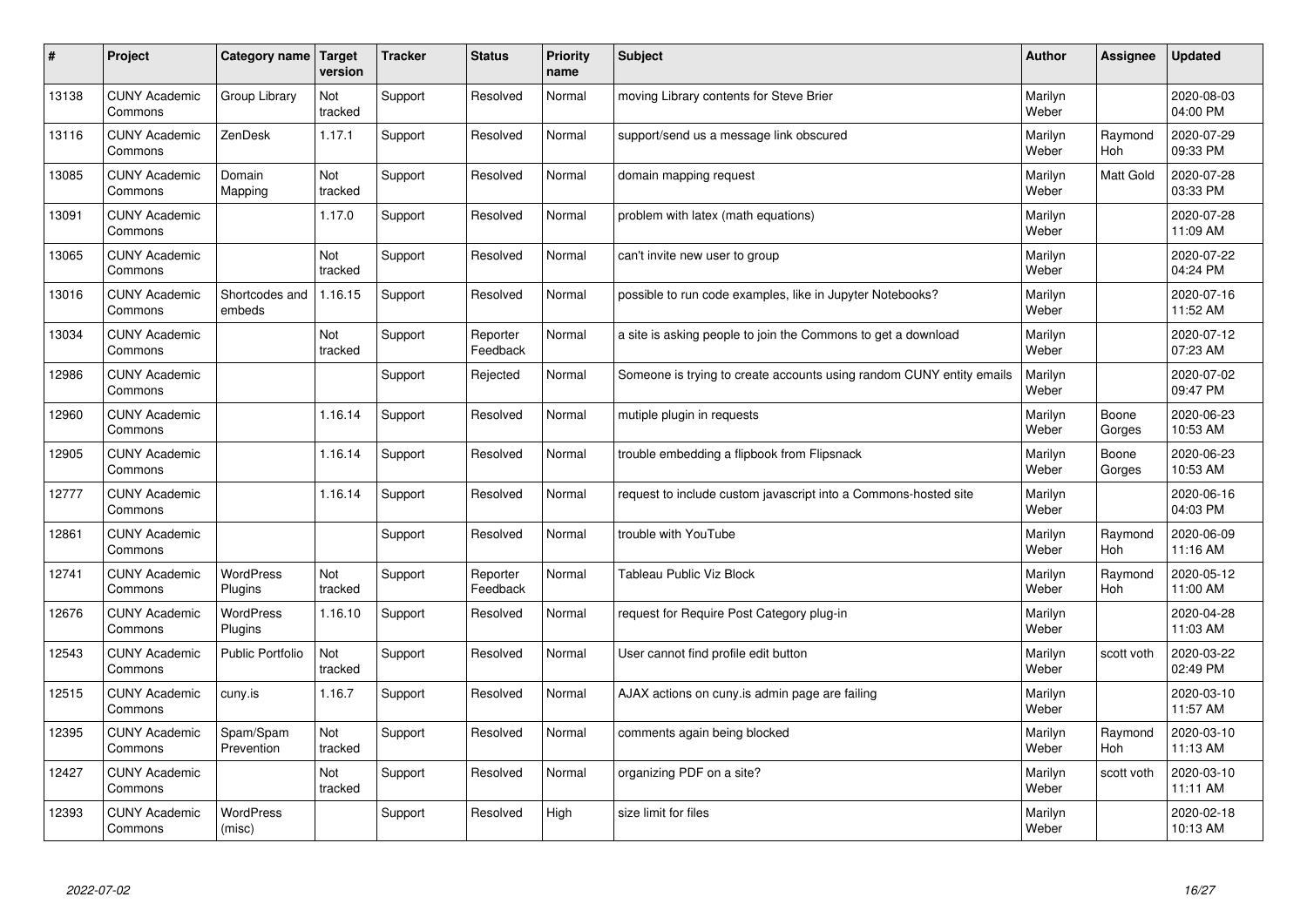| #     | Project                         | Category name                     | Target<br>version | <b>Tracker</b> | <b>Status</b>        | <b>Priority</b><br>name | <b>Subject</b>                                                                       | <b>Author</b>    | Assignee         | Updated                |
|-------|---------------------------------|-----------------------------------|-------------------|----------------|----------------------|-------------------------|--------------------------------------------------------------------------------------|------------------|------------------|------------------------|
| 10059 | <b>CUNY Academic</b><br>Commons | <b>WordPress</b><br><b>Themes</b> | Not<br>tracked    | Support        | Resolved             | Normal                  | Magazine Premium theme for new site                                                  | Marilyn<br>Weber |                  | 2020-02-17<br>03:39 PM |
| 11912 | <b>CUNY Academic</b><br>Commons |                                   |                   | Support        | Resolved             | Normal                  | influence search results?                                                            | Marilyn<br>Weber |                  | 2020-02-11<br>10:51 AM |
| 12382 | <b>CUNY Academic</b><br>Commons | Membership                        | Not<br>tracked    | Support        | <b>New</b>           | Normal                  | Email request change                                                                 | Marilyn<br>Weber | Marilyn<br>Weber | 2020-02-06<br>12:56 PM |
| 12352 | <b>CUNY Academic</b><br>Commons |                                   | Not<br>tracked    | Support        | <b>New</b>           | Normal                  | 'posts list" page builder block option                                               | Marilyn<br>Weber |                  | 2020-02-03<br>01:29 PM |
| 12350 | <b>CUNY Academic</b><br>Commons | <b>Blogs</b><br>(BuddyPress)      | Not<br>tracked    | Support        | Reporter<br>Feedback | Normal                  | URL creation problem                                                                 | Marilyn<br>Weber |                  | 2020-02-03<br>11:27 AM |
| 12346 | <b>CUNY Academic</b><br>Commons | Redmine                           |                   | Support        | Resolved             | Normal                  | another Redmine request                                                              | Marilyn<br>Weber | Matt Gold        | 2020-01-30<br>08:20 PM |
| 12334 | <b>CUNY Academic</b><br>Commons |                                   |                   | Support        | Resolved             | Normal                  | request for a Redmine account                                                        | Marilyn<br>Weber | Matt Gold        | 2020-01-30<br>12:01 PM |
| 12302 | <b>CUNY Academic</b><br>Commons | <b>WordPress</b><br><b>Themes</b> | 1.16.4            | Support        | Resolved             | Normal                  | Pictorio theme request                                                               | Marilyn<br>Weber | Raymond<br>Hoh   | 2020-01-28<br>11:44 AM |
| 12205 | <b>CUNY Academic</b><br>Commons |                                   |                   | Support        | Rejected             | Normal                  | possible update to the 2019 theme?                                                   | Marilyn<br>Weber |                  | 2020-01-14<br>12:08 PM |
| 12137 | <b>CUNY Academic</b><br>Commons | WordPress<br><b>Themes</b>        | Not<br>tracked    | Support        | Resolved             | Normal                  | media player problem                                                                 | Marilyn<br>Weber |                  | 2019-12-12<br>08:52 PM |
| 12190 | <b>CUNY Academic</b><br>Commons | <b>Blogs</b><br>(BuddyPress)      | Not<br>tracked    | Support        | Resolved             | Normal                  | Site avatar in directory is not what user expects                                    | Marilyn<br>Weber |                  | 2019-12-12<br>08:51 PM |
| 12156 | <b>CUNY Academic</b><br>Commons | <b>Blogs</b><br>(BuddyPress)      | Not<br>tracked    | Support        | Resolved             | Normal                  | My Sites list (Commons Profile or Sites directory) doesn't match toolbar<br>dropdown | Marilyn<br>Weber |                  | 2019-12-11<br>10:20 AM |
| 12176 | <b>CUNY Academic</b><br>Commons |                                   | Not<br>tracked    | Support        | Resolved             | Normal                  | Mp4s?                                                                                | Marilyn<br>Weber |                  | 2019-12-05<br>11:04 AM |
| 12165 | <b>CUNY Academic</b><br>Commons | <b>BuddyPress</b><br>(misc)       | Not<br>tracked    | Support        | Resolved             | Normal                  | two reports of Profile problems                                                      | Marilyn<br>Weber | Boone<br>Gorges  | 2019-12-04<br>05:06 PM |
| 11977 | <b>CUNY Academic</b><br>Commons |                                   | Not<br>tracked    | Support        | Resolved             | Normal                  | please remove me from many sites                                                     | Marilyn<br>Weber |                  | 2019-11-21<br>01:05 PM |
| 11907 | <b>CUNY Academic</b><br>Commons | <b>Public Portfolio</b>           | 1.15.13           | Support        | Resolved             | Normal                  | more publications problems (in profile)                                              | Marilyn<br>Weber |                  | 2019-11-04<br>11:16 AM |
| 11915 | <b>CUNY Academic</b><br>Commons |                                   | Not<br>tracked    | Support        | Resolved             | Normal                  | User not in list                                                                     | Marilyn<br>Weber |                  | 2019-10-28<br>10:13 AM |
| 11961 | <b>CUNY Academic</b><br>Commons | Membership                        | Not<br>tracked    | Support        | Resolved             | Normal                  | switch email for student user                                                        | Marilyn<br>Weber |                  | 2019-10-09<br>01:56 PM |
| 11832 | <b>CUNY Academic</b><br>Commons | <b>WordPress</b><br>Plugins       | 1.15.11           | Support        | Resolved             | Normal                  | Yoast SEO premium for sexgenlab.org                                                  | Marilyn<br>Weber |                  | 2019-10-08<br>11:22 AM |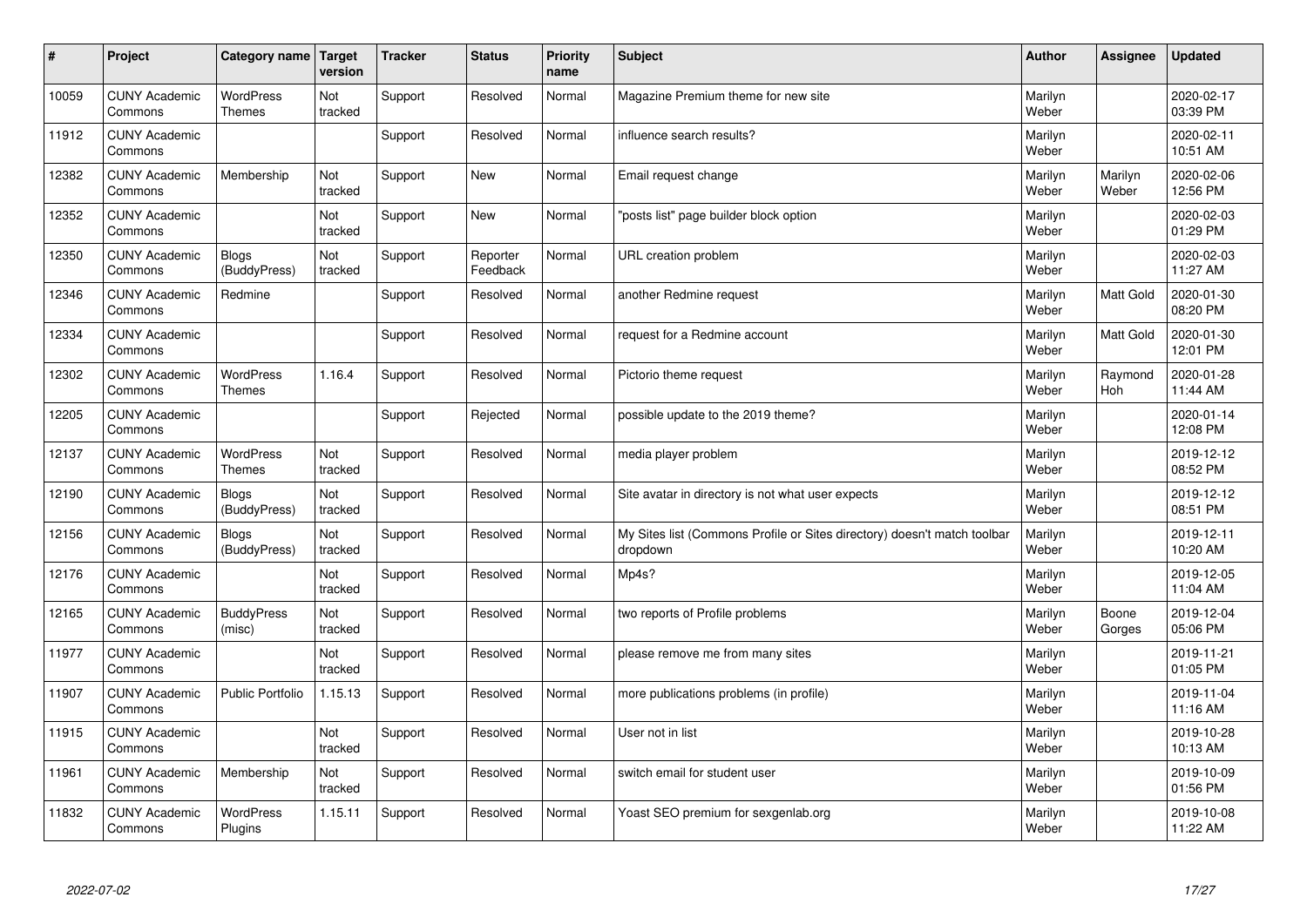| #     | Project                         | Category name                     | <b>Target</b><br>version | <b>Tracker</b> | <b>Status</b>        | <b>Priority</b><br>name | <b>Subject</b>                                                                                        | <b>Author</b>    | Assignee       | <b>Updated</b>         |
|-------|---------------------------------|-----------------------------------|--------------------------|----------------|----------------------|-------------------------|-------------------------------------------------------------------------------------------------------|------------------|----------------|------------------------|
| 11811 | <b>CUNY Academic</b><br>Commons |                                   | Not<br>tracked           | Support        | Duplicate            | Normal                  | Content of Publications widget on profile page being erased on save                                   | Marilyn<br>Weber |                | 2019-10-08<br>11:16 AM |
| 11922 | <b>CUNY Academic</b><br>Commons | Membership                        | Not<br>tracked           | Support        | Resolved             | Normal                  | https://commons.gc.cuny.edu/members/cunyhealthequity/                                                 | Marilyn<br>Weber |                | 2019-10-02<br>04:05 PM |
| 11519 | <b>CUNY Academic</b><br>Commons |                                   | Not<br>tracked           | Support        | Assigned             | Normal                  | comment option not appearing                                                                          | Marilyn<br>Weber |                | 2019-09-24<br>10:28 AM |
| 11848 | <b>CUNY Academic</b><br>Commons |                                   | Not<br>tracked           | Support        | Hold                 | Normal                  | a Dean of Faculty wants to share a large file                                                         | Marilyn<br>Weber |                | 2019-09-24<br>08:44 AM |
| 11896 | <b>CUNY Academic</b><br>Commons |                                   | <b>Not</b><br>tracked    | Support        | Resolved             | Normal                  | https://thenurseswritingproject.commons.gc.cuny.edu                                                   | Marilyn<br>Weber |                | 2019-09-24<br>08:09 AM |
| 11866 | <b>CUNY Academic</b><br>Commons | <b>WordPress</b><br><b>Themes</b> | 1.15.10                  | Support        | Resolved             | Normal                  | problem with project widget and the 'skills' to generate tags                                         | Marilyn<br>Weber | Raymond<br>Hoh | 2019-09-19<br>03:20 PM |
| 10273 | <b>CUNY Academic</b><br>Commons | Registration                      | Not<br>tracked           | Support        | Reporter<br>Feedback | Normal                  | users combining CF and campus address                                                                 | Marilyn<br>Weber |                | 2019-09-18<br>10:58 AM |
| 11225 | <b>CUNY Academic</b><br>Commons |                                   | Not<br>tracked           | Support        | Resolved             | Normal                  | bulk upload?                                                                                          | Marilyn<br>Weber |                | 2019-09-18<br>10:31 AM |
| 9134  | <b>CUNY Academic</b><br>Commons | Membership                        | Not<br>tracked           | Support        | Abandoned            | Normal                  | former user                                                                                           | Marilyn<br>Weber | Matt Gold      | 2019-09-18<br>10:26 AM |
| 11813 | <b>CUNY Academic</b><br>Commons | WordPress<br>Plugins              | 1.15.9                   | Support        | Resolved             | Normal                  | Change Password Protected Message" plugin requests                                                    | Marilyn<br>Weber |                | 2019-09-10<br>05:57 PM |
| 11787 | <b>CUNY Academic</b><br>Commons |                                   | Not<br>tracked           | Support        | Reporter<br>Feedback | Normal                  | automated comments notifications on ZenDesk                                                           | Marilyn<br>Weber |                | 2019-08-26<br>06:18 PM |
| 11771 | <b>CUNY Academic</b><br>Commons |                                   | Not<br>tracked           | Support        | Reporter<br>Feedback | Normal                  | post displays in sections                                                                             | Marilyn<br>Weber |                | 2019-08-20<br>10:34 AM |
| 11665 | <b>CUNY Academic</b><br>Commons |                                   |                          | Support        | Resolved             | Immediate               | 'My Groups" conflating two groups                                                                     | Marilyn<br>Weber |                | 2019-07-24<br>10:43 PM |
| 11650 | <b>CUNY Academic</b><br>Commons |                                   | Not<br>tracked           | Support        | Resolved             | Normal                  | https://commons.gc.cuny.edu/groups/introduction-to-literary-studies-eng<br>ish-252-at-hunter-college/ | Marilyn<br>Weber |                | 2019-07-18<br>02:28 PM |
| 11647 | <b>CUNY Academic</b><br>Commons |                                   | 1.15.6                   | Support        | Resolved             | Normal                  | <b>Tribulant Newsletters update</b>                                                                   | Marilyn<br>Weber |                | 2019-07-18<br>02:27 PM |
| 11609 | <b>CUNY Academic</b><br>Commons |                                   | 1.15.5                   | Support        | Resolved             | Normal                  | <b>Mixed Content flag</b>                                                                             | Marilyn<br>Weber |                | 2019-06-27<br>06:54 PM |
| 10838 | <b>CUNY Academic</b><br>Commons |                                   | 1.15.3                   | Support        | Rejected             | Normal                  | two plugin/theme requests from a digital fellow                                                       | Marilyn<br>Weber |                | 2019-06-11<br>10:31 AM |
| 11516 | <b>CUNY Academic</b><br>Commons | Membership                        | Not<br>tracked           | Support        | Resolved             | Normal                  | request for email change                                                                              | Marilyn<br>Weber |                | 2019-06-04<br>01:48 PM |
| 11509 | <b>CUNY Academic</b><br>Commons |                                   | Not<br>tracked           | Support        | Reporter<br>Feedback | Normal                  | deleted Page causing a Menu problem?                                                                  | Marilyn<br>Weber |                | 2019-06-04<br>09:54 AM |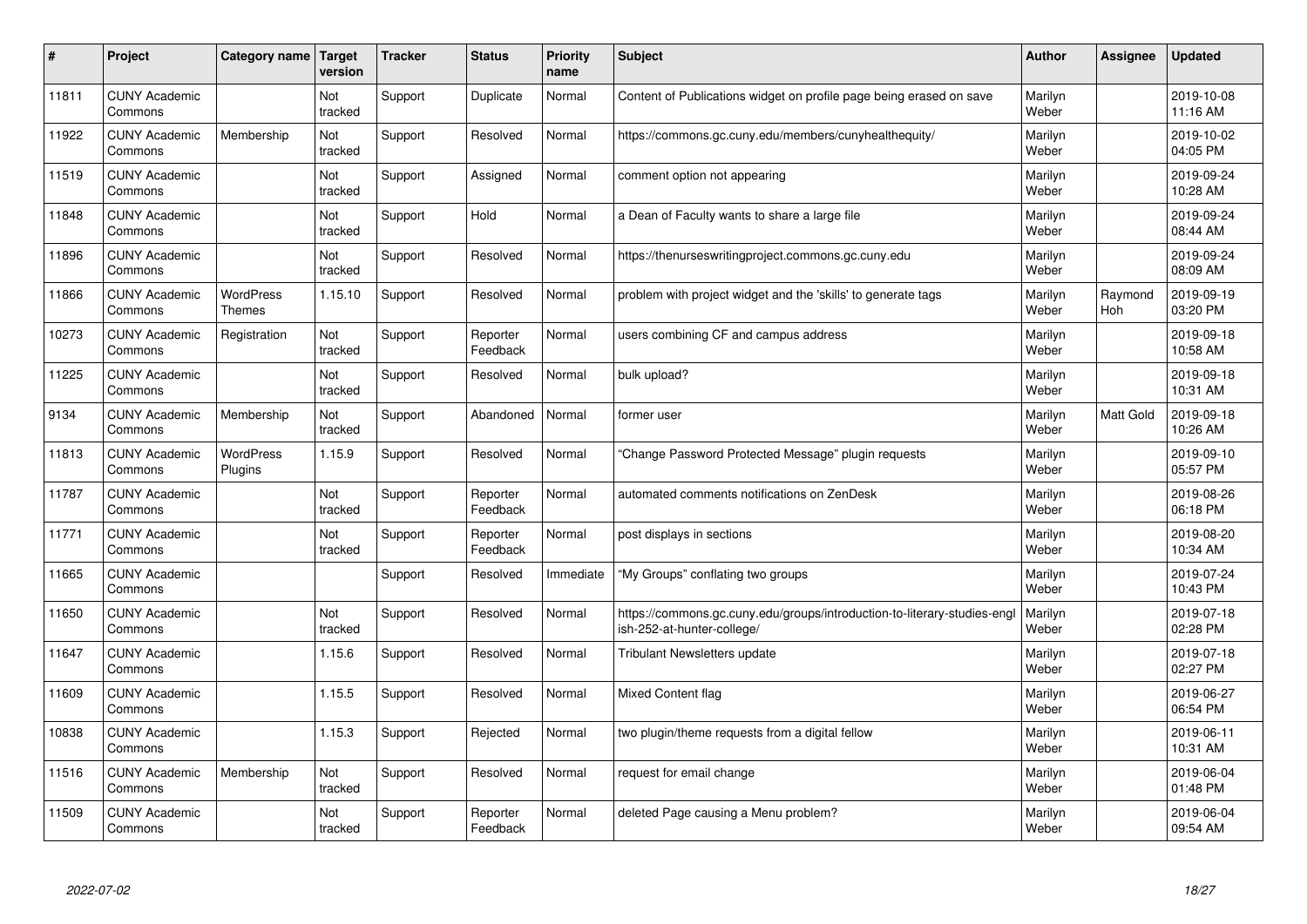| $\sharp$ | Project                         | Category name               | Target<br>version | <b>Tracker</b> | <b>Status</b>        | <b>Priority</b><br>name | <b>Subject</b>                                               | <b>Author</b>    | Assignee         | Updated                |
|----------|---------------------------------|-----------------------------|-------------------|----------------|----------------------|-------------------------|--------------------------------------------------------------|------------------|------------------|------------------------|
| 11002    | <b>CUNY Academic</b><br>Commons |                             | Not<br>tracked    | Support        | Resolved             | Normal                  | open link in a new tab not working                           | Marilyn<br>Weber |                  | 2019-06-03<br>07:57 PM |
| 11448    | <b>CUNY Academic</b><br>Commons | <b>BuddyPress</b><br>(misc) | 1.15.1            | Support        | Resolved             | Normal                  | sole administrator listed on sites is not an admin at all?   | Marilyn<br>Weber | Raymond<br>Hoh   | 2019-05-14<br>11:15 AM |
| 11294    | <b>CUNY Academic</b><br>Commons | Account<br>settings         | Not<br>tracked    | Support        | Resolved             | Normal                  | student emgail change                                        | Marilyn<br>Weber | <b>Matt Gold</b> | 2019-04-07<br>09:11 PM |
| 10986    | <b>CUNY Academic</b><br>Commons |                             | Not<br>tracked    | Support        | Resolved             | Normal                  | PDF embedder provoking error                                 | Marilyn<br>Weber |                  | 2019-03-29<br>04:28 PM |
| 11267    | <b>CUNY Academic</b><br>Commons |                             |                   | Support        | Rejected             | Normal                  | signing up with a nonCUNY signup code from the Register page | Marilyn<br>Weber |                  | 2019-03-26<br>03:00 PM |
| 11233    | <b>CUNY Academic</b><br>Commons |                             | 1.14.9            | Support        | Resolved             | Normal                  | Hotjar ?                                                     | Marilyn<br>Weber |                  | 2019-03-26<br>12:10 PM |
| 11029    | <b>CUNY Academic</b><br>Commons | Authentication              | 1.14.9            | Support        | Resolved             | Normal                  | Sujatha Fernandes cannot edit her site                       | Marilyn<br>Weber | Raymond<br>Hoh   | 2019-03-26<br>12:10 PM |
| 11149    | <b>CUNY Academic</b><br>Commons |                             | Not<br>tracked    | Support        | Reporter<br>Feedback | Normal                  | comments getting blocked                                     | Marilyn<br>Weber | Raymond<br>Hoh   | 2019-03-26<br>11:40 AM |
| 11147    | <b>CUNY Academic</b><br>Commons | Membership                  | Not<br>tracked    | Support        | Resolved             | Normal                  | employee email change                                        | Marilyn<br>Weber |                  | 2019-03-12<br>03:58 PM |
| 11217    | <b>CUNY Academic</b><br>Commons | Membership                  | Not<br>tracked    | Support        | Resolved             | Normal                  | Another email update                                         | Marilyn<br>Weber |                  | 2019-03-12<br>03:37 PM |
| 11211    | <b>CUNY Academic</b><br>Commons | WordPress<br><b>Themes</b>  | 1.14.8            | Support        | Resolved             | Normal                  | user needs to edit the HTML coding                           | Marilyn<br>Weber |                  | 2019-03-12<br>11:20 AM |
| 9518     | <b>CUNY Academic</b><br>Commons |                             | Not<br>tracked    | Support        | Rejected             | Normal                  | problems with site on Internet Explorer                      | Marilyn<br>Weber | Raymond<br>Hoh   | 2019-03-11<br>11:18 PM |
| 11210    | <b>CUNY Academic</b><br>Commons | Membership                  | Not<br>tracked    | Support        | Resolved             | Normal                  | Please change the email                                      | Marilyn<br>Weber |                  | 2019-03-11<br>04:16 PM |
| 11205    | <b>CUNY Academic</b><br>Commons | WordPress<br>Plugins        | Not<br>tracked    | Support        | Resolved             | Normal                  | problems with Google calendar                                | Marilyn<br>Weber | Raymond<br>Hoh   | 2019-03-11<br>02:17 PM |
| 11198    | <b>CUNY Academic</b><br>Commons |                             | Not<br>tracked    | Support        | Resolved             | Normal                  | former CUNY employee                                         | Marilyn<br>Weber |                  | 2019-03-07<br>02:21 PM |
| 11091    | <b>CUNY Academic</b><br>Commons | <b>BuddyPress</b><br>Docs   | 1.14.7            | Support        | Resolved             | Normal                  | word limit for comments on a group doc?                      | Marilyn<br>Weber |                  | 2019-02-26<br>02:04 PM |
| 11127    | <b>CUNY Academic</b><br>Commons | Membership                  | Not<br>tracked    | Support        | Resolved             | Normal                  | user with new campus affiliation                             | Marilyn<br>Weber |                  | 2019-02-19<br>02:09 PM |
| 8481     | <b>CUNY Academic</b><br>Commons | Membership                  | Not<br>tracked    | Support        | Resolved             | Normal                  | admin of http://swipanalytic.org/organizers/                 | Marilyn<br>Weber |                  | 2019-02-19<br>01:58 PM |
| 10941    | <b>CUNY Academic</b><br>Commons | Membership                  | Not<br>tracked    | Support        | Resolved             | Normal                  | update user email                                            | Marilyn<br>Weber |                  | 2019-02-13<br>02:24 PM |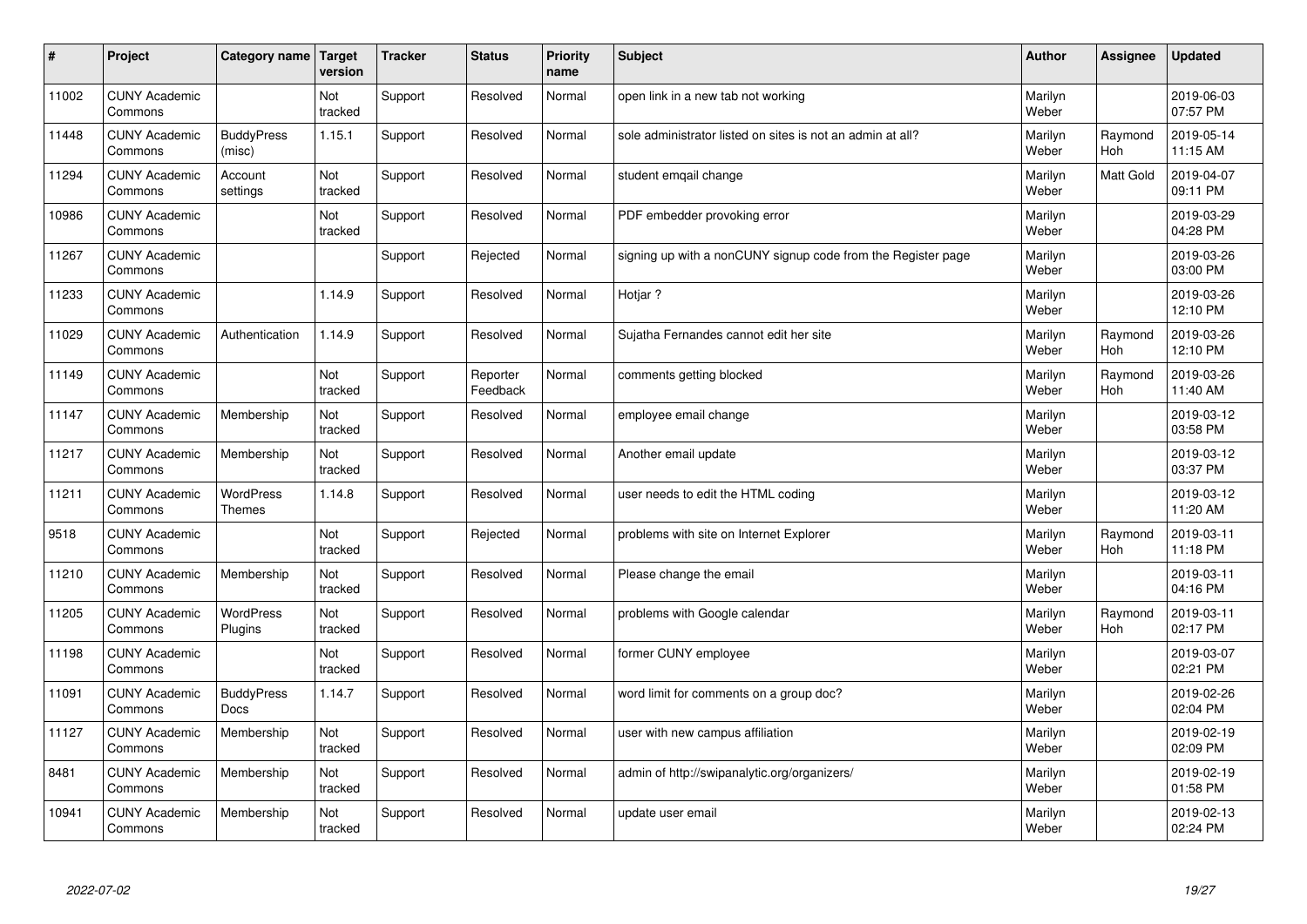| $\sharp$ | Project                         | Category name   Target      | version        | <b>Tracker</b> | <b>Status</b>        | <b>Priority</b><br>name | <b>Subject</b>                                       | <b>Author</b>    | Assignee         | <b>Updated</b>         |
|----------|---------------------------------|-----------------------------|----------------|----------------|----------------------|-------------------------|------------------------------------------------------|------------------|------------------|------------------------|
| 11031    | <b>CUNY Academic</b><br>Commons |                             | Not<br>tracked | Support        | Resolved             | Normal                  | new group with seemingly old topics                  | Marilyn<br>Weber |                  | 2019-02-11<br>12:17 PM |
| 11017    | <b>CUNY Academic</b><br>Commons |                             | Not<br>tracked | Support        | Resolved             | Normal                  | site didn't save?                                    | Marilyn<br>Weber |                  | 2019-01-25<br>03:47 PM |
| 11006    | <b>CUNY Academic</b><br>Commons | Groups (misc)               | 1.14.6         | Support        | Resolved             | Normal                  | removing members from a group isn't working          | Marilyn<br>Weber |                  | 2019-01-24<br>03:18 PM |
| 11003    | <b>CUNY Academic</b><br>Commons |                             | Not<br>tracked | Support        | Resolved             | Normal                  | user email change                                    | Marilyn<br>Weber |                  | 2019-01-24<br>02:50 PM |
| 10932    | <b>CUNY Academic</b><br>Commons |                             |                | Support        | Resolved             | Normal                  | add me as admin to meenaalexander.com                | Marilyn<br>Weber | <b>Matt Gold</b> | 2019-01-09<br>02:12 PM |
| 10910    | <b>CUNY Academic</b><br>Commons | Membership                  | Not<br>tracked | Support        | Resolved             | Normal                  | request to be an admin to a prof's site              | Marilyn<br>Weber |                  | 2019-01-04<br>10:45 AM |
| 10850    | <b>CUNY Academic</b><br>Commons |                             |                | Support        | Rejected             | Normal                  | Gravity form being resent                            | Marilyn<br>Weber |                  | 2018-12-20<br>10:18 PM |
| 10820    | <b>CUNY Academic</b><br>Commons |                             | Not<br>tracked | Support        | Resolved             | Normal                  | retrieve deleted pages/posts                         | Marilyn<br>Weber |                  | 2018-12-13<br>06:33 PM |
| 10571    | <b>CUNY Academic</b><br>Commons |                             | Not<br>tracked | Support        | Abandoned            | Normal                  | newsletter queue problem                             | Marilyn<br>Weber |                  | 2018-12-10<br>03:58 PM |
| 10440    | <b>CUNY Academic</b><br>Commons |                             | Not<br>tracked | Support        | Resolved             | Normal                  | Acert post problem                                   | Marilyn<br>Weber |                  | 2018-12-10<br>03:57 PM |
| 10298    | <b>CUNY Academic</b><br>Commons |                             | Not<br>tracked | Support        | Resolved             | Normal                  | RSS feed to itunes problem                           | Marilyn<br>Weber |                  | 2018-12-10<br>03:57 PM |
| 10257    | <b>CUNY Academic</b><br>Commons | Membership                  | Not<br>tracked | Support        | Resolved             | Normal                  | change the email from @login.cuny.edu to campu email | Marilyn<br>Weber |                  | 2018-12-10<br>03:55 PM |
| 10133    | <b>CUNY Academic</b><br>Commons | <b>WordPress</b><br>(misc)  | Not<br>tracked | Support        | Resolved             | Normal                  | two Commons sites to be migrated elsewhere           | Marilyn<br>Weber |                  | 2018-12-10<br>03:54 PM |
| 9889     | <b>CUNY Academic</b><br>Commons |                             | Not<br>tracked | Support        | Resolved             | Normal                  | remove comments from activity feed?                  | Marilyn<br>Weber |                  | 2018-12-10<br>03:53 PM |
| 9779     | <b>CUNY Academic</b><br>Commons | Membership                  | Not<br>tracked | Support        | Resolved             | Normal                  | user not sure if she is registered.                  | Marilyn<br>Weber |                  | 2018-12-10<br>03:53 PM |
| 9726     | <b>CUNY Academic</b><br>Commons | <b>WordPress</b><br>Plugins | Not<br>tracked | Support        | Abandoned            | Normal                  | technical error on Contact page                      | Marilyn<br>Weber |                  | 2018-12-10<br>03:53 PM |
| 8978     | <b>CUNY Academic</b><br>Commons | Groups (misc)               | Not<br>tracked | Support        | Resolved             | Normal                  | removing old groups                                  | Marilyn<br>Weber |                  | 2018-12-10<br>03:52 PM |
| 10657    | <b>CUNY Academic</b><br>Commons |                             | Not<br>tracked | Support        | Reporter<br>Feedback | Normal                  | child theme problems                                 | Marilyn<br>Weber |                  | 2018-11-08<br>01:19 PM |
| 10606    | <b>CUNY Academic</b><br>Commons | cdev.gc.cuny.ed<br>u        | Not<br>tracked | Support        | Resolved             | Normal                  | problems with testing environment                    | Marilyn<br>Weber |                  | 2018-11-02<br>10:27 AM |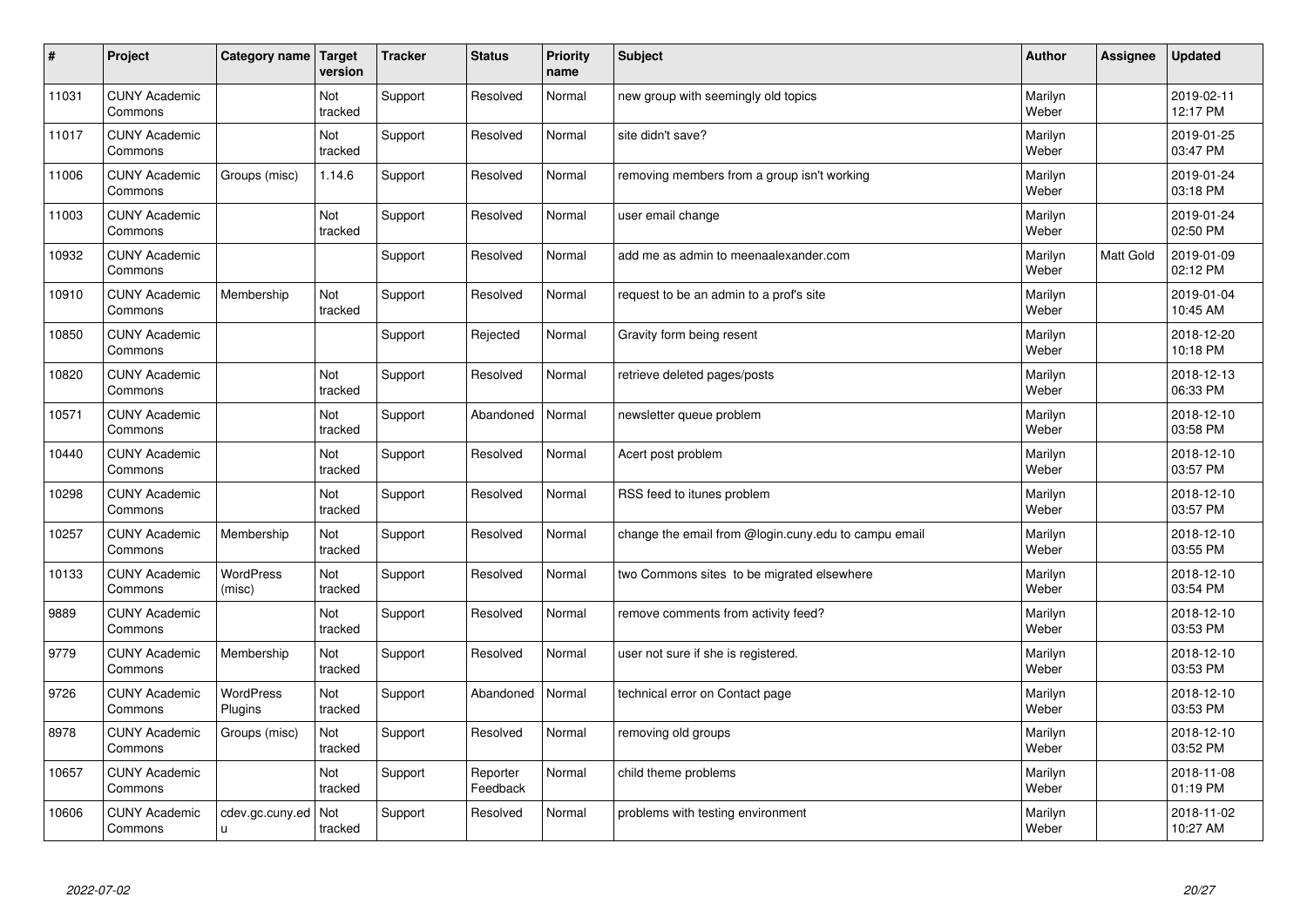| #     | Project                         | Category name   Target        | version           | <b>Tracker</b> | <b>Status</b> | <b>Priority</b><br>name | <b>Subject</b>                                                                           | <b>Author</b>    | Assignee              | <b>Updated</b>         |
|-------|---------------------------------|-------------------------------|-------------------|----------------|---------------|-------------------------|------------------------------------------------------------------------------------------|------------------|-----------------------|------------------------|
| 9886  | <b>CUNY Academic</b><br>Commons | cuny.is                       | Not<br>tracked    | Support        | Resolved      | Normal                  | cuny.is SSL                                                                              | Marilyn<br>Weber |                       | 2018-10-26<br>02:07 PM |
| 10407 | <b>CUNY Academic</b><br>Commons |                               | Not<br>tracked    | Support        | Resolved      | Normal                  | toolbar problem                                                                          | Marilyn<br>Weber | Boone<br>Gorges       | 2018-10-23<br>10:52 AM |
| 6533  | <b>CUNY Academic</b><br>Commons | <b>WordPress</b><br>Plugins   | Future<br>release | Support        | Duplicate     | Low                     | very old plugins?                                                                        | Marilyn<br>Weber | <b>Tahir Butt</b>     | 2018-10-04<br>12:27 PM |
| 10387 | <b>CUNY Academic</b><br>Commons | Membership                    | Not<br>tracked    | Support        | Resolved      | Normal                  | remove user page                                                                         | Marilyn<br>Weber |                       | 2018-09-28<br>02:26 PM |
| 10245 | <b>CUNY Academic</b><br>Commons | Email<br><b>Notifications</b> | 1.13.8            | Support        | Resolved      | Urgent                  | Placeholders in action emails (activation, password reset) not being<br>properly swapped | Marilyn<br>Weber | Raymond<br>Hoh        | 2018-08-30<br>04:02 PM |
| 10266 | <b>CUNY Academic</b><br>Commons |                               |                   | Support        | Resolved      | Normal                  | GC email change requested                                                                | Marilyn<br>Weber | Matt Gold             | 2018-08-30<br>03:07 PM |
| 10240 | <b>CUNY Academic</b><br>Commons | <b>WordPress</b><br>Plugins   | 1.13.8            | Support        | Resolved      | Normal                  | require-featured-image plug-in request                                                   | Marilyn<br>Weber |                       | 2018-08-29<br>05:15 PM |
| 10239 | <b>CUNY Academic</b><br>Commons |                               | Not<br>tracked    | Support        | Resolved      | Normal                  | musicroombooking.commons.gc.cuny.edu                                                     | Marilyn<br>Weber |                       | 2018-08-29<br>03:06 PM |
| 10256 | <b>CUNY Academic</b><br>Commons |                               |                   | Support        | Resolved      | Normal                  | email change requested                                                                   | Marilyn<br>Weber | Matt Gold             | 2018-08-29<br>02:52 PM |
| 10227 | <b>CUNY Academic</b><br>Commons |                               |                   | Support        | Resolved      | Normal                  | user incorrectly entered her email address                                               | Marilyn<br>Weber | Matt Gold             | 2018-08-26<br>08:55 PM |
| 10066 | <b>CUNY Academic</b><br>Commons | Membership                    | Not<br>tracked    | Support        | Resolved      | Normal                  | add me as an admin to https://pkms.commons.gc.cuny.edu/                                  | Marilyn<br>Weber |                       | 2018-07-26<br>11:54 AM |
| 9996  | <b>CUNY Academic</b><br>Commons | Membership                    | Not<br>tracked    | Support        | Rejected      | Normal                  | user email change request                                                                | Marilyn<br>Weber |                       | 2018-07-16<br>10:49 AM |
| 10006 | <b>CUNY Academic</b><br>Commons | Membership                    | Not<br>tracked    | Support        | Resolved      | Normal                  | another email change request                                                             | Marilyn<br>Weber |                       | 2018-07-13<br>12:36 PM |
| 9965  | <b>CUNY Academic</b><br>Commons | WordPress<br>Plugins          | 1.13.4            | Support        | Resolved      | Normal                  | plug-in request for OneTone Companion                                                    | Marilyn<br>Weber | Raymond<br><b>Hoh</b> | 2018-06-26<br>12:00 PM |
| 9949  | <b>CUNY Academic</b><br>Commons |                               | 1.13.4            | Support        | Resolved      | Normal                  | raise storage space limit?                                                               | Marilyn<br>Weber | Boone<br>Gorges       | 2018-06-26<br>12:00 PM |
| 9955  | <b>CUNY Academic</b><br>Commons | WordPress<br>Plugins          | 1.13.4            | Support        | Rejected      | Normal                  | docx converter plugin?                                                                   | Marilyn<br>Weber |                       | 2018-06-26<br>11:39 AM |
| 9927  | <b>CUNY Academic</b><br>Commons | Membership                    | Not<br>tracked    | Support        | Resolved      | Normal                  | wrong email used                                                                         | Marilyn<br>Weber | Matt Gold             | 2018-06-14<br>10:21 AM |
| 9928  | <b>CUNY Academic</b><br>Commons | Account<br>settings           |                   | Support        | Resolved      | Normal                  | email change request from former student                                                 | Marilyn<br>Weber | Matt Gold             | 2018-06-14<br>10:20 AM |
| 9888  | <b>CUNY Academic</b><br>Commons | <b>WordPress</b><br>Plugins   | 1.13.3            | Support        | Resolved      | Normal                  | Business directory Plug-in request                                                       | Marilyn<br>Weber |                       | 2018-06-12<br>11:52 AM |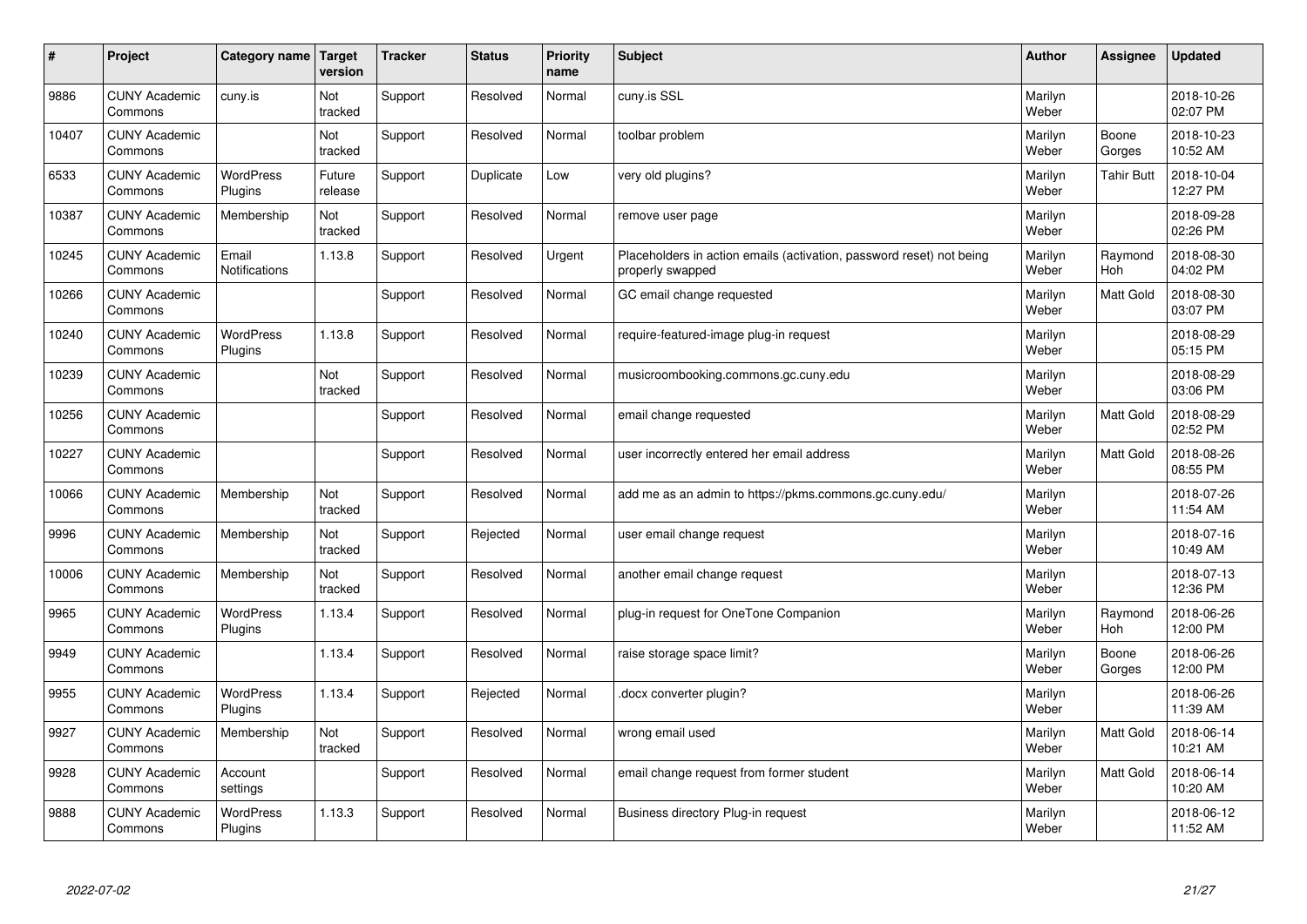| $\sharp$ | Project                         | Category name                     | <b>Target</b><br>version | <b>Tracker</b> | <b>Status</b>        | <b>Priority</b><br>name | <b>Subject</b>                                    | <b>Author</b>    | Assignee         | <b>Updated</b>         |
|----------|---------------------------------|-----------------------------------|--------------------------|----------------|----------------------|-------------------------|---------------------------------------------------|------------------|------------------|------------------------|
| 9885     | <b>CUNY Academic</b><br>Commons |                                   |                          | Support        | Rejected             | Normal                  | Publications field problem                        | Marilyn<br>Weber |                  | 2018-06-06<br>01:18 PM |
| 9834     | <b>CUNY Academic</b><br>Commons |                                   |                          | Support        | Duplicate            | Normal                  | add a "like" function                             | Marilyn<br>Weber |                  | 2018-05-25<br>10:38 AM |
| 9823     | <b>CUNY Academic</b><br>Commons | Account<br>settings               | Not<br>tracked           | Support        | Resolved             | Normal                  | email change                                      | Marilyn<br>Weber | Matt Gold        | 2018-05-23<br>01:58 PM |
| 9787     | <b>CUNY Academic</b><br>Commons | Registration                      |                          | Support        | Resolved             | Normal                  | email change request                              | Marilyn<br>Weber | <b>Matt Gold</b> | 2018-05-16<br>09:55 PM |
| 8607     | <b>CUNY Academic</b><br>Commons |                                   | Not<br>tracked           | Support        | <b>New</b>           | Normal                  | Paypal?                                           | Marilyn<br>Weber | <b>Matt Gold</b> | 2018-05-15<br>01:37 PM |
| 9780     | <b>CUNY Academic</b><br>Commons |                                   | Not<br>tracked           | Support        | Resolved             | Normal                  | remove the phone number on this profile?          | Marilyn<br>Weber |                  | 2018-05-15<br>10:35 AM |
| 9767     | <b>CUNY Academic</b><br>Commons | Registration                      | Not<br>tracked           | Support        | Resolved             | Normal                  | user deleted account but now needs one            | Marilyn<br>Weber |                  | 2018-05-11<br>02:39 PM |
| 8941     | <b>CUNY Academic</b><br>Commons | <b>WordPress</b><br><b>Themes</b> | 1.13.1                   | Support        | Resolved             | Normal                  | Theme request: ColorNews                          | Marilyn<br>Weber |                  | 2018-05-08<br>10:42 AM |
| 9725     | <b>CUNY Academic</b><br>Commons |                                   | Not<br>tracked           | Support        | Resolved             | Normal                  | problems with deleting a site                     | Marilyn<br>Weber |                  | 2018-05-07<br>10:24 PM |
| 8446     | <b>CUNY Academic</b><br>Commons | <b>WordPress</b><br>Plugins       | 1.11.14                  | Support        | Resolved             | Normal                  | request for multiple accordion menu plugins       | Marilyn<br>Weber |                  | 2018-05-07<br>09:57 PM |
| 9684     | <b>CUNY Academic</b><br>Commons |                                   |                          | Support        | Rejected             | Normal                  | SEO cleanup for newlaborforum.cuny.edu            | Marilyn<br>Weber |                  | 2018-04-30<br>10:29 AM |
| 9659     | <b>CUNY Academic</b><br>Commons | Account<br>settings               |                          | Support        | Resolved             | Normal                  | user email change                                 | Marilyn<br>Weber | <b>Matt Gold</b> | 2018-04-24<br>12:08 PM |
| 9587     | <b>CUNY Academic</b><br>Commons |                                   |                          | Support        | Rejected             | Normal                  | possible request for the "PDF Poster" plugin      | Marilyn<br>Weber |                  | 2018-04-24<br>10:52 AM |
| 9604     | <b>CUNY Academic</b><br>Commons |                                   | Not<br>tracked           | Support        | Resolved             | Normal                  | I (Marilyn) can only log into cdev as teststudent | Marilyn<br>Weber |                  | 2018-04-21<br>10:20 AM |
| 9535     | <b>CUNY Academic</b><br>Commons |                                   | Not<br>tracked           | Support        | Resolved             | Normal                  | admin for https://video.commons.gc.cuny.edu/?     | Marilyn<br>Weber | Matt Gold        | 2018-04-13<br>05:06 PM |
| 9500     | <b>CUNY Academic</b><br>Commons | <b>WordPress</b><br>Plugins       | 1.12.12                  | Support        | Resolved             | Normal                  | PowerPoint in the media library?                  | Marilyn<br>Weber | Raymond<br>Hoh   | 2018-04-12<br>02:28 PM |
| 9207     | <b>CUNY Academic</b><br>Commons |                                   | Future<br>release        | Support        | Reporter<br>Feedback | Normal                  | display dashboards made in Tableau?               | Marilyn<br>Weber | Boone<br>Gorges  | 2018-04-10<br>10:42 AM |
| 9275     | <b>CUNY Academic</b><br>Commons |                                   |                          | Support        | Rejected             | Normal                  | soft chalk page?                                  | Marilyn<br>Weber | Boone<br>Gorges  | 2018-04-09<br>10:37 AM |
| 9541     | <b>CUNY Academic</b><br>Commons | WordPress<br>(misc)               | Not<br>tracked           | Support        | Resolved             | Normal                  | repeating header banner                           | Marilyn<br>Weber | Raymond<br>Hoh   | 2018-04-06<br>12:33 PM |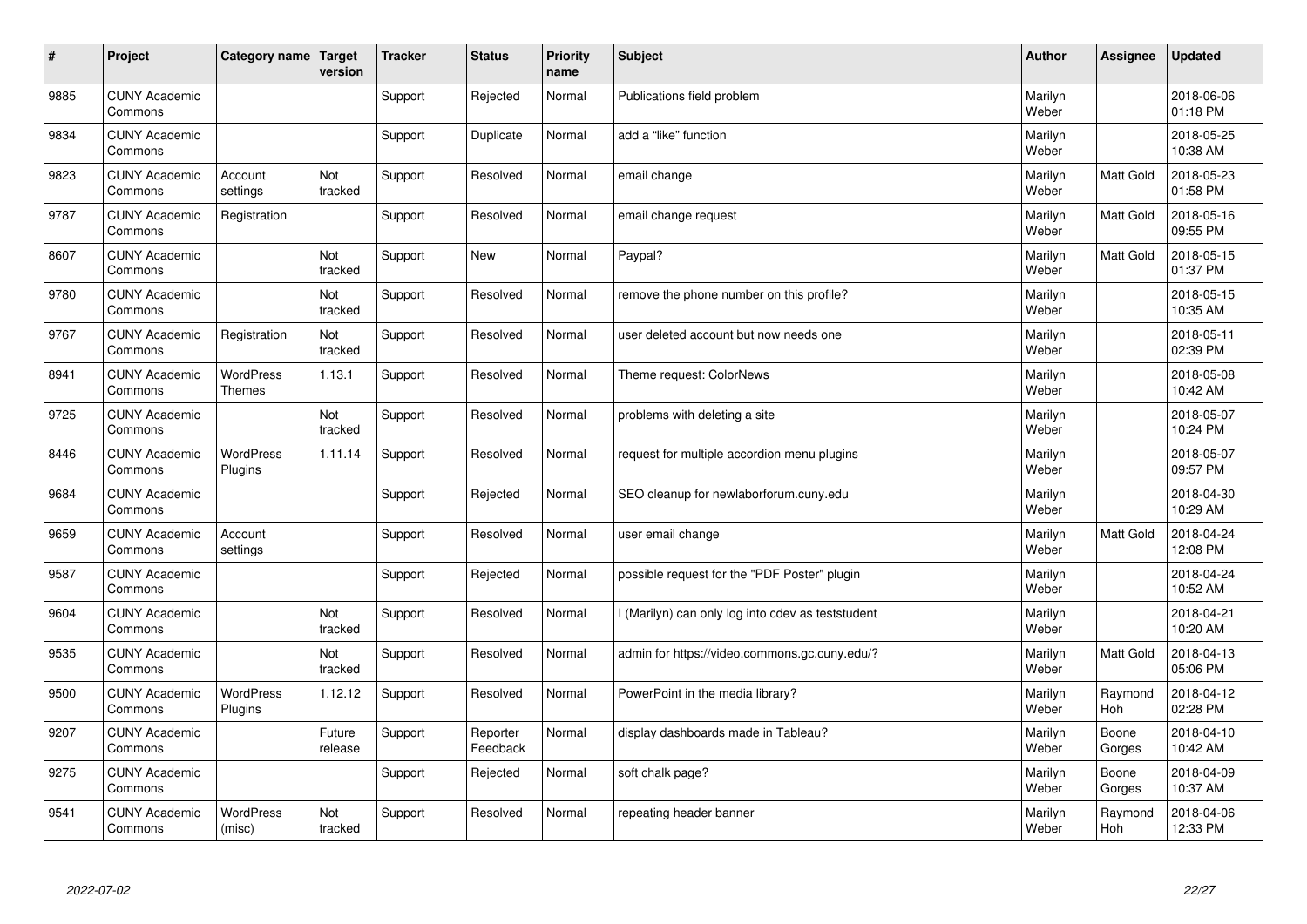| #    | Project                         | Category name   Target      | version           | <b>Tracker</b> | <b>Status</b> | <b>Priority</b><br>name | <b>Subject</b>                                                              | <b>Author</b>    | <b>Assignee</b>       | <b>Updated</b>         |
|------|---------------------------------|-----------------------------|-------------------|----------------|---------------|-------------------------|-----------------------------------------------------------------------------|------------------|-----------------------|------------------------|
| 9499 | <b>CUNY Academic</b><br>Commons | <b>WordPress</b><br>(misc)  | Not<br>tracked    | Support        | Resolved      | Normal                  | tiny question - preventing dates on posts?                                  | Marilyn<br>Weber | Raymond<br><b>Hoh</b> | 2018-04-04<br>03:55 PM |
| 9477 | <b>CUNY Academic</b><br>Commons | Account<br>settings         |                   | Support        | Resolved      | Normal                  | email change request                                                        | Marilyn<br>Weber | <b>Matt Gold</b>      | 2018-03-24<br>08:53 AM |
| 9355 | <b>CUNY Academic</b><br>Commons |                             | Not<br>tracked    | Support        | Resolved      | Normal                  | 14gb of video?                                                              | Marilyn<br>Weber |                       | 2018-03-13<br>11:56 AM |
| 9223 | <b>CUNY Academic</b><br>Commons |                             | Not<br>tracked    | Support        | Resolved      | Normal                  | moving wordpress sites                                                      | Marilyn<br>Weber |                       | 2018-02-18<br>08:44 PM |
| 9162 | <b>CUNY Academic</b><br>Commons | Registration                | Not<br>tracked    | Support        | Resolved      | Normal                  | email change due to user error                                              | Marilyn<br>Weber | <b>Matt Gold</b>      | 2018-02-13<br>11:11 AM |
| 9163 | <b>CUNY Academic</b><br>Commons | Layout                      | 1.12.8            | Support        | Resolved      | Normal                  | Mobile responsiveness issues                                                | Marilyn<br>Weber | Raymond<br>Hoh        | 2018-02-13<br>10:49 AM |
| 9131 | <b>CUNY Academic</b><br>Commons |                             |                   | Support        | Resolved      | Normal                  | webrecorder.io via Firefox                                                  | Marilyn<br>Weber |                       | 2018-01-29<br>11:11 AM |
| 9133 | <b>CUNY Academic</b><br>Commons |                             |                   | Support        | Duplicate     | Normal                  | webrecorder.io                                                              | Marilyn<br>Weber |                       | 2018-01-29<br>10:34 AM |
| 9087 | <b>CUNY Academic</b><br>Commons | <b>WordPress</b><br>Plugins | 1.12.7            | Support        | Resolved      | Normal                  | request for WP Social Sharing                                               | Marilyn<br>Weber |                       | 2018-01-23<br>11:17 AM |
| 9078 | <b>CUNY Academic</b><br>Commons | <b>WordPress</b><br>Plugins | 1.12.7            | Support        | Resolved      | Normal                  | arcgis web maps?                                                            | Marilyn<br>Weber | Raymond<br>Hoh        | 2018-01-23<br>11:11 AM |
| 5991 | <b>CUNY Academic</b><br>Commons | Email<br>Notifications      | Future<br>release | Support        | Resolved      | Normal                  | change format of autogenerated blog emails                                  | Marilyn<br>Weber | Paige<br>Dupont       | 2018-01-12<br>02:55 PM |
| 9026 | <b>CUNY Academic</b><br>Commons | <b>WordPress</b><br>Plugins | 1.12.6            | Support        | Resolved      | Normal                  | plugin request from Carlos Guevara                                          | Marilyn<br>Weber |                       | 2018-01-03<br>09:33 AM |
| 9033 | <b>CUNY Academic</b><br>Commons |                             |                   | Support        | Rejected      | Normal                  | Site search terms                                                           | Marilyn<br>Weber |                       | 2017-12-22<br>01:10 PM |
| 9004 | <b>CUNY Academic</b><br>Commons | Membership                  | Not<br>tracked    | Support        | Resolved      | Normal                  | email change request                                                        | Marilyn<br>Weber |                       | 2017-12-14<br>12:27 PM |
| 8934 | <b>CUNY Academic</b><br>Commons | Reply By Email              | 1.12.4            | Support        | Resolved      | High                    | RBE "could not post" email should have info about attempted From<br>address | Marilyn<br>Weber | Raymond<br>Hoh        | 2017-12-12<br>11:25 AM |
| 8893 | <b>CUNY Academic</b><br>Commons | Social Paper                | 1.12.1            | Support        | Resolved      | Normal                  | Social paper won't connect to group?                                        | Marilyn<br>Weber |                       | 2017-12-11<br>01:16 PM |
| 8908 | <b>CUNY Academic</b><br>Commons | WordPress<br>Plugins        | 1.12.2            | Support        | Resolved      | Normal                  | Plugin request from Steve Brier                                             | Marilyn<br>Weber |                       | 2017-11-27<br>11:39 AM |
| 5772 | <b>CUNY Academic</b><br>Commons | Membership                  | Not<br>tracked    | Support        | Resolved      | Normal                  | User email change and forgotten password                                    | Marilyn<br>Weber | <b>Matt Gold</b>      | 2017-11-15<br>06:18 PM |
| 7619 | <b>CUNY Academic</b><br>Commons | Membership                  | Not<br>tracked    | Support        | Resolved      | Normal                  | outside users for a site that isn't a class?                                | Marilyn<br>Weber | <b>Matt Gold</b>      | 2017-11-15<br>06:18 PM |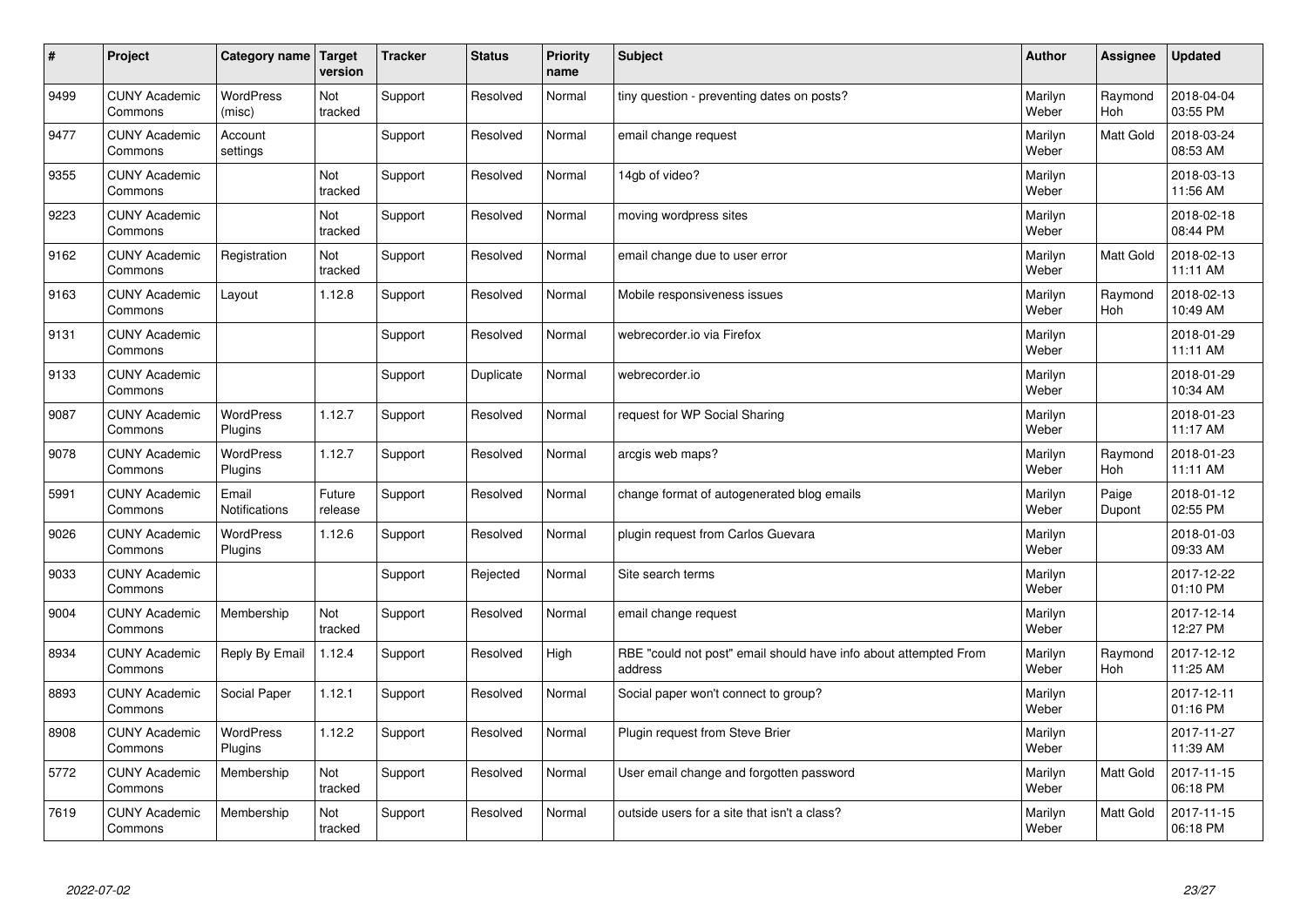| $\vert$ # | Project                         | Category name   Target      | version        | <b>Tracker</b> | <b>Status</b> | <b>Priority</b><br>name | <b>Subject</b>                                           | <b>Author</b>    | <b>Assignee</b> | <b>Updated</b>         |
|-----------|---------------------------------|-----------------------------|----------------|----------------|---------------|-------------------------|----------------------------------------------------------|------------------|-----------------|------------------------|
| 6866      | <b>CUNY Academic</b><br>Commons |                             | Not<br>tracked | Support        | Resolved      | Normal                  | User would like to have her account deleted              | Marilyn<br>Weber | Matt Gold       | 2017-11-15<br>05:49 PM |
| 7836      | <b>CUNY Academic</b><br>Commons | Social Paper                | Not<br>tracked | Support        | Resolved      | Normal                  | missing Social Paper                                     | Marilyn<br>Weber |                 | 2017-11-15<br>01:31 PM |
| 8308      | <b>CUNY Academic</b><br>Commons | WordPress<br>Plugins        | Not<br>tracked | Support        | Resolved      | Normal                  | WP Migration plugin                                      | Marilyn<br>Weber |                 | 2017-11-15<br>01:27 PM |
| 8566      | <b>CUNY Academic</b><br>Commons | Membership                  | Not<br>tracked | Support        | Resolved      | Normal                  | user email change                                        | Marilyn<br>Weber |                 | 2017-11-15<br>01:27 PM |
| 7724      | <b>CUNY Academic</b><br>Commons |                             | Not<br>tracked | Support        | Abandoned     | Normal                  | User name confusion                                      | Marilyn<br>Weber | Boone<br>Gorges | 2017-11-15<br>11:12 AM |
| 7613      | <b>CUNY Academic</b><br>Commons | Registration                | Not<br>tracked | Support        | Resolved      | Normal                  | non-matriculated students                                | Marilyn<br>Weber | Boone<br>Gorges | 2017-11-15<br>11:03 AM |
| 7700      | <b>CUNY Academic</b><br>Commons |                             | Not<br>tracked | Support        | Abandoned     | Normal                  | slow loading Page on site                                | Marilyn<br>Weber | Boone<br>Gorges | 2017-11-15<br>11:02 AM |
| 8906      | <b>CUNY Academic</b><br>Commons | Redmine                     | Not<br>tracked | Support        | Resolved      | Normal                  | Redmine access?                                          | Marilyn<br>Weber | Matt Gold       | 2017-11-13<br>06:02 PM |
| 8882      | <b>CUNY Academic</b><br>Commons |                             | Not<br>tracked | Support        | Resolved      | Normal                  | question about search engines                            | Marilyn<br>Weber |                 | 2017-11-01<br>03:26 PM |
| 8873      | <b>CUNY Academic</b><br>Commons |                             | Not<br>tracked | Support        | Resolved      | Normal                  | maximum file upload size?                                | Marilyn<br>Weber |                 | 2017-10-30<br>11:23 AM |
| 8855      | <b>CUNY Academic</b><br>Commons |                             | Not<br>tracked | Support        | Resolved      | Normal                  | another email change request                             | Marilyn<br>Weber |                 | 2017-10-25<br>10:55 AM |
| 8848      | <b>CUNY Academic</b><br>Commons |                             | Not<br>tracked | Support        | Resolved      | Normal                  | email change request                                     | Marilyn<br>Weber |                 | 2017-10-24<br>11:19 AM |
| 8464      | <b>CUNY Academic</b><br>Commons |                             | Not<br>tracked | Support        | Resolved      | Normal                  | WP UI                                                    | Marilyn<br>Weber |                 | 2017-10-11<br>11:23 AM |
| 8768      | <b>CUNY Academic</b><br>Commons |                             | Not<br>tracked | Support        | Resolved      | Normal                  | unsafe redirect?                                         | Marilyn<br>Weber |                 | 2017-10-06<br>12:14 PM |
| 8729      | <b>CUNY Academic</b><br>Commons |                             | Not<br>tracked | Support        | Resolved      | Normal                  | email change                                             | Marilyn<br>Weber |                 | 2017-09-25<br>02:14 PM |
| 8726      | <b>CUNY Academic</b><br>Commons |                             |                | Support        | Resolved      | Normal                  | Redirect problem                                         | Marilyn<br>Weber |                 | 2017-09-21<br>12:14 PM |
| 8693      | <b>CUNY Academic</b><br>Commons | WordPress<br>Plugins        |                | Support        | Resolved      | Normal                  | Existing blog wants to replace Mailpoet with Newsletters | Marilyn<br>Weber |                 | 2017-09-12<br>02:24 PM |
| 8471      | <b>CUNY Academic</b><br>Commons |                             | Not<br>tracked | Support        | Resolved      | Normal                  | admin at https://commons.gc.cuny.edu/                    | Marilyn<br>Weber |                 | 2017-09-06<br>01:50 PM |
| 8576      | <b>CUNY Academic</b><br>Commons | <b>WordPress</b><br>Plugins | 1.11.11        | Support        | Resolved      | Normal                  | Digital Measures plugin request                          | Marilyn<br>Weber |                 | 2017-09-01<br>03:44 PM |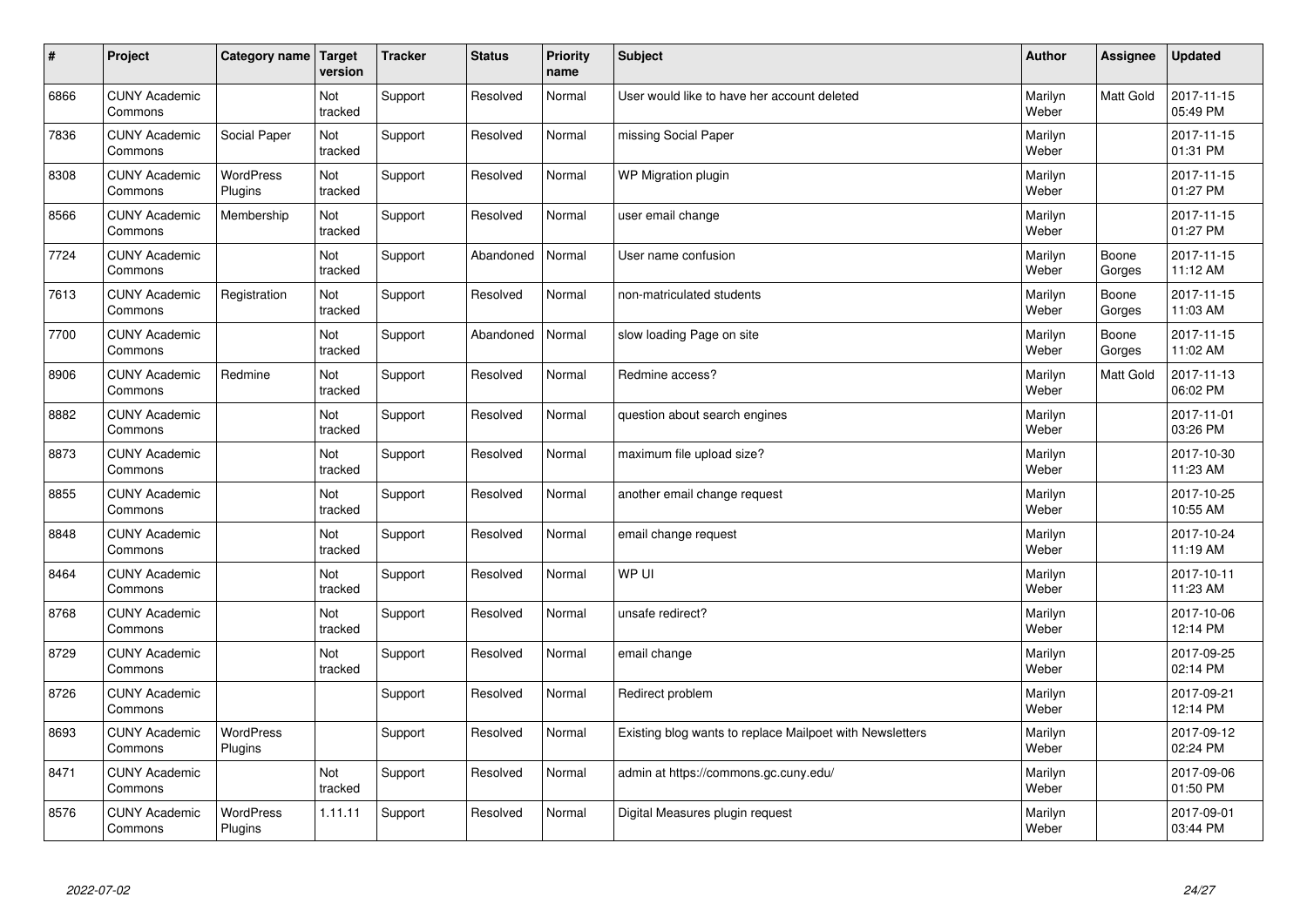| $\vert$ # | Project                         | Category name                | <b>Target</b><br>version | <b>Tracker</b> | <b>Status</b> | <b>Priority</b><br>name | <b>Subject</b>                                              | <b>Author</b>    | Assignee        | <b>Updated</b>         |
|-----------|---------------------------------|------------------------------|--------------------------|----------------|---------------|-------------------------|-------------------------------------------------------------|------------------|-----------------|------------------------|
| 8630      | <b>CUNY Academic</b><br>Commons | Membership                   | Not<br>tracked           | Support        | Resolved      | Normal                  | Change in email/campus                                      | Marilyn<br>Weber |                 | 2017-08-30<br>03:48 PM |
| 8577      | <b>CUNY Academic</b><br>Commons | Membership                   | Not<br>tracked           | Support        | Resolved      | Normal                  | another user email change                                   | Marilyn<br>Weber |                 | 2017-08-25<br>10:23 AM |
| 8553      | <b>CUNY Academic</b><br>Commons |                              | Not<br>tracked           | Support        | Resolved      | Normal                  | storage limits?                                             | Marilyn<br>Weber |                 | 2017-08-18<br>04:36 PM |
| 6857      | <b>CUNY Academic</b><br>Commons | <b>Blogs</b><br>(BuddyPress) | Not<br>tracked           | Support        | Resolved      | Normal                  | Committee on Religion website                               | Marilyn<br>Weber | Boone<br>Gorges | 2017-08-17<br>10:24 AM |
| 8529      | <b>CUNY Academic</b><br>Commons |                              | Not<br>tracked           | Support        | Resolved      | Normal                  | Iframe regiest?                                             | Marilyn<br>Weber |                 | 2017-08-16<br>04:40 PM |
| 8531      | <b>CUNY Academic</b><br>Commons | Membership                   | Not<br>tracked           | Support        | Resolved      | Normal                  | admin of https://admissions.commons.gc.cuny.edu             | Marilyn<br>Weber |                 | 2017-08-15<br>04:20 PM |
| 8429      | <b>CUNY Academic</b><br>Commons | Membership                   | Not<br>tracked           | Support        | Resolved      | Normal                  | Please make me an admin of https://arc.commons.gc.cuny.edu  | Marilyn<br>Weber | Boone<br>Gorges | 2017-07-24<br>03:33 PM |
| 8401      | <b>CUNY Academic</b><br>Commons | Membership                   | Not<br>tracked           | Support        | Resolved      | Normal                  | add me as an admin                                          | Marilyn<br>Weber | Boone<br>Gorges | 2017-07-11<br>11:40 AM |
| 8379      | <b>CUNY Academic</b><br>Commons |                              | Not<br>tracked           | Support        | Resolved      | Normal                  | request for site build help                                 | Marilyn<br>Weber |                 | 2017-07-01<br>10:48 AM |
| 8289      | <b>CUNY Academic</b><br>Commons |                              | Not<br>tracked           | Support        | Resolved      | Normal                  | removing my access to sites                                 | Marilyn<br>Weber | Luke<br>Waltzer | 2017-06-19<br>12:40 PM |
| 8222      | <b>CUNY Academic</b><br>Commons | Membership                   | Not<br>tracked           | Support        | Resolved      | Normal                  | Admin for iletc.commons.gc.cuny.edu                         | Marilyn<br>Weber | Boone<br>Gorges | 2017-06-08<br>10:06 AM |
| 8195      | <b>CUNY Academic</b><br>Commons |                              |                          | Support        | Rejected      | Normal                  | possible to make the Profile pic semi-hidden?               | Marilyn<br>Weber |                 | 2017-05-24<br>11:00 PM |
| 8120      | <b>CUNY Academic</b><br>Commons | Membership                   | Not<br>tracked           | Support        | Resolved      | Normal                  | add me as an admin to https://nyslavery.commons.gc.cuny.edu | Marilyn<br>Weber |                 | 2017-05-10<br>02:19 PM |
| 8071      | <b>CUNY Academic</b><br>Commons | WordPress<br>Plugins         | Not<br>tracked           | Support        | Rejected      | Normal                  | Anthologize                                                 | Marilyn<br>Weber |                 | 2017-05-10<br>10:15 AM |
| 7972      | <b>CUNY Academic</b><br>Commons |                              | Not<br>tracked           | Support        | Resolved      | Normal                  | expand the memory limit for videos?                         | Marilyn<br>Weber |                 | 2017-04-20<br>10:07 AM |
| 7668      | <b>CUNY Academic</b><br>Commons | <b>WordPress</b><br>Plugins  |                          | Support        | Rejected      | Normal                  | Iframes question                                            | Marilyn<br>Weber |                 | 2017-04-11<br>09:29 PM |
| 7922      | <b>CUNY Academic</b><br>Commons | Membership                   | Not<br>tracked           | Support        | Resolved      | Normal                  | add me as an admin to the MALs alumni site?                 | Marilyn<br>Weber |                 | 2017-04-06<br>05:19 PM |
| 7785      | <b>CUNY Academic</b><br>Commons |                              | Not<br>tracked           | Support        | Resolved      | Normal                  | ftp access or files?                                        | Marilyn<br>Weber | Boone<br>Gorges | 2017-03-13<br>02:34 PM |
| 7771      | <b>CUNY Academic</b><br>Commons | Membership                   | Not<br>tracked           | Support        | Resolved      | Normal                  | User would like to be uncoupled from sites                  | Marilyn<br>Weber | Boone<br>Gorges | 2017-03-09<br>12:38 PM |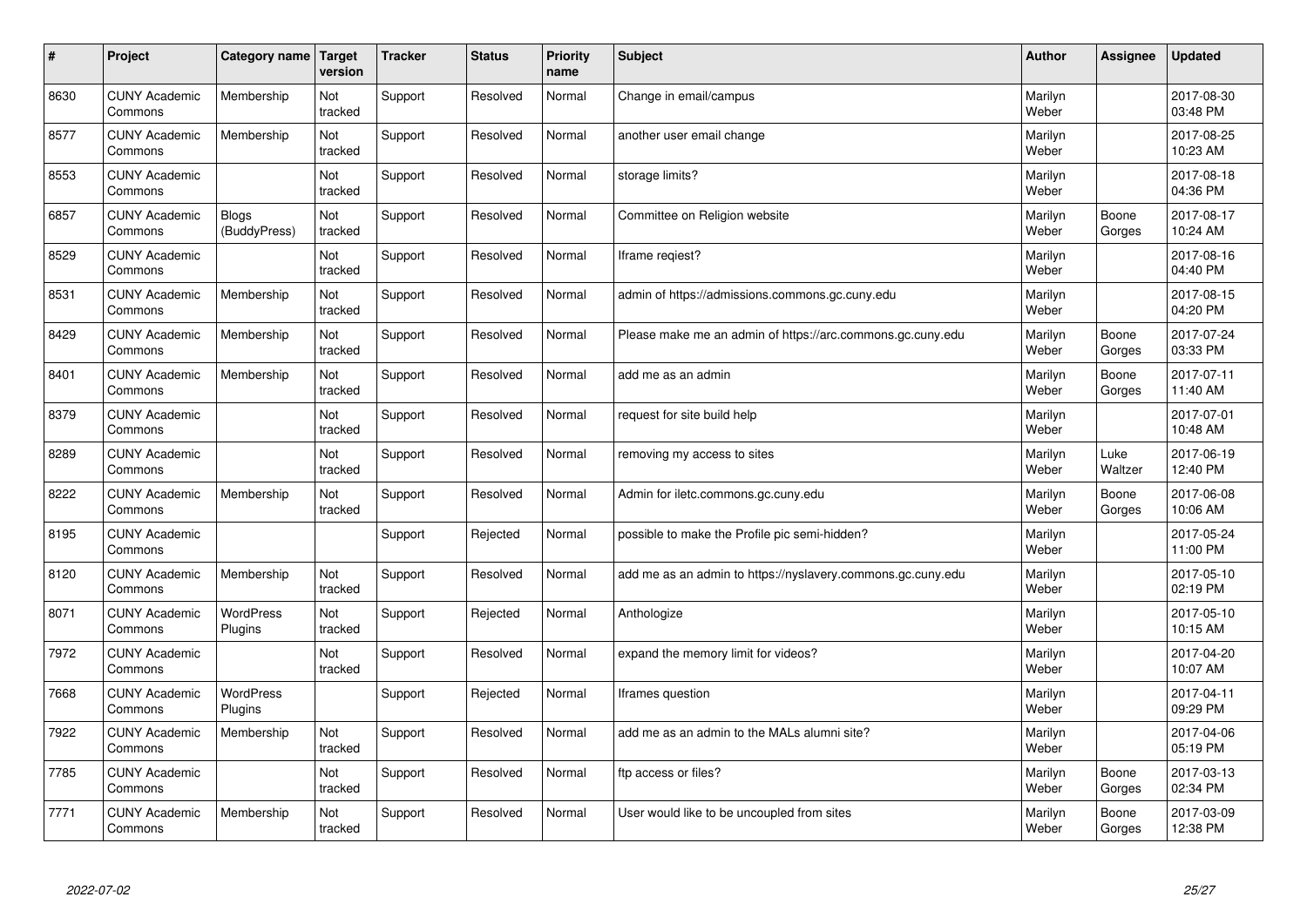| $\sharp$ | Project                         | Category name   Target        | version        | <b>Tracker</b> | <b>Status</b> | <b>Priority</b><br>name | <b>Subject</b>                                              | <b>Author</b>    | Assignee         | <b>Updated</b>         |
|----------|---------------------------------|-------------------------------|----------------|----------------|---------------|-------------------------|-------------------------------------------------------------|------------------|------------------|------------------------|
| 7775     | <b>CUNY Academic</b><br>Commons | Membership                    | Not<br>tracked | Support        | Resolved      | Normal                  | Email change                                                | Marilyn<br>Weber |                  | 2017-03-08<br>10:09 PM |
| 7745     | <b>CUNY Academic</b><br>Commons | <b>WordPress</b><br>Plugins   | 1.10.13        | Support        | Resolved      | Normal                  | Featured Video Plus plugin requested                        | Marilyn<br>Weber |                  | 2017-03-03<br>01:51 PM |
| 7685     | <b>CUNY Academic</b><br>Commons | Password<br>Reset             | Not<br>tracked | Support        | Resolved      | Normal                  | temporary password                                          | Marilyn<br>Weber | Boone<br>Gorges  | 2017-02-15<br>07:36 PM |
| 7678     | <b>CUNY Academic</b><br>Commons | Groups (misc)                 | Not<br>tracked | Support        | Resolved      | Normal                  | add admin to student group                                  | Marilyn<br>Weber | Boone<br>Gorges  | 2017-02-15<br>11:58 AM |
| 7486     | <b>CUNY Academic</b><br>Commons | Membership                    | Not<br>tracked | Support        | Resolved      | Normal                  | changed email address                                       | Marilyn<br>Weber |                  | 2017-01-24<br>10:00 PM |
| 7460     | <b>CUNY Academic</b><br>Commons | WordPress<br><b>Themes</b>    | 1.10.8         | Support        | Resolved      | Normal                  | install Independent Publisher theme?                        | Marilyn<br>Weber | Boone<br>Gorges  | 2017-01-21<br>09:34 PM |
| 5629     | <b>CUNY Academic</b><br>Commons | Public Portfolio              | 1.10.4         | Support        | Resolved      | Normal                  | Title field in profile can't be edited                      | Marilyn<br>Weber |                  | 2016-12-13<br>11:19 AM |
| 6812     | <b>CUNY Academic</b><br>Commons |                               | Not<br>tracked | Support        | Resolved      | Normal                  | User cannot change email                                    | Marilyn<br>Weber | Matt Gold        | 2016-12-01<br>06:24 PM |
| 6899     | <b>CUNY Academic</b><br>Commons | Account<br>settings           | Not<br>tracked | Support        | Resolved      | Normal                  | New user has misspelled her own name                        | Marilyn<br>Weber | Boone<br>Gorges  | 2016-12-01<br>05:10 PM |
| 6175     | <b>CUNY Academic</b><br>Commons | Account<br>settings           |                | Support        | Resolved      | Normal                  | Email address (user cannot access old)                      | Marilyn<br>Weber | Matt Gold        | 2016-11-29<br>06:31 PM |
| 6851     | <b>CUNY Academic</b><br>Commons | Redmine                       | Not<br>tracked | Support        | Resolved      | Normal                  | How do I help users join Redmine?                           | Marilyn<br>Weber | Matt Gold        | 2016-11-28<br>10:16 AM |
| 6818     | <b>CUNY Academic</b><br>Commons | Email<br><b>Notifications</b> | 1.10.3         | Support        | Resolved      | Normal                  | No more email notifications?                                | Marilyn<br>Weber |                  | 2016-11-22<br>02:51 PM |
| 6815     | <b>CUNY Academic</b><br>Commons | Password<br>Reset             | Not<br>tracked | Support        | Resolved      | Normal                  | password reset requested                                    | Marilyn<br>Weber | Matt Gold        | 2016-11-22<br>10:30 AM |
| 6656     | <b>CUNY Academic</b><br>Commons | Support                       | Not<br>tracked | Support        | Resolved      | Normal                  | Remove user profile                                         | Marilyn<br>Weber | Matt Gold        | 2016-11-10<br>02:18 PM |
| 5988     | <b>CUNY Academic</b><br>Commons | Support                       |                | Support        | Rejected      | Normal                  | Forbidden error when trying to join                         | Marilyn<br>Weber | Boone<br>Gorges  | 2016-09-08<br>01:42 PM |
| 5985     | <b>CUNY Academic</b><br>Commons | Support                       | Not<br>tracked | Support        | Resolved      | Normal                  | change user's email address (she cannot access old)         | Marilyn<br>Weber | Boone<br>Gorges  | 2016-09-07<br>01:43 PM |
| 5753     | <b>CUNY Academic</b><br>Commons | WordPress<br>(misc)           | Not<br>tracked | Support        | Resolved      | Normal                  | merging blogs and groups                                    | Marilyn<br>Weber | Boone<br>Gorges  | 2016-08-29<br>03:09 PM |
| 5844     | <b>CUNY Academic</b><br>Commons |                               | Not<br>tracked | Support        | Resolved      | Normal                  | edit Host Files on Windows 10 problems                      | Marilyn<br>Weber |                  | 2016-07-27<br>09:08 AM |
| 5083     | <b>CUNY Academic</b><br>Commons | <b>WordPress</b><br>Plugins   | 1.9.5          | Support        | Rejected      | Normal                  | creating a shortcode for the iframe code of the google form | Marilyn<br>Weber | Marilyn<br>Weber | 2016-01-12<br>04:25 PM |